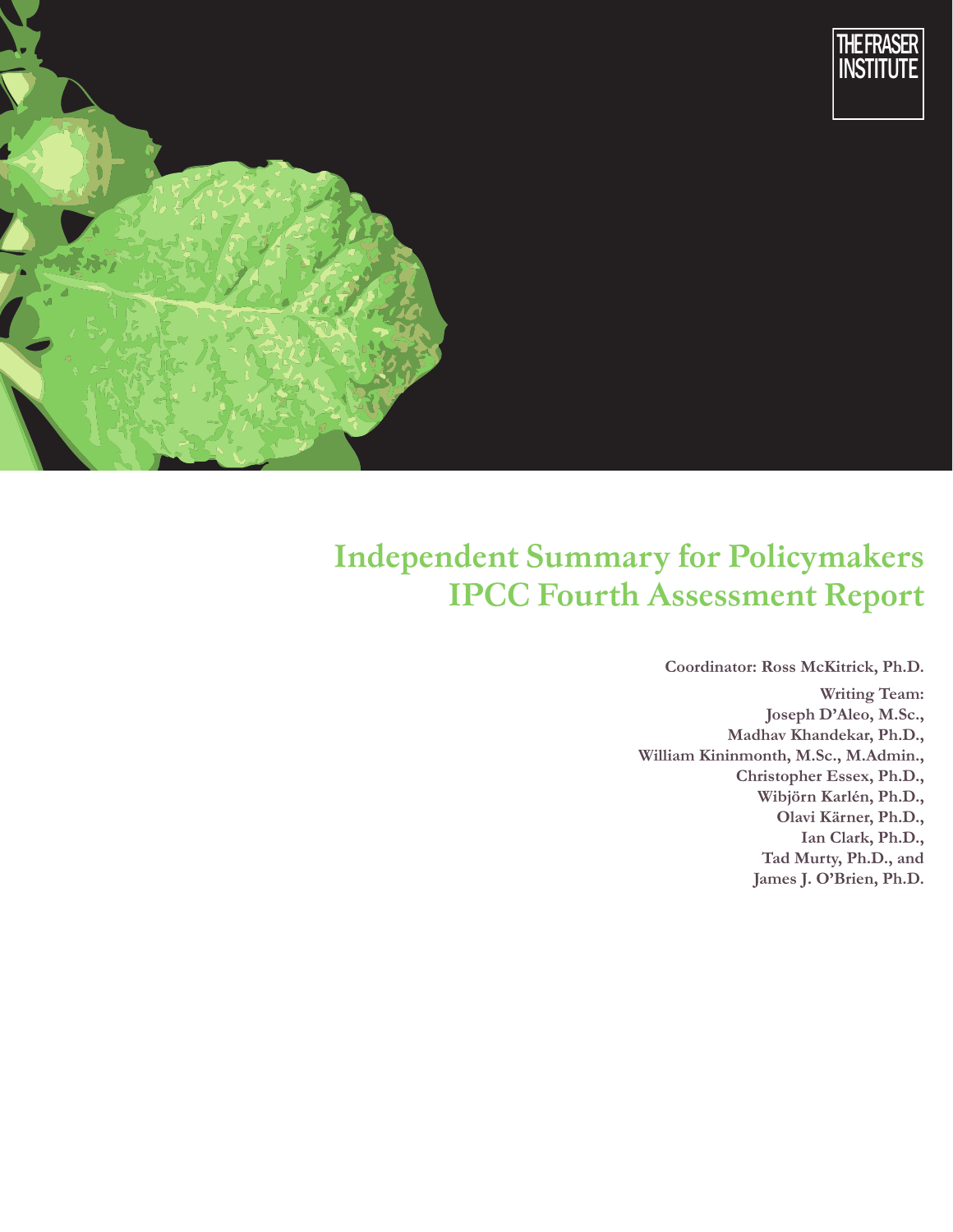### About the Fraser Institute **2**

Our vision is a free and prosperous world where individuals benefit from greater choice, competitive markets, and personal responsibility. Our mission is to measure, study, and communicate the impact of competitive markets and government interventions on the welfare of individuals.

Founded in 1974, we are an independent research and educational organization with offices in Vancouver, Calgary, and Toronto, and international partners in over 70 countries. Our work is financed by tax-deductible contributions from thousands of individuals, organizations, and foundations. In order to protect its independence, the Institute does not accept grants from government or contracts for research.

#### **Editorial Advisory Board**

Dr. Vito Tanzi Sir Alan Walters

Prof. Armen Alchian Prof. Terry Anderson Prof. Robert Barro Prof. Michael Bliss Prof. J.M. Buchanan Prof. Jean-Pierre Centi Prof. Bev Dahlby Prof. Erwin Diewert Prof. Stephen Easton Prof. J.L. Granatstein Prof. Herbert G. Grubel Prof. James Gwartney Prof. Ronald W. Jones Dr. Jerry Jordan Prof. Ross McKitrick Prof. Michael Parkin Prof. Friedrich Schneider Prof. L.B. Smith

For media information, please contact our Communications department via telephone: 604.714.4582; via e-mail: communications@fraserinstitute.ca

To learn more about the Institute and to read our publications on line, please visit our web site at www.fraserinstitute.ca.

Copyright© 2007 The Fraser Institute. All rights reserved. No part of this publication may be reproduced in any manner whatsoever without written permission except in the case of brief quotations in critical articles and reviews.

The authors of this study have worked independently and opinions expressed by them are, therefore, their own, and do not necessarily reflect the opinions of the supporters, trustees, or staff of The Fraser Institute.

Editing: Serena Howlett. Cover design: Kim Forrest. Design and typesetting: Irma Rodriguez Date of issue: February 2007

|           | For information about <b>how to support The Fraser Institute</b> , please write to: |
|-----------|-------------------------------------------------------------------------------------|
|           | Development Department. The Fraser Institute.                                       |
|           | Fourth Floor, 1770 Burrard Street.                                                  |
|           | Vancouver, BC, V6J 3G7.;                                                            |
|           | or contact the Development Department:                                              |
|           | via telephone, toll free: 1.800.665.3558, ext. 586                                  |
|           | via e-mail: development@fraserinstitute.ca                                          |
| Vancouver | via telephone: 604.688.0221, ext. 586                                               |
|           | via fax: 604.688.8539                                                               |
| Calgary   | via telephone: 403.216.7175, ext. 227                                               |
|           | via fax: 403.234.9010                                                               |
| Toronto   | via telephone: 416.363.6575, ext. 232                                               |
|           | via fax: 416.934.1639.                                                              |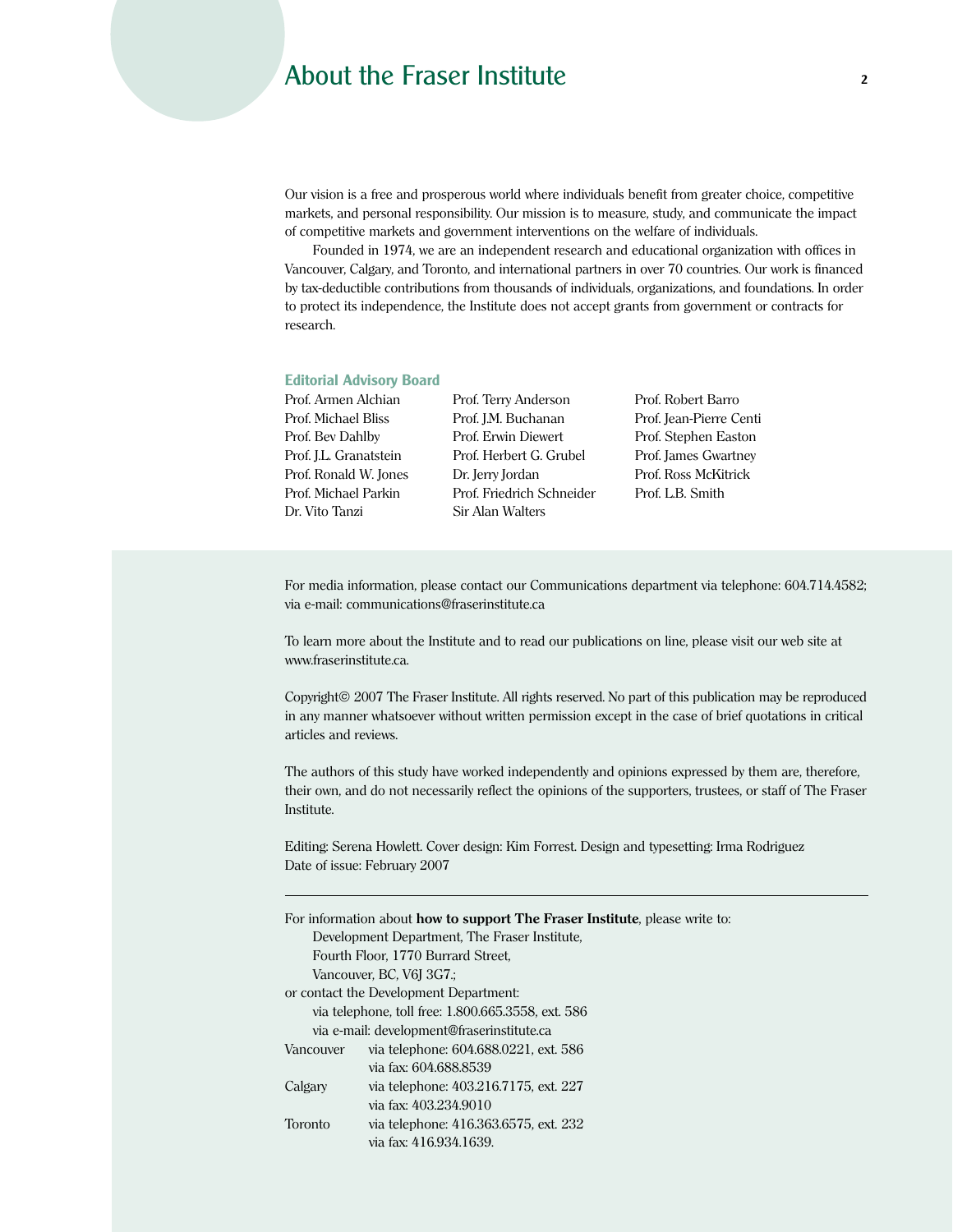### Contents **3**

**List of Authors / 4 Preface / 5 Executive Summary / 7**

#### 1 **Observed changes in factors that may influence the climate / 9**

- 1.1 "Radiative Forcing" as a conceptual tool for comparing climatic effects / 9
- 1.2 Greenhouse Gases / 10
- 1.3 Aerosols / 12
- 1.4 Changes in the Sun and Solar-Climate connections / 13
- 1.5 Changes to the land surface / 16

#### 2 **Observed changes in weather and climate / 18**

- 2.1 Large-scale temperature averages / 18
- 2.2 Precipitation and snow cover / 24
- 2.3 Storms and extreme weather / 25
- 2.4 Ocean temperatures and sea levels / 27
- 2.5 Glaciers, sea ice and ice caps / 30
- 2.6 Humidity and radiation flux / 33

#### 3 **Climatic changes in paleoclimate perspective / 34**

- 3.1 Geological evidence of warming and cooling episodes / 34
- 3.2 Global climate reconstructions over the past 2,000 years / 36

#### 4 **Climate models and their evaluation / 39**

- 4.1 Fundamental limitations of climate models / 39
- 4.2 Significant known model problems / 40

#### 5 **Global and regional climate projections / 42**

- 5.1 Reproduction of the present climate / 42
- 5.2 Forecasts for the coming century are inherently uncertain / 42
- 5.3 Model-generated global warming forecasts / 43

#### 6 **Attributing the causes of climate change / 47**

- 6.1 Measuring and analyzing climate change / 47
- 6.2 Difficulties in attributing observed climate change to specific causes / 48
- 6.3 Assumptions needed to attribute climate change to anthropogenic causes / 50

#### 7 **Overall conclusions / 52**

**References / 53** Appendix 1 - Expert Review / 55 **About the Authors / 57 Glossary / 60**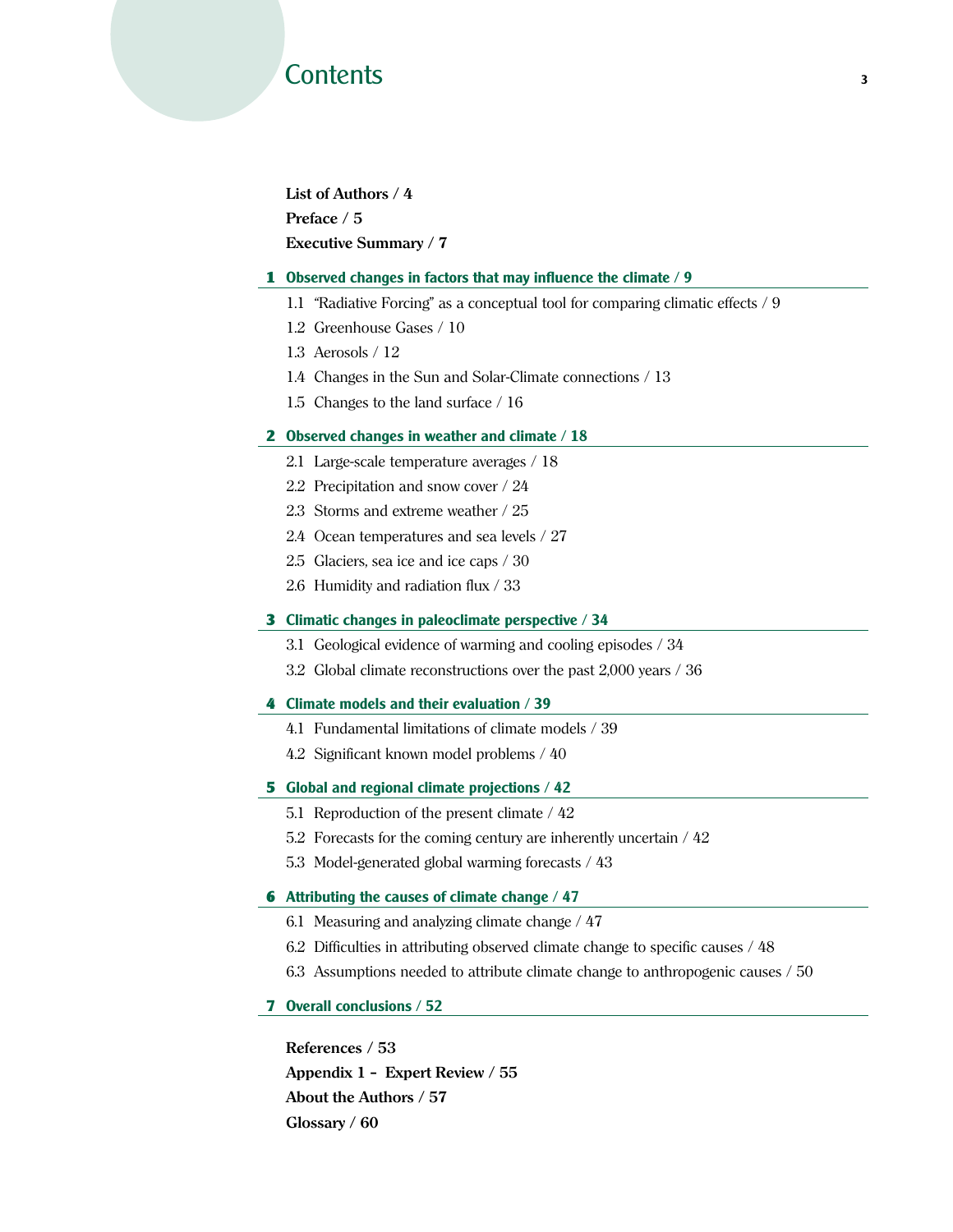# List of Authors **4**

| <b>Coordinator</b>  | Ross McKitrick, Ph.D. Associate Professor, Department of Economics, University of Guelph<br>and Senior Fellow, Fraser Institute, Vancouver BC.                                                                                                                                                                                                                                                                                                                                                                                     |
|---------------------|------------------------------------------------------------------------------------------------------------------------------------------------------------------------------------------------------------------------------------------------------------------------------------------------------------------------------------------------------------------------------------------------------------------------------------------------------------------------------------------------------------------------------------|
| <b>Writing Team</b> | Joseph D'Aleo, M.Sc. Chief Meteorologist (Ret'd) WSI Corporation. Past Chairman, Ameri-<br>can Meteorological Society Committee on Weather Analysis and Forecasting. Member,<br>American Meteorological Society Council. Fellow, American Meteorological Society. Certified<br>Consulting Meteorologist.                                                                                                                                                                                                                           |
|                     | Madhav Khandekar, Ph.D. Research Scientist (ret'd), Environment Canada. Editor, Climate<br>Research 2003-2005. Member, Editorial Board, Natural Hazards since 1999. Previously,<br>Lecturer in Meteorology, Barbados (West Indies); International Civil Aviation Organization<br>Expert in Aeronautical Meteorology, Qatar.                                                                                                                                                                                                        |
|                     | William Kininmonth, M.Sc. M.Admin. Head (ret'd) National Climate Centre, Australian<br>Bureau of Meteorology. Previously: Consultant to the World Meteorological Organization<br>Commission for Climatology; Scientific and Technical Review Coordinator, United Nations<br>Task Force on El Niño.                                                                                                                                                                                                                                 |
|                     | Christopher Essex, Ph.D. Professor of Applied Mathematics, University of Western Ontario,<br>and Associate Director, Program in Theoretical Physics. Formerly, NSERC Postdoctoral<br>Fellow, Canadian Climate Centre.                                                                                                                                                                                                                                                                                                              |
|                     | Wibjörn Karlén, Ph.D. Professor emeritus, Dept. of Physical Geography and Quaternary<br>Geology, Stockholm University, Sweden                                                                                                                                                                                                                                                                                                                                                                                                      |
|                     | <b>Olavi Kärner, Ph.D.</b> Senior Research Associate, Atmospheric Sensing Group, Tartu<br>Astrophysical Observatory, Tõravere, Estonia.                                                                                                                                                                                                                                                                                                                                                                                            |
|                     | <b>lan Clark, Ph.D.</b> Professor of Arctic Paleohydrology and Geology, University of Ottawa.                                                                                                                                                                                                                                                                                                                                                                                                                                      |
|                     | Tad Murty, Ph.D. Adjunct Professor, Departments of Earth Sciences and Civil Engineering,<br>University of Ottawa; Editor, Natural Hazards; Associate Editor Marine Geodesy; Leader,<br>World Meteorological Organization group to prepare a manual on storm surges from<br>hurricanes and extra-tropical cyclones. Formerly: Senior Research Scientist, Canadian<br>Department of Fisheries and Oceans; Professor of Earth Sciences, Flinders University,<br>Adelaide, Australia; Director of Australia's National Tidal Facility. |
|                     | <b>James J. O'Brien, Ph.D.</b> Robert O. Lawton Distinguished Professor, Meteorology & Ocean-<br>ography and Director Emeritus of the Center for Ocean-Atmospheric Prediction Studies,<br>Florida State University. Florida State Climatologist. Fellow of the American Meteorological<br>Society, Fellow of the American Geophysical Union, Fellow of the Royal Meteorological<br>Society, Fellow of the American Association for the Advancement of Science.                                                                     |
|                     |                                                                                                                                                                                                                                                                                                                                                                                                                                                                                                                                    |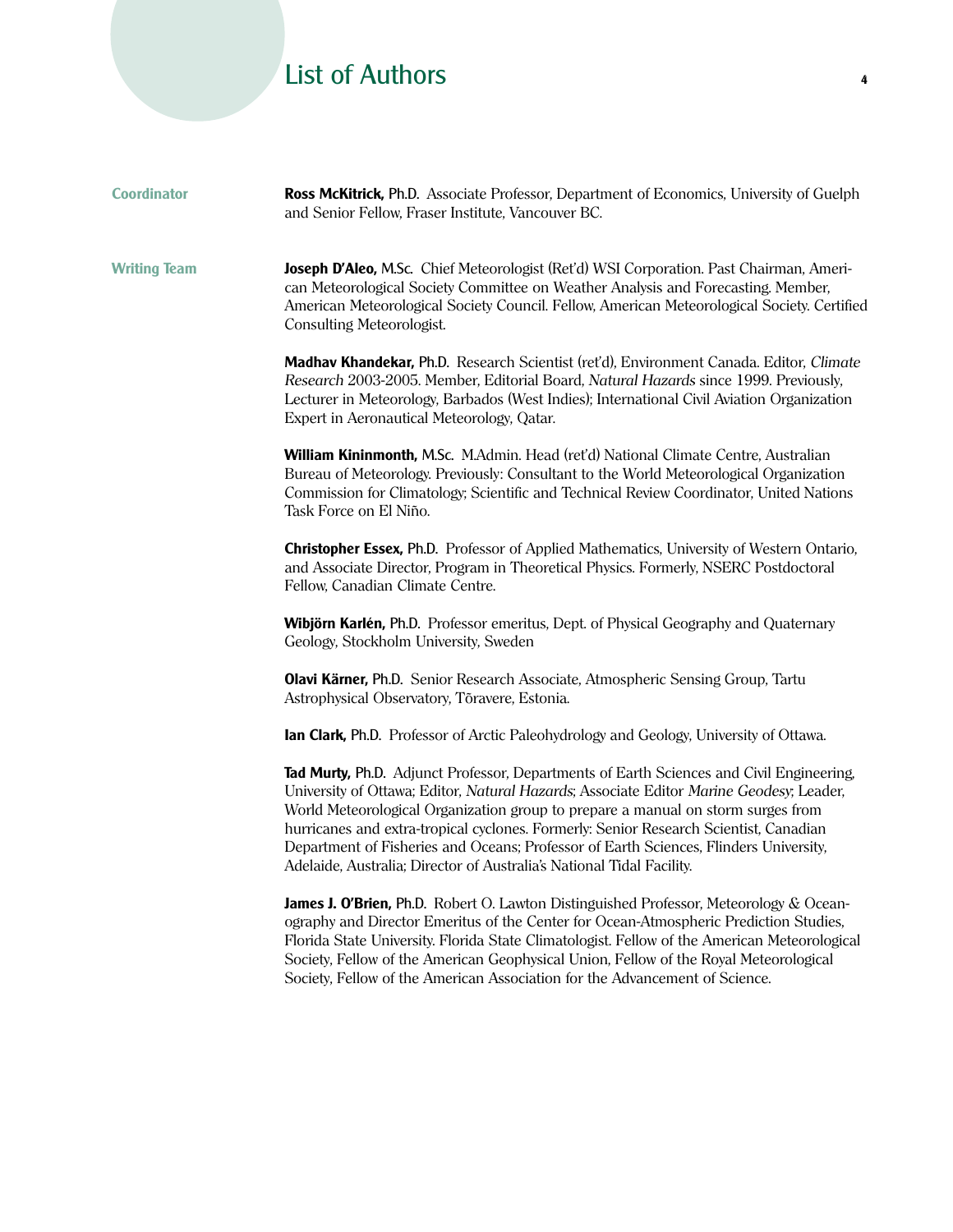This is an *Independent Summary for Policymakers* (ISPM) of the Fourth Assessment Report (AR4), Working Group 1, of the Intergovernmental Panel on Climate Change (IPCC). In producing this Summary we have worked independently of the IPCC, using the Second Order Draft of the IPCC report, as circulated after revisions were made in response to the first expert review period in the winter and spring of 2006. Section references will be checked against the final IPCC version, as soon as copies are available following the release later in 2007. If, in preparing the final draft of the Fourth Assessment Report, the IPCC substantially rewrites the Assessment text, such that the key summary materials presented herein need to be re-worded, we will do so and publish an Appendix to that effect.

The IPCC was established in 1998 by the World Meteorological Organization (WMO) and the United Nations Environment Program (UNEP) to assess the risk of human induced climate change. The IPCC is open to all members of the WMO and UNEP. The IPCC has three working groups. Working Group 1 assesses the scientific aspects of climate change; Working Group 2 assesses the positive and negative impacts of climate change and the options for adaptation; and Working Group 3 assesses policy options to mitigate climate change.

**The Fraser Instituteís Rationale for the ISPM** The IPCC involves numerous experts in the preparation of its reports. However, chapter authors are frequently asked to summarize current controversies and disputes in which they themselves are professionally involved, which invites bias. Related to this is the problem that chapter authors may tend to favor their own published work by presenting it in a prominent or flattering light. Nonetheless the resulting reports tend to be reasonably comprehensive and informative. Some research that contradicts the hypothesis of greenhouse gas-induced warming is under-represented, and some controversies are treated in a one-sided way, but the reports still merit close attention.

A more compelling problem is that the *Summary for Policymakers*, attached to the IPCC Report, is produced, not by the scientific writers and reviewers, but by a process of negotiation among unnamed bureaucratic delegates from sponsoring governments. Their selection of material need not and may not reflect the priorities and intentions of the scientific community itself. Consequently it is useful to have independent experts read the underlying report and produce a summary of the most pertinent elements of the report.

Finally, while the IPCC enlists many expert reviewers, no indication is given as to whether they disagreed with some or all of the material they reviewed. In previous IPCC reports many expert reviewers have lodged serious objections only to find that, while their objections are ignored, they are acknowledged in the final document, giving the impression that they endorsed the views expressed therein.

The ISPM addresses these concerns as follows.

- The ISPM was prepared by experts who are fully qualified and experienced in their fields, but who are not themselves IPCC chapter authors, nor are they authors of the IPCC *Summary for Policymakers*.
- $\sim$  The ISPM summarizes the most important elements of the science, regardless of whether it is given the same level of focus in the IPCCís Summary documents. There is no attempt to downplay or re-word uncertainties and limitations in the underlying science, hence the summary paragraphs in the ISPM may not be identical to those of the Summary produced by the IPCC.
- $\sim$  If a chapter of the Fourth Assessment Report introduces its topic by briefly elaborating on deep uncertainties, then presents results at length as if the uncertainties were not there, the ISPM may devote proportionally more attention to understanding the uncertainties than summarizing all the results, where this is deemed a more pertinent way to characterize the underlying state of knowledge.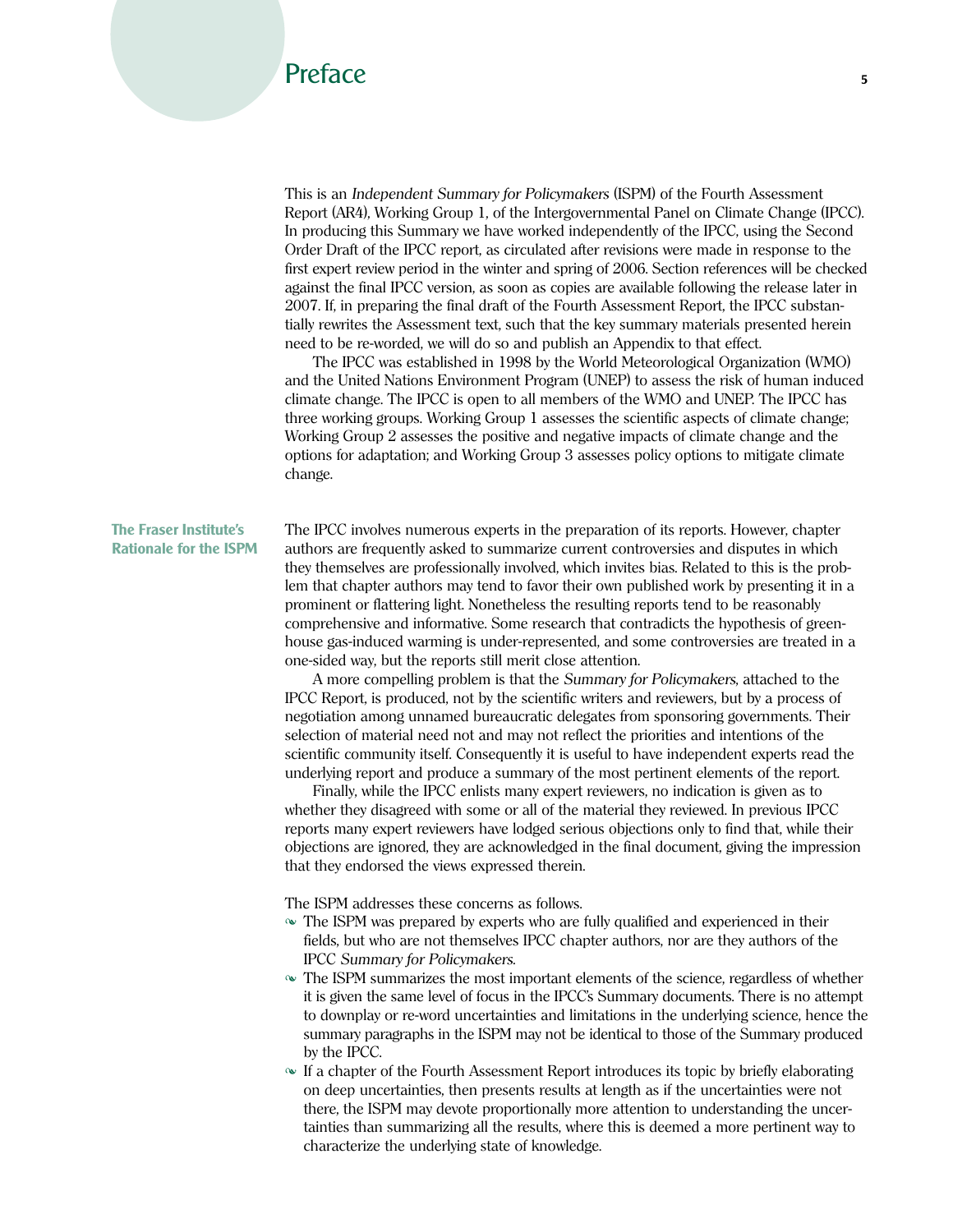|                        | $\sim$ In a number of places the writing team felt the treatment of a topic was inadequate in<br>the Fourth Assessment Report, or some additional comments were needed for perspec-<br>tive. These are noted in separate sidebars. Also, the Fraser Institute will publish a series<br>of short supplementary papers to provide more detailed critical discussion of some<br>technical subjects. These are noted at various points in the ISPM as well.<br>$\sim$ The ISPM was subject to expert review by the reviewers listed at the end. Their responses<br>to review questions are tabulated so readers can see to what extent the reviewers agree<br>with the contents of this Summary.                                                                                                                                                                                                       |
|------------------------|----------------------------------------------------------------------------------------------------------------------------------------------------------------------------------------------------------------------------------------------------------------------------------------------------------------------------------------------------------------------------------------------------------------------------------------------------------------------------------------------------------------------------------------------------------------------------------------------------------------------------------------------------------------------------------------------------------------------------------------------------------------------------------------------------------------------------------------------------------------------------------------------------|
| <b>Format Notes</b>    | Third Assessment Report refers to the Third Assessment Report (TAR) of the IPCC,<br>Working Group I, published in 2001<br>$\sim$ Fourth Assessment Report refers to the Fourth Assessment Report (AR4) of the IPCC,                                                                                                                                                                                                                                                                                                                                                                                                                                                                                                                                                                                                                                                                                |
|                        | Second Order Draft, Working Group 1<br>$\sim$ Section references in brackets, e.g., [3.4.3.1], refer to the Fourth Assessment Report of<br>the IPCC, Second Order Draft, Working Group 1. Some references are to Summation<br>Questions included in the Fourth Assessment Report chapters, e.g., [Question 5.1].                                                                                                                                                                                                                                                                                                                                                                                                                                                                                                                                                                                   |
| <b>Acknowledgments</b> | Stephen McIntyre assisted in collation of data, preparation of many graphs and technical<br>editing of some sections. Nicholas Schneider was involved in this project from inception<br>and acted as the key Fraser Institute staff person. Their contributions are gratefully<br>acknowledged.                                                                                                                                                                                                                                                                                                                                                                                                                                                                                                                                                                                                    |
| <b>Disclaimer</b>      | The text presented herein uses our best estimate of the wording of the final version of the<br>Working Group I contribution to the Fourth Assessment Report. Much of the text herein<br>follows wording as set by IPCC Lead and Contributing Authors in the Second Order Draft<br>as of the close of the scientific review period on June 2, 2006, on the assumption that this<br>will also be the wording in the final draft. However a check against the final wording will<br>take place after the IPCC releases the underlying report. The IPCC has indicated that,<br>although they are publishing the Summary for Policymakers on February 2, 2007, they will<br>not release the underlying report until some time in May 2007. Until that time, readers<br>should note that the IPCC has not officially accepted the wording of the underlying report<br>or of drafts on which it is based. |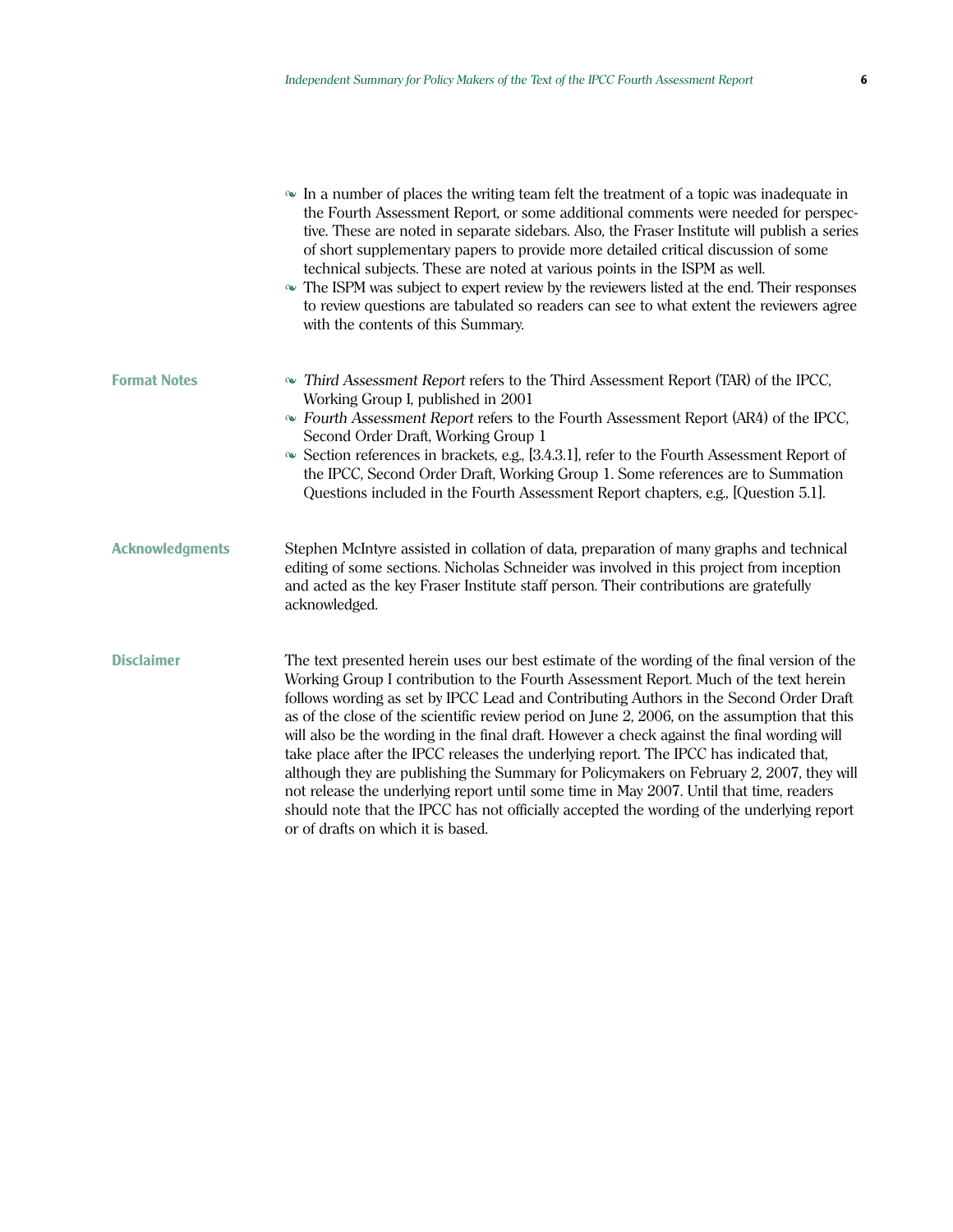### Executive Summary **7**

#### **Observed Changes in Factors That May Influence the Climate** The climate is subject to potential influence by both natural and human forces, including greenhouse gas concentrations, aerosols, solar activity, land surface processes, ocean circulations and water vapor. Carbon dioxide is a greenhouse gas, and its atmospheric concentration is increasing due mainly to human emissions. The IPCC gives limited consideration to aerosols, solar activity and land-use change for explaining 20th century climate changes. Aerosols have a large potential impact on climate but their influence is poorly understood. Some evidence suggests that solar activity has increased over the 20th century to historically high levels. Land use changes are assumed by the IPCC to have only a minor role in explaining observed climate change. **Observed Changes in Weather and Climate** Globally-averaged measurements of atmospheric temperatures from satellite data since 1979 show an increase of 0.04°C to 0.20°C per decade over this period, at the low end of the IPCC estimate of future warming. Globally-averaged temperature data collected at the surface show an increase from 1900 to 1940 and again from 1979 to the present. There is no globally-consistent pattern in long-term precipitation trends, snow-covered area, or snow depth. Many places have observed a slight increase in rain and/or snow cover. There is insufficient data to draw conclusions about increases in extreme temperature and precipitation. Current data suggest a global mean sea-level rise of 2 mm to 3 mm per year over the past several decades. In the tropics, there is evidence of increased cyclone intensity but a decrease in total tropical storms, and no clear global pattern since 1970. Arctic sea ice showed an abrupt loss in thickness prior to the 1990s, and the loss stopped shortly thereafter. There is insufficient data to conclude that there are any trends in Antarctic sea ice thickness. Glaciers have retreated in most places and the loss accelerated in the 1990s. **Climatic Changes in a Paleoclimate Perspective** Paleoclimate refers to the Earth's climate prior to the start of modern instrumental data sets. There are historical examples of large, natural global warming and cooling in the distant past. The Earth is currently within a warm interglacial period, and temperatures during the last interglacial period were warmer than present. Natural climate variability and the uncertainty associated with paleoclimate studies are now believed to be larger than previously estimated. In general, data are sparse and uncertain, and many records have been questioned for their ability to show historical temperature variability. These uncertainties matter for assessing the ability of climate models to simulate realistic climate changes over historical intervals. **Climate Models and Their Evaluation** Some broad modeling predictions made 30 years ago are consistent with recent data, but there remain fundamental limitations of climate models that have not improved since the Third Assessment Report. Many models are incapable of simulating important aspects of the current climate, and models differ substantially in their projections. It is not possible to say which, if any, of today's climate models are reliable for climate prediction and forecasting. **Global and Regional Climate Projections** Models project a range of forecasts, and uncertainty enters at many steps in the process. Forecasts for the 21st century are inherently uncertain, especially at the regional level. Current models predict: an increase in average surface temperature; an increased risk of drought, heat waves, intense precipitation and flooding; longer growing seasons; and an average sea levels rise of about 20 cm over the next 100 years. Glacier mass is projected to decrease. An abrupt change in ocean circulation is very unlikely. Tropical cyclone intensity may increase or decrease.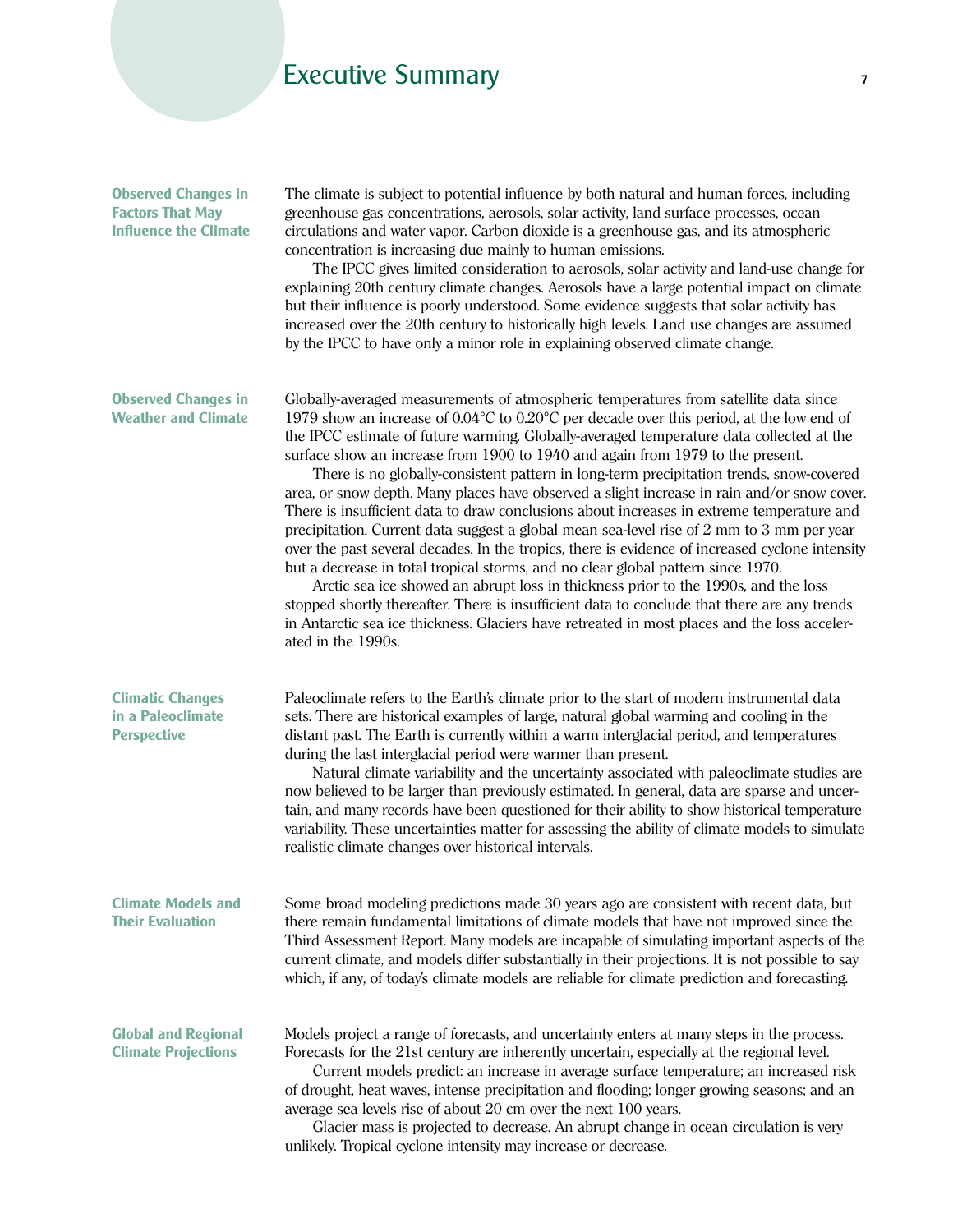#### **Attributing the Causes of Climate Change**

**ISPM Overall Conclusions**

Attributing an observed climate change to a specific cause like greenhouse gas emissions is not formally possible, and therefore relies on computer model simulations. As of yet, attribution studies do not take into account the basic uncertainty about climate models, or all potentially important influences.

Increased confidence that a human influence on the global climate can be identified is based the proliferation of attribution studies since the Third Assessment Report. Models used for attributing recent climate change estimate that natural causes alone would not result in the climate that is currently observable.

The following concluding statement is not in the Fourth Assessment Report, but was agreed upon by the ISPM writing team based on their review of the current evidence.

The Earthís climate is an extremely complex system and we must not understate the difficulties involved in analyzing it. Despite the many data limitations and uncertainties, knowledge of the climate system continues to advance based on improved and expanding data sets and improved understanding of meteorological and oceanographic mechanisms.

The climate in most places has undergone minor changes over the past 200 years, and the land-based surface temperature record of the past 100 years exhibits warming trends in many places. Measurement problems, including uneven sampling, missing data and local land-use changes, make interpretation of these trends difficult. Other, more stable data sets, such as satellite, radiosonde and ocean temperatures yield smaller warming trends. The actual climate change in many locations has been relatively small and within the range of known natural variability. There is no compelling evidence that dangerous or unprecedented changes are underway.

The available data over the past century can be interpreted within the framework of a variety of hypotheses as to cause and mechanisms for the measured changes. The hypothesis that greenhouse gas emissions have produced or are capable of producing a significant warming of the Earthís climate since the start of the industrial era is credible, and merits continued attention. However, the hypothesis cannot be proven by formal theoretical arguments, and the available data allow the hypothesis to be credibly disputed.

Arguments for the hypothesis rely on computer simulations, which can never be decisive as supporting evidence. The computer models in use are not, by necessity, direct calculations of all basic physics but rely upon empirical approximations for many of the smaller scale processes of the oceans and atmosphere. They are tuned to produce a credible simulation of current global climate statistics, but this does not guarantee reliability in future climate regimes. And there are enough degrees of freedom in tunable models that simulations cannot serve as supporting evidence for any one tuning scheme, such as that associated with a strong effect from greenhouse gases.

There is no evidence provided by the IPCC in its Fourth Assessment Report that the uncertainty can be formally resolved from first principles, statistical hypothesis testing or modeling exercises. Consequently, there will remain an unavoidable element of uncertainty as to the extent that humans are contributing to future climate change, and indeed whether or not such change is a good or bad thing.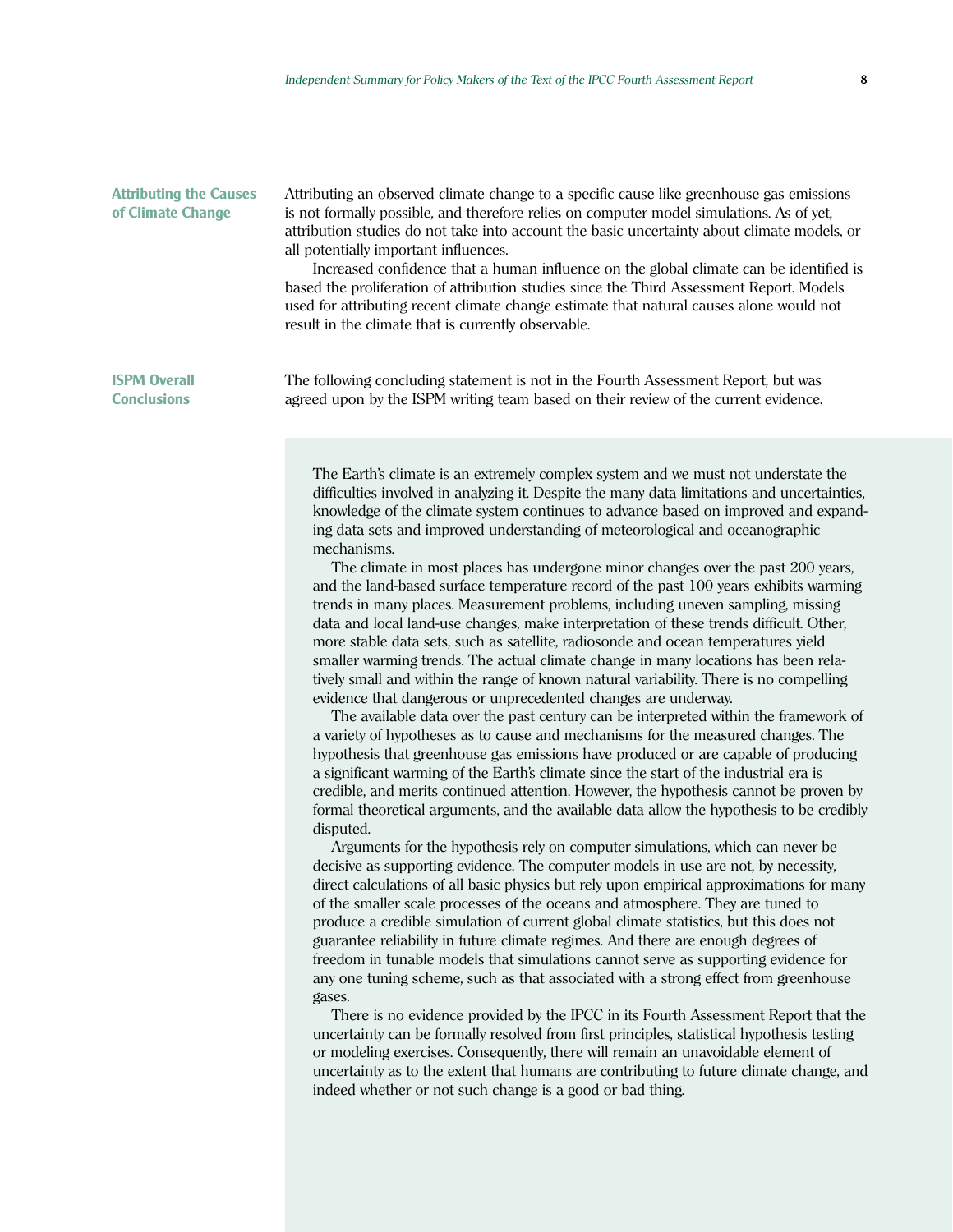# **1** Observed changes in factors that may influence the climate

**1.1 "Radiative Forcing" as a conceptual tool for comparing climatic effects**

**1.1a** "Radiative Forcing" (RF) is a modeling concept that attempts to summarize the climatic effect of diverse changes in the environment. It is not directly measured, nor is it related to the "greenhouse effect," and overall remains poorly quantified.

- RF is a concept that arose from early climate studies using simple radiative-convective models. It is not directly measured. Instead it is calculated by simplified climate models under the assumption that a comparison can be made between equilibrium states of the climate. The climate does not reach equilibrium, but reflects transient responses to external and internal changes. The RF relationship to transient climate change is not straightforward. To evaluate the overall climate response associated with a forcing agent its time evolution and its spatial and vertical structure need to be taken into account. Further, RF alone cannot be used to assess the potential climate change associated with emissions, as it does not take into account the different atmospheric lifetimes of the forcing agents. [2.2]
- $\sim$  RF itself is not directly related to the "greenhouse" effect as associated with greenhouse gases. [2.3.8]
- $\sim$  Measurement of RF in Watts/square meter is a convention, but RF itself is not a measured physical quantity. Instead it is computed by assuming a linear relationship between certain climatic forcing agents and particular averages of temperature data. The various processes that it attempts to approximate are themselves poorly quantified. [2.2]
- $\sim$  An observed decrease in radiative flux at the characteristic radiation bands of CO<sub>2</sub> and methane between 1970 and 1997 has been associated with changing concentrations. This change is what is meant by the term "enhanced greenhouse effect", but it is not directly related to the "Radiative Forcing" concept. [2.3.8]

#### **Greenhouses and 'Greenhouse Gases'**

While use of the term 'greenhouse' is nowadays unavoidable, the term 'greenhouse effect' is an inappropriate metaphor since it suggests a parallel between the mechanism that causes warming in an actual greenhouse and the influence of infrared-active gases, like water vapour and carbon dioxide, on the Earthís climate system. The two mechanisms are quite distinct, and the metaphor is misleading. It leaves out the complexities arising from the nonlinear, dynamic processes of our climate system, namely evaporation, convection, turbulence and other forms of atmospheric fluid dynamics, by which energy is removed from the Earthís surface. Simplistic metaphors are no basis for projecting substantial surface warming due to increases of human-caused carbon dioxide concentration in the atmosphere.

This problem is explored in the forthcoming Fraser Institute Supplementary Analysis Series report, "Why the 'Greenhouse' Metaphor is Misleading."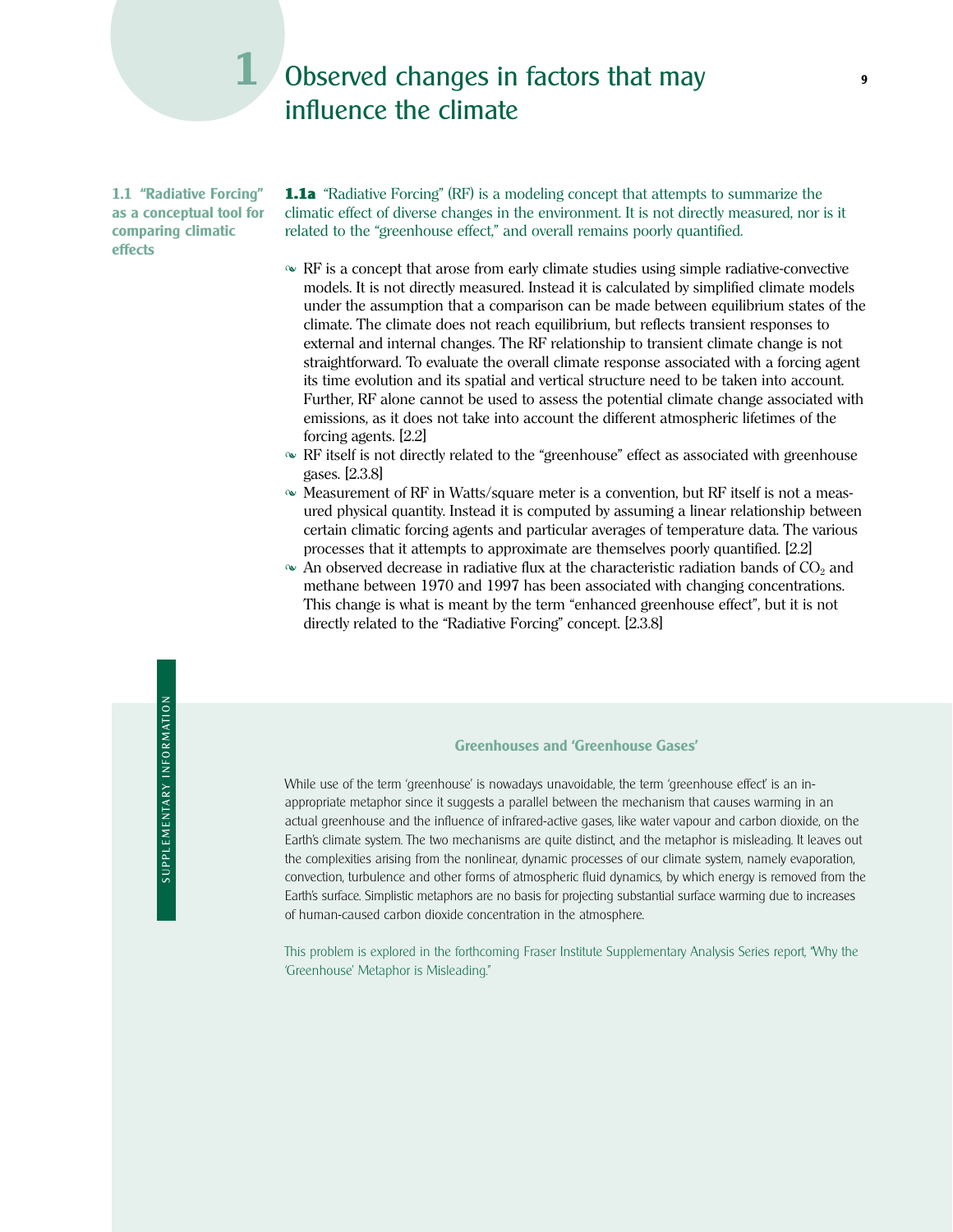

**FIGURE ISPM-1: CARBON DIOXIDE CONCENTRATIONS**

TOP: Annual average atmospheric carbon dioxide concentration since 1958. BOTTOM: annual percentage rate of change of carbon dioxide concentration. *Source:* Marland *et al*., 2006.

**1.2a** Carbon dioxide  $(CO_2)$  levels in the atmosphere are rising at approximately 0.5% per year.

- $\sim$  Figure ISPM-1(top) shows the atmospheric CO<sub>2</sub> concentration since the late 1950s. The rate has no overall trend but fluctuates around a mean of 0.5% since the early 1990s, up from 0.4% in the 1970s and 1980s (Figure ISPM-1(bottom)).
- $\sim$  The main causes of this accumulation are fossil fuel burning, cement production, gas flaring, and, to a lesser extent, land-use changes such as deforestation. [2.3.1]
- Human activities contribute about 7 Gigatonnes carbon equivalent to the atmosphere each year, up from around 6 Gigatonnes in 1990. [2.3.1]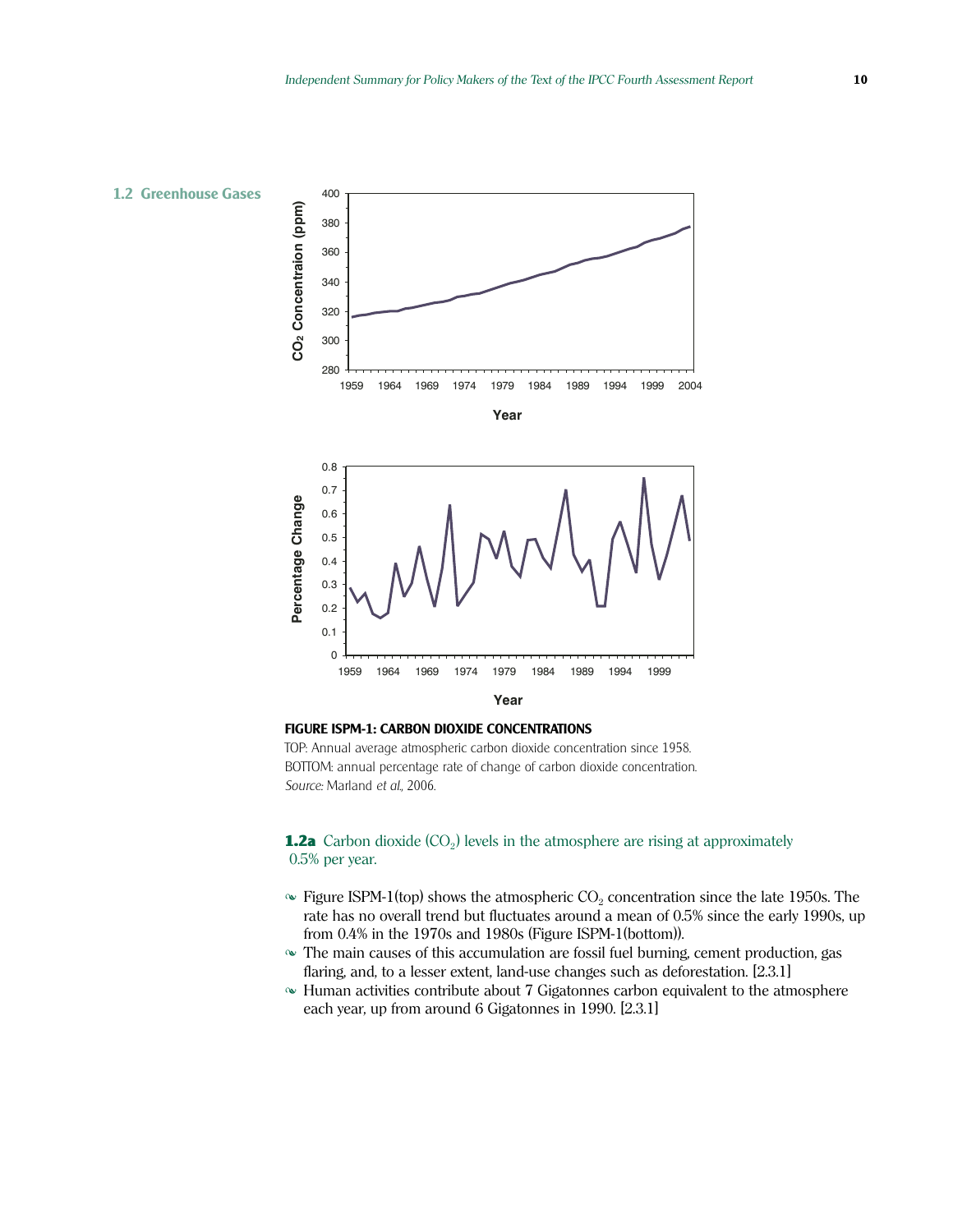#### **Per capita carbon emissions have not increased for 30 years**

The growth rate of  $CO<sub>2</sub>$  emissions (in carbon equivalent) is equal to or slightly below the growth rate of world population (see Figure ISPM-2). Global per capita carbon emissions peaked at 1.23 tonnes per person in 1979 and the per-person average has declined slightly since then. As of 2003 the global average is 1.14 tonnes per capita, an average that has not changed since the early 1980s. If this trend continues, global emissions growth in the future will be constrained by total population growth.



**ISPM-2: GLOBAL PER CAPITA CARBON EMISSIONS, 1950-2003** *Source:* Marland *et al.*, 2006.

**1.2b** Ice core records indicate that the atmospheric  $CO<sub>2</sub>$  levels were constant at about 280 parts per million (ppm) for at least several thousand years prior to the mid-1800s.

- This implies a post-industrial accumulation in the atmosphere of about 100 ppm, yielding the current level of nearly 380 ppm. [2.3.1]
- $\sim CO_2$  variations over the last 420,000 years broadly followed Antarctic temperature, typically with a time lag of several centuries to a millennium (i.e., atmospheric carbon dioxide levels rise several centuries after the air temperature rises). [6.4.1]



#### **FIGURE ISPM-3: METHANE CONCENTRATIONS**

LEFT: Long-term atmospheric methane levels, 1008 to 1950. *Source:* Etheridge *et al*., 2002. RIGHT: Mauna Loa, Hawaii methane record, 1983-2005. *Source:* World Data Center for Greenhouse Gases, 2006.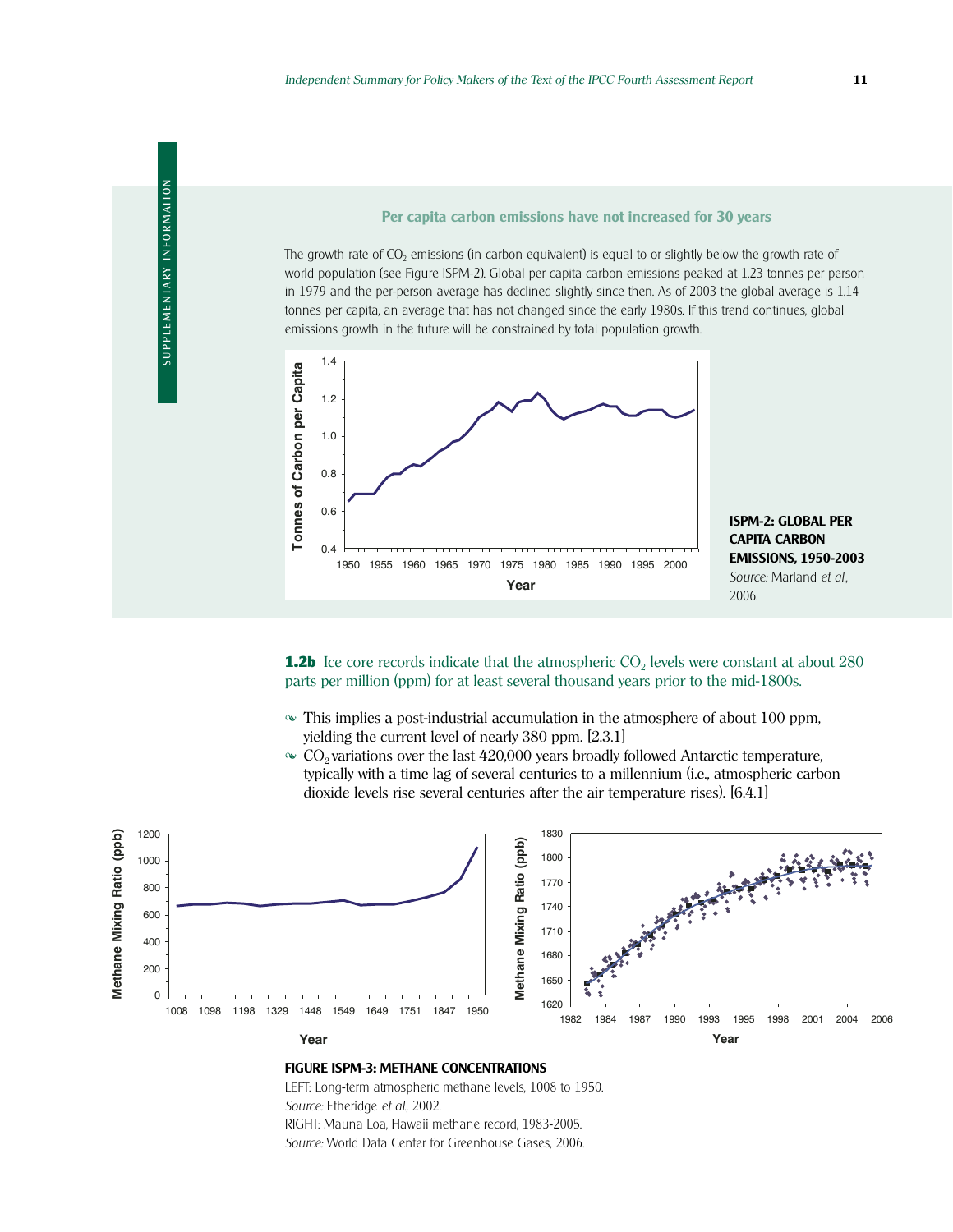**1.2c** Atmospheric methane  $\text{CH}_4$ ) levels stopped growing in the late 1990s and have declined somewhat in recent years. Sources of methane emissions are poorly understood, but the total appears to be declining. It is not understood how this could be happening despite ongoing atmospheric temperature increases.

- $\sim$  Ice core records indicate pre-industrial methane levels were about 700 parts per billion (ppb), prior to the 18th century. The methane level increased over the next three centuries, and at the global level currently averages about 1,780 ppb (see Figure ISPM-3).
- Overall sources of methane emissions to the atmosphere are poorly known, but are thought to include wetlands, rice agriculture, biomass burning and ruminant animals.
- Emissions from anthropogenic sources remain the major contributor to atmospheric methane budgets. [7.4.1.2]
- Atmospheric methane concentrations peaked several years ago and have been flat or declining since then [Fig 2.5, see Figure ISPM-3, Bottom]. The reason for the recent decline is not understood. [2.3.2]
- The atmospheric concentration of methane is tied to atmospheric temperature, as total emissions increase with atmospheric warming. Total emissions from sources are suggested to have decreased since the time of the Third Assessment Report, as nearly zero growth rates in atmospheric methane concentrations have been observed with no change in the sink strengths. It is not well understood why emissions have decreased despite continued warming of the Earth's surface and the atmosphere. [7.4.1.2]

**1.2d** Hydrochlorofluorocarbons (HCFCs) and Chlorofluorocarbons (CFCs) are presently covered by other emission control legislation, and are declining.

 HCFCs and CFCs are covered by the Montreal Protocol on ozone-depleting substances. Global emissions have fallen radically since 1990 and their atmospheric levels are slowly declining. [2.3.4]

**1.2e** Other infrared active gases (Nitrous Oxide  $(N_2O)$  and Hydrofluorocarbons (HFCs)) are accumulating slowly in the atmosphere, or are at levels that imply very low climatic effects. [2.3.3; Table 2.1]

**1.3 Aerosols** 1.3**a** Aerosols play a key role in the Earth's climate, with a potential impact more than three times that of anthropogenic carbon dioxide emissions, but their influence remains subject to low or very low scientific understanding.

- Aerosols have a significant presence in the global atmosphere. The combined Direct Radiative Effect of natural and anthropogenic sources on climate, is estimated to be about -5.3 Watts/m<sup>2</sup>, more than three times the magnitude of the estimated Radiative Forcing of anthropogenic  $CO<sub>2</sub> (1.63 Watts/m<sup>2</sup>)$  [2.4.2.1.2]
- $\sim$  It is very challenging to distinguish natural and anthropogenic aerosols in satellite data. Validation programs for these advanced satellite-data products have yet to be developed and initial assessments indicate some systematic errors. [2.4.2.1]
- $\sim$  The climatic effect of each type of aerosol consists of both direct and indirect effects, the latter including influences on cloud formation. Overall direct and indirect effects are subject to wide uncertainties, and some important semi-direct effects were not included in the Third Assessment Report. [2.4]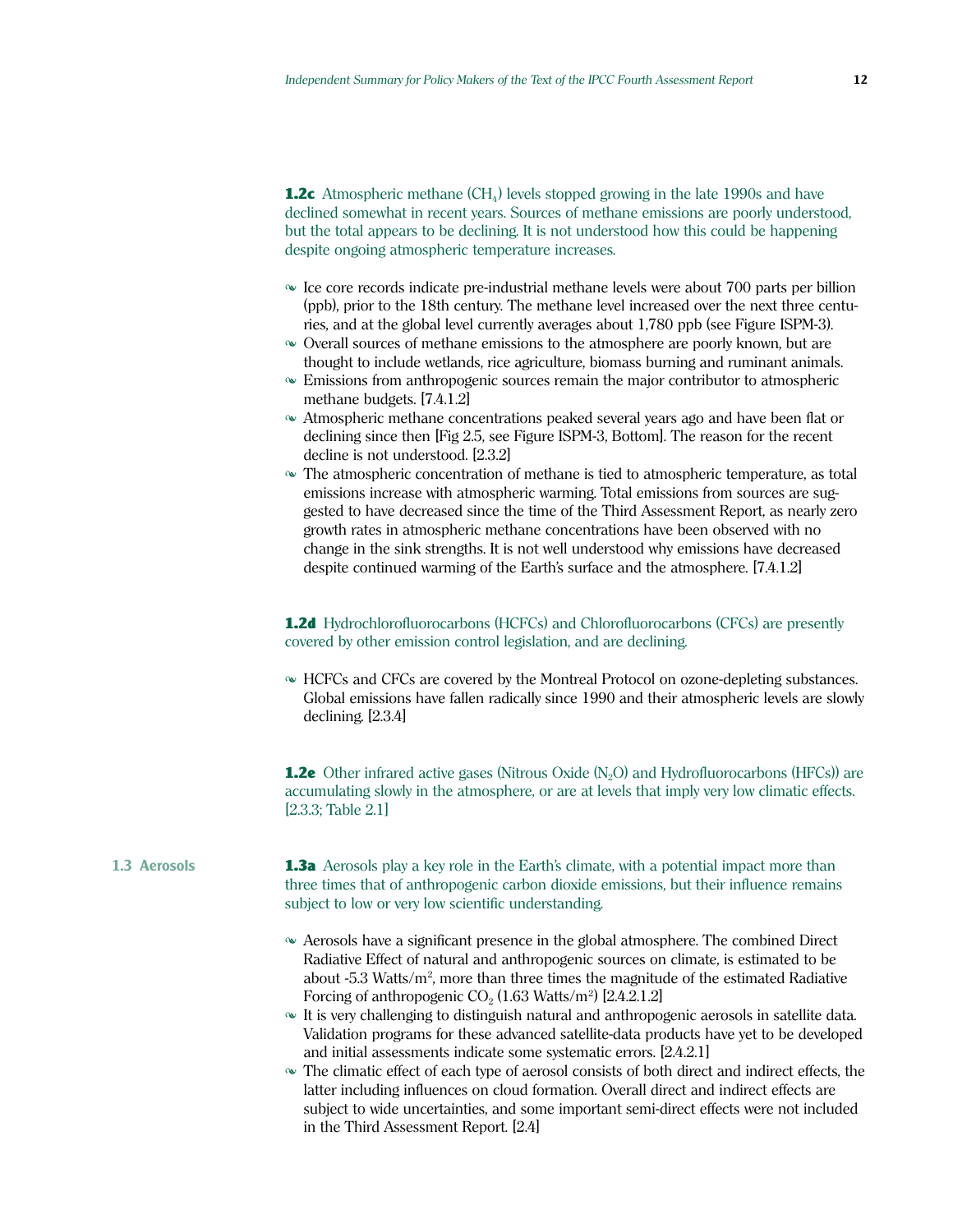- Effects on cloud formation are not well understood and the magnitude of the effects are not reliably estimated at this time, in part because of the lack of satellite data to support model development and testing. [2.4.6]
- $\sim$  Modelling the cloud albedo indirect effect from first principles has proven difficult because the representation of aerosol-cloud interactions and of clouds themselves in climate models are still crude. [2.4.6.5]
- Although there is agreement about the quality of the basic evidence (data), there is no consensus about the direct climatic (radiative forcing) effect of aerosols on climate, and the overall state of knowledge is categorized as *Low Scientific Understanding*. [Table 2.11]
- All categories of indirect aerosol effect on climate, are characterized by: no consensus; varying confidence in the basic empirical evidence, and *Low* or *Very Low Scientific Understanding*. [Table 2.11]

**1.3b** Aerosols can affect both cloud lifetime and cloud albedo (reflectivity), though models contradict one another on which effect is larger.

 Whereas some models show that the cloud albedo effect is four times as important as the cloud lifetime effect, other models simulate a cloud lifetime effect that is larger than the cloud albedo effect [7.5.2.4].

**1.3c** It is generally assumed that aerosols exert an overall cooling effect on the climate. Quantitative estimates of the overall effect vary by a factor of 10.

 The global mean total anthropogenic aerosol effect (direct, semi-direct and indirect cloud albedo and cloud lifetime effect) is defined as the change in net radiation at the top of the atmosphere from pre-industrial times to present-day, and ranges from  $-0.2$  Wm<sup>-2</sup> to  $-2.3$  Wm<sup>-2</sup>. This implies that aerosol emissions exert an overall cooling effect, but the magnitude of this effect is unknown. [7.5.2.4]

**1.3d** Studies that attribute observed global warming to greenhouse gases are based on models that assume that aerosols exert a large cooling effect.

- The models used for the Fourth Assessment Report assume a large cooling effect from aerosols. [Table 2.12]
- The effect is assumed to be strongest in the Northern Hemisphere. [Figure 9.2.1e]

**1.4 Changes in the Sun and Solar-Climate connections**

**1.4a** New studies since the Third Assessment Report have improved empirical knowledge of climate responses to forcing by solar variability on annual to decadal time scales.

 $\sim$  Overall the troposphere is warmer and moister during solar maxima, and thickens in response to solar variability with a distinct zonal signature. [2.7.1.1.2]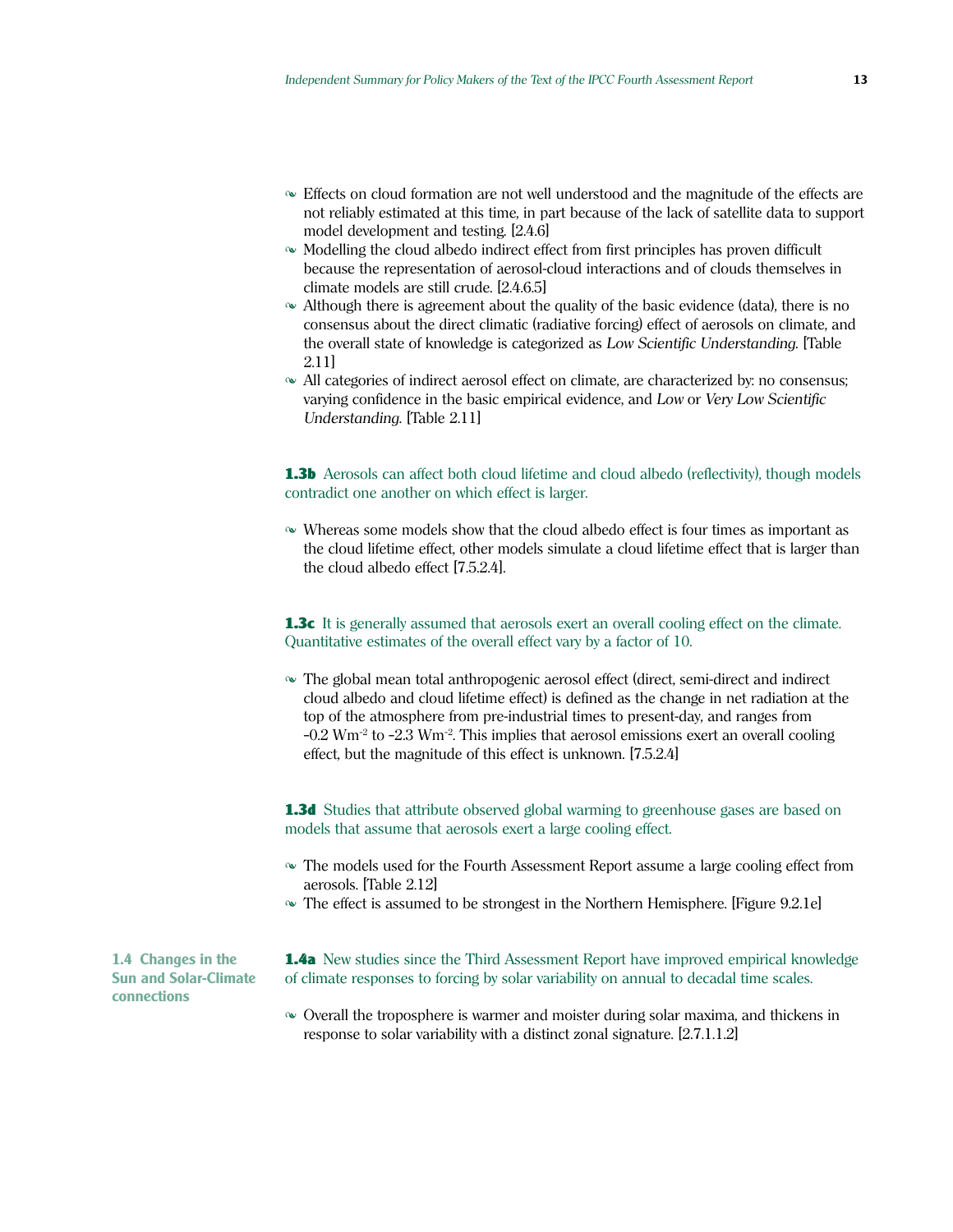**1.4b** The Third Assessment Report reported that solar activity was exceptionally high in the 20th century in the context of the last 400 years. Since then, new reconstructions of solar activity have indicated modern solar output levels are high, and possibly exceptionally high, compared to the past 8,000 years.

- $\sim$  Solar activity is estimated by historical information on sunspot counts and, prior to that, by cosmogenic isotopes (residual C14 and Be-10). [2.7.1.2.1]
- One reconstruction shows modern solar levels to be exceptional within the past 8,000 years while another shows few comparable episodes. [2.7.1.2.1; see Figure ISPM-4]
- $\sim$  Several reconstructions of solar activity show a strong upward trend from 1700 to the present. [see Figure ISPM-4]
- The minimum in solar activity around 1700 AD (the Maunder Minimum) has been associated with contemporary cold temperatures. [see Figure ISPM-9]



#### **FIGURE ISPM-4: SOLAR ACTIVITY**

LEFT: reconstruction for past 8,000 years (Usoskin *et al.* 2006); RIGHT: reconstructions for the past millennium; Blue – reconstruction of sunspot numbers from residual C14 (Usoskin *et al.*, 2006); Red – group sunspot number (Hoyt and Schatten, 1993); Green - reconstruction of solar modulation from residual C14 (meV) (Muscheler *et al.*, 2005).

#### **1.4c** Scientific understanding of solar variability remains low.

- Estimates of the change in solar forcing between the Maunder Minimum and the late 20th century range over almost an entire order of magnitude. [2.7, 2.7.1.2.1, Table 2.10; see Figure ISPM-5]
- A new estimate of solar irradiance increase since the Maunder Minimum (0.037% according to Wang *et al.*, 2005) is nearly an order of magnitude lower than another recent estimate of 0.3% by Fligge and Solanki, 2000. [2.71, Table 2.10]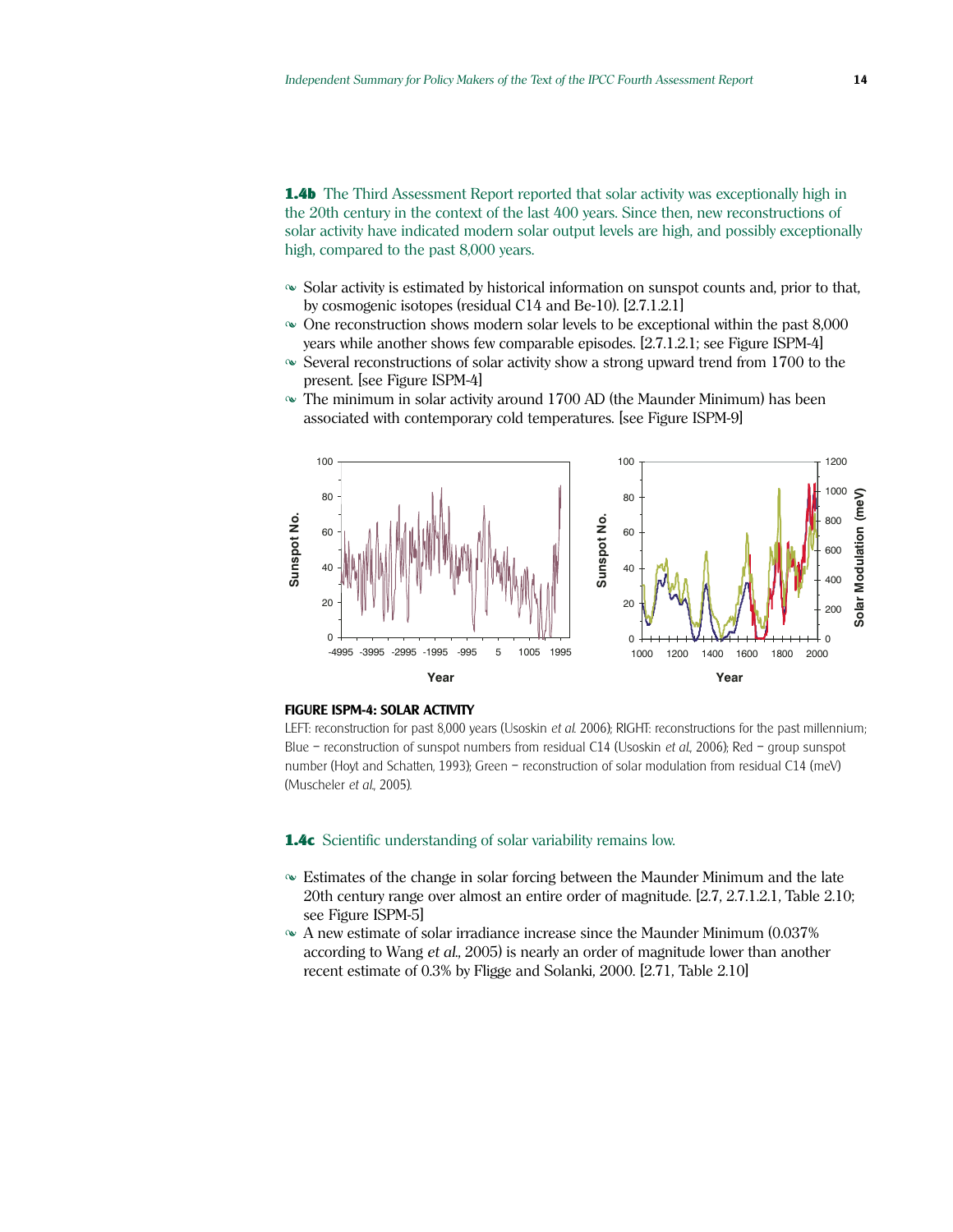

#### **FIGURE ISPM-5: SOLAR FORCING ANOMALY (WATTS/ M2 ) FOR THE PAST MILLENNIUM**

Forcing anomaly calculated as irradiance divided by 4 and multiplied by 0.7 (albedo) following Table 2.10 of the Fourth Assessment Report. Anomaly centered on 1850-1960.

NOTE: There are four variations from Bard et al., 2000 Be-10 isotopes, and two from Crowley, 2000 using C14.

#### **1.4d** Total solar irradiance measurements are subject to important uncertainties due to instrumentation.

- $\sim$  Total Solar Irradiance has been measured only since 1978 and even then only with different instruments, none of which cover the entire interval. ACRIM instruments show an increase in excess of 0.04% between 1989 and 1992. This apparent increase may merely be a result of instrumental changes. [2.7.1]
- $\sim$  A continuous record can be constructed only by combining records from different satellites with different instruments. If the measured change of 0.04% proves accurate, this increase is as large as the increase since the Maunder Minimum. [2.7.1.1.2, Figure 2.19]

#### 1.4e New evidence has emerged of indirect solar effects on climate.

- Although solar UV radiation represents only a small fraction of the energy from total irradiance, UV radiation is more variable by at least an order of magnitude. Since the Third Assessment Report, new studies have confirmed and advanced the plausibility of indirect effects on the climate system involving the modification of the stratosphere by solar UV irradiance variations (and possibly by solar-induced variations in the overlying mesosphere and lower thermosphere), with subsequent dynamical and radiative coupling to the troposphere. [2.7.1.3]
- $\sim$  It is now well established from both empirical and model studies that solar cycle changes in UV radiation alter middle atmospheric ozone concentrations, temperatures and winds. [2.7.1.3]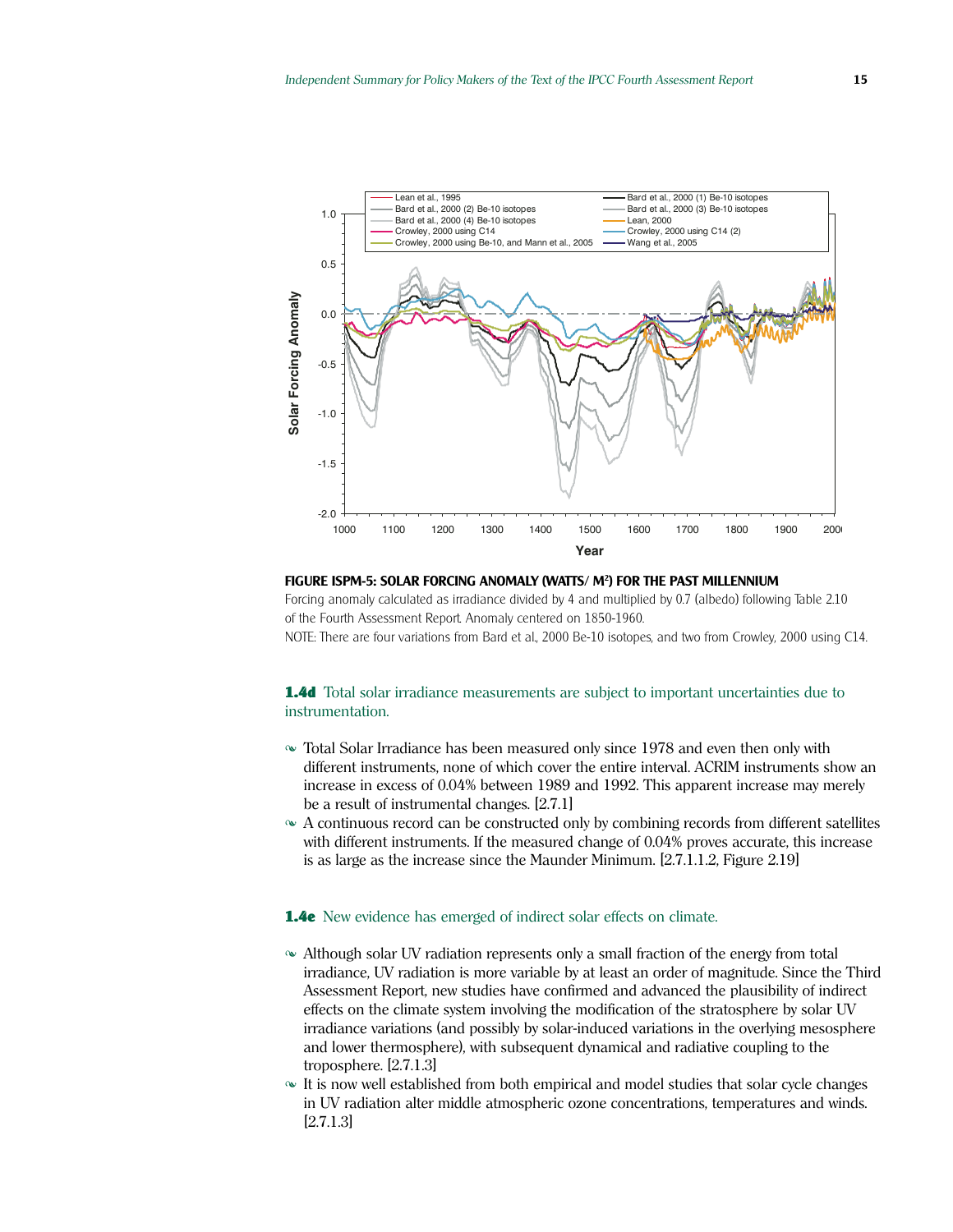- When solar activity is high, the more complex magnetic configuration of the heliosphere reduces the flux of galactic cosmic rays in the Earth's atmosphere. Various scenarios have been proposed whereby solar-induced galactic cosmic ray fluctuations might influence climate, possibly through low cloud formation. [2.7.1.3]
- $\sim$  An unequivocal determination of specific mechanisms whether direct or indirect that involve solar variability and climate has yet to be accomplished. [2.7.1.3]

#### **The sun and climate change**

Solar and greenhouse forcings have both increased through the 20th century, making it extremely difficult to conclusively identify the influence of the sun on the recent climate.

New IPCC estimates of solar forcing are much lower than those used in millennial simulations (e.g., Crowley, 2000; Gonzalez-Rauco *et al*., 2003; Mann *et al*., 2005). If the new estimates prove reliable, many explanations of past climate variations relying on former estimates of solar forcing will need to be re-considered.

If the sun does have a strong effect on climate, this adds importance to recent projections that solar output is likely to decline over the next several decades (e.g., Zhen-Shan, 2007)

This topic is explored in the forthcoming Fraser Institute Supplementary Analysis Series report, "Solar Changes and the Climate."

#### **1.5 Changes to the land surface**

**1.5a** Changes in the land surface over the 20th century have likely had large regional and possibly global effects on the climate, but the effects do not fit into the conceptual model used for assessing anthropogenic climate change.

- Changes to the land surface act as anthropogenic perturbations to the climate system and fall at least partly within the "forcing" component of the *forcing-feedback-response* conceptual model. But it is difficult to quantify the pure forcing component of such changes as distinct from feedbacks and responses. A quantitative metric separating forcing from feedback and response has not yet been implemented for climatic perturbation processes which do not act directly on the radiation budget. [2.5.1]
- Attempts to use climate models to convert land use changes into RF measures have produced a wide range of results. Some estimated magnitudes of the local RF effects of agricultural change in North America and Eurasia are considerably larger than that from  $CO<sub>2</sub>$  in the atmosphere [2.5.3]. However the data for parameterizing basic RF effects are not consistent and the uncertainties remain large. [2.5.3.1]

**1.5b** Many studies have found that urban areas are warmer than the surrounding countryside, introducing a "non-climatic" warm bias into local long term weather records. If true, this would imply IPCC climate data overstate the recent global warming trend. Some studies have asserted, however, that urbanisation is adequately corrected in the globallyaveraged data. All IPCC analysis assumes the latter to be the case.

 The urban heat island effect is real, and causes temperature records from urban and suburban areas to have an upward trend unrelated to climatic changes. [3.2.2.2]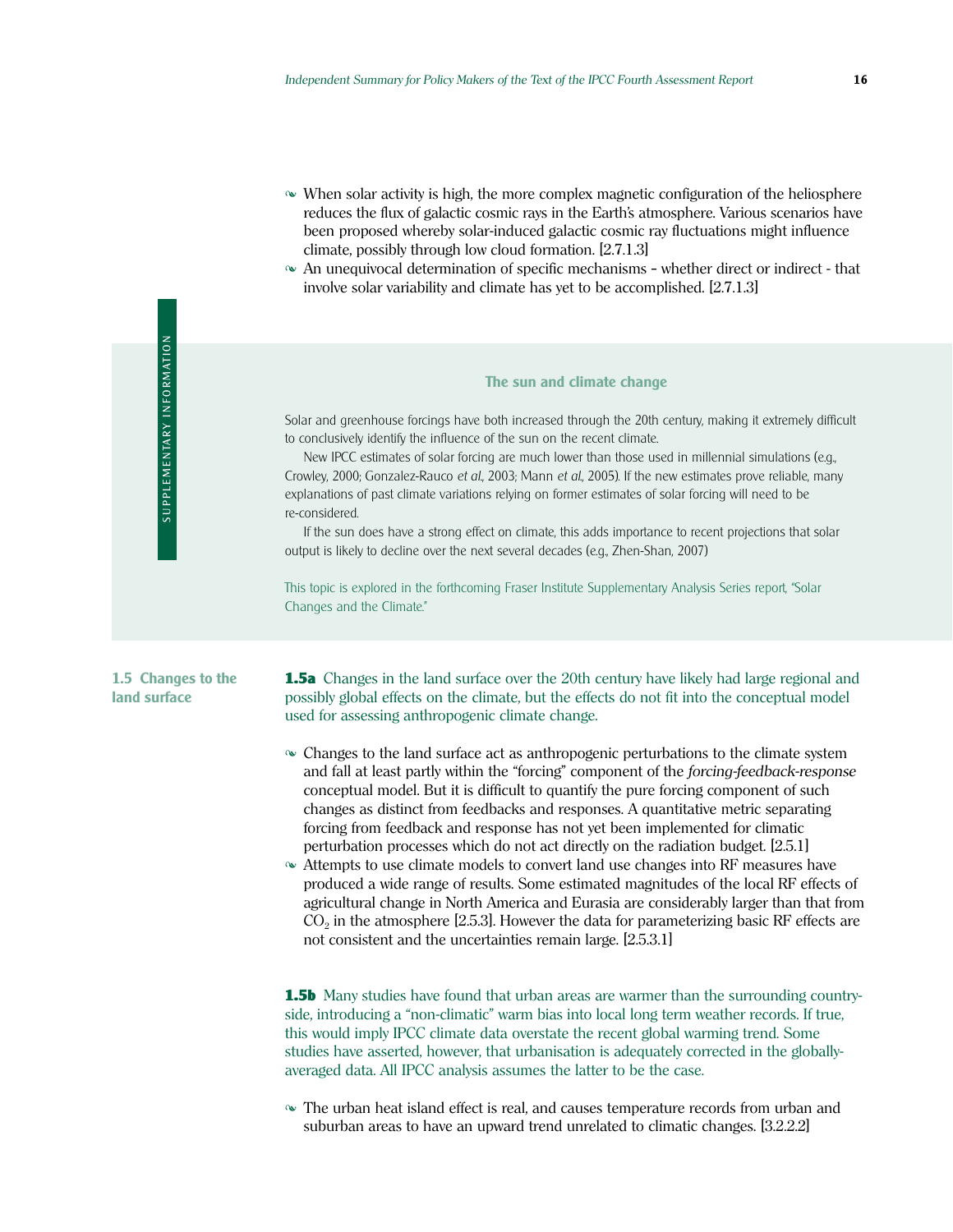- $\sim$  Some studies argue that the global climate data sets, which compile urban, suburban and rural records into regional averages, are not contaminated by such upward biases. [3.2.2.2]
- $\sim$  All IPCC usage of climatic data operates on the assumption of no contamination. However many studies have shown that changes in land use and land cover can have large regional effects on the climate that are comparable in magnitude to temperature and precipitation changes observed over the last several decades, and the large numbers of such studies collectively demonstrate a potentially important impact of human activities on climate, especially local climate, through land use modification. [7.2.4.4]
- Detection and attribution studies do not account for urbanization, data quality problems or other non-climatic effects in the temperature data. All observed changes in the data are assumed to be due to climatic changes. [9.4.1.2]

#### **Problems with the surface temperature record**

Research on the nature of the surface thermometer network has cast some doubt on the claim of the IPCC that the surface temperature record is free of biases related to non-climatic effects, such as land-use change, urbanization and changes in the number of stations worldwide. For example, studies have shown that the spatial pattern of warming trends over land correlate strongly with the distribution of industrial activity, even though such a correlation is not predicted by climate models (e.g., de Laat and Maurellis 2004, 2006).

These and related issues are explored in the forthcoming Fraser Institute Supplementary Analysis Series report, "Problems in the Surface Thermometer Network."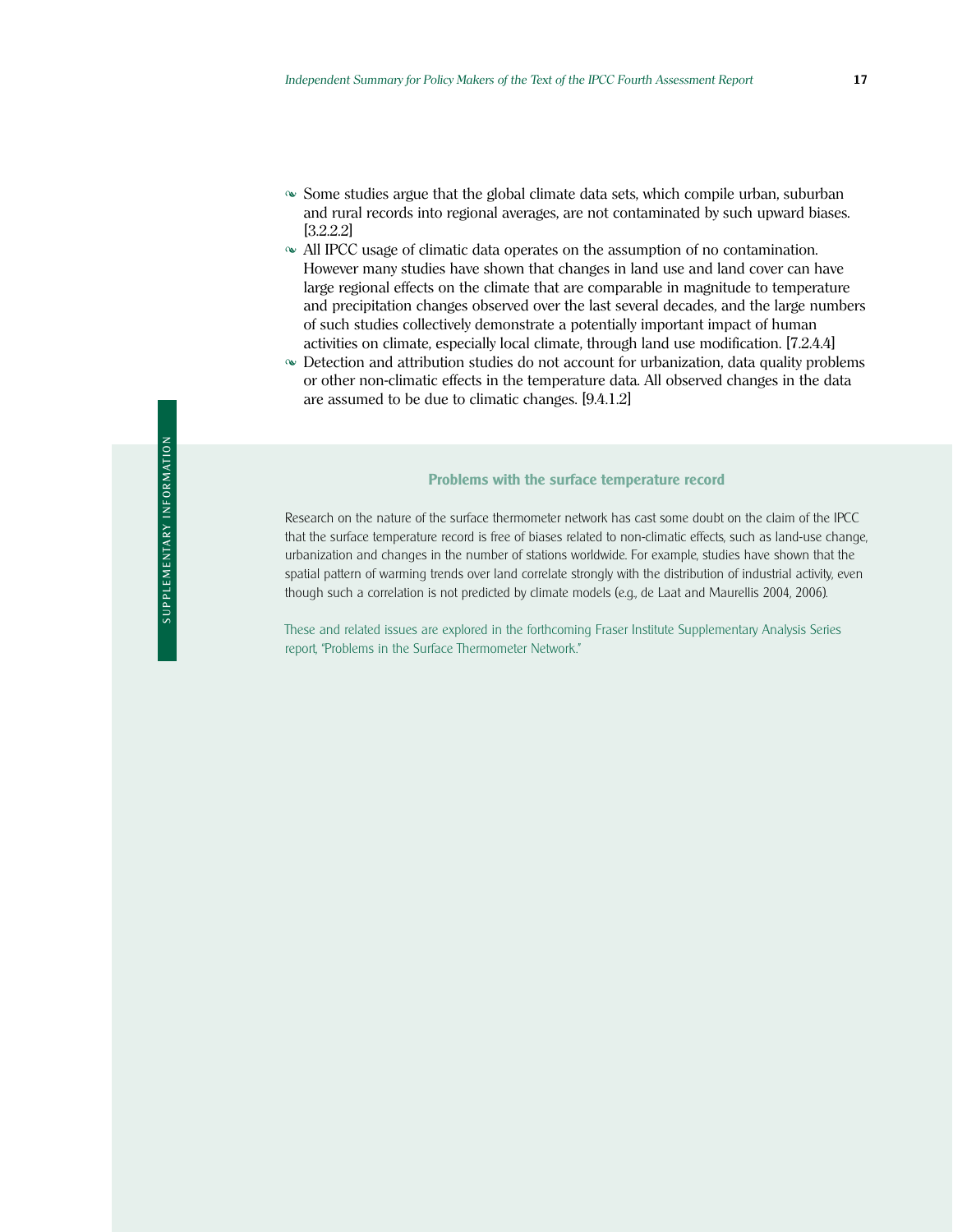# **2** Observed changes in weather and climate **<sup>18</sup>**

**2.1 Large-scale temperature averages** **2.1a** Weather satellites collect daily data throughout the atmosphere and are used to measure average atmospheric temperatures. Different teams produce slightly different results based on different assumptions about the way to interpret the data.

- $\sim$  Satellites measure atmospheric radiation from two layers of the atmosphere, denoted T2 and T4.
- T2 radiation mostly comes from the surface and lower troposphere, whereas T4 mostly emanates from the stratosphere. From these radiation readings, temperature averages can be inferred based on an assumed set of weights. [3.4.1.2.2]
- $\sim$  The "true" weights cannot be known with certainty. The weights that yield results most closely matching data from weather balloons shows the least amount of tropospheric warming. [Figure 3.4.3]



#### **FIGURE ISPM-6: SATELLITE-MEASURED MEAN GLOBAL TEMPERATURE ANOMALIES SINCE 1979 (OC)**

TOP: Global average; MIDDLE: Northern Hemisphere; BOTTOM: Southern Hemisphere. *Sources:* Top: Red -Mears and Wentz (2006); Blue - Global Hydrology and Climate Centre - University of Alabama in Huntsville (GHCC-UAH); Middle and Bottom: GHCC-UAH.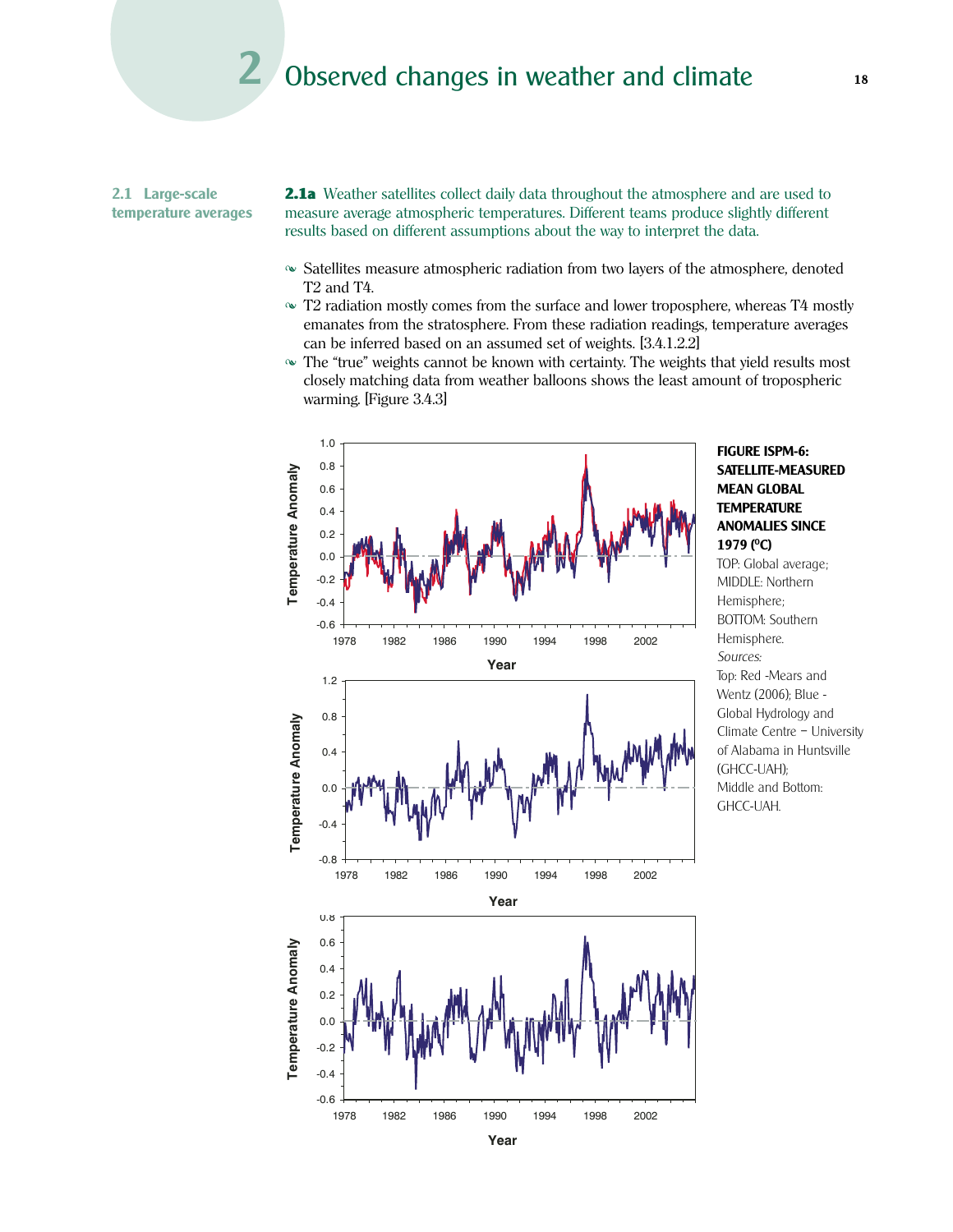**2.1b** Satellite-measured trends in global average temperatures since 1979 from the lower atmosphere range from nearly zero up to the low end of computer-based projections.

- Three different teams of analysts have examined satellite-based radiation data spanning 1979 to the present.
- Depending on assumptions about instrument calibration, area-weighting and merging across datasets, the average temperature trend in the lower atmosphere over the period 1979-2004 ranges from 0.04°C/decade to 0.20°C/decade. [3.4.1.2.2; Figure ISPM-6]
- Extrapolated to a century scale this compares to the low end of past IPCC warming projections (0.14 to 0.58°C/decade) as presented in the Third Assessment Report. [3.4.1.2.2]

2.1c There is no significant warming in the tropical troposphere, which accounts for half the worldís lower atmosphere. This is where models that assume a strong influence of greenhouse gases forecast some of the most rapid warming should occur.

- The tropics account for half the world's atmosphere. In none of the available data sets is significant warming observed in the tropical troposphere [Figure 3.4.3]. One of the available satellite data sets shows trends consistent with increased warming at higher altitude in the tropics [3.4.1.2.2], while others do not.
- Climate models based on the assumption that greenhouse gases drive climate change predict some of the strongest warming should be observed in the upper troposphere over the tropics [Figure 10.3.4]. This pattern is predicted to be evident early in the forecast period and the pattern is simulated consistently among the models. [10.3.2.1]



**FIGURE ISPM-7: ANNUAL AVERAGE MEAN TEMPERATURE ANOMALIES MEASURED AT THE EARTH'S SURFACE OVER THE LAST 120-150 YEARS (°C)** *Sources:* Goddard Institute for Space Studies (GISS), National Climate Data Center (NCDC), and Hadley Centre for Climate Change.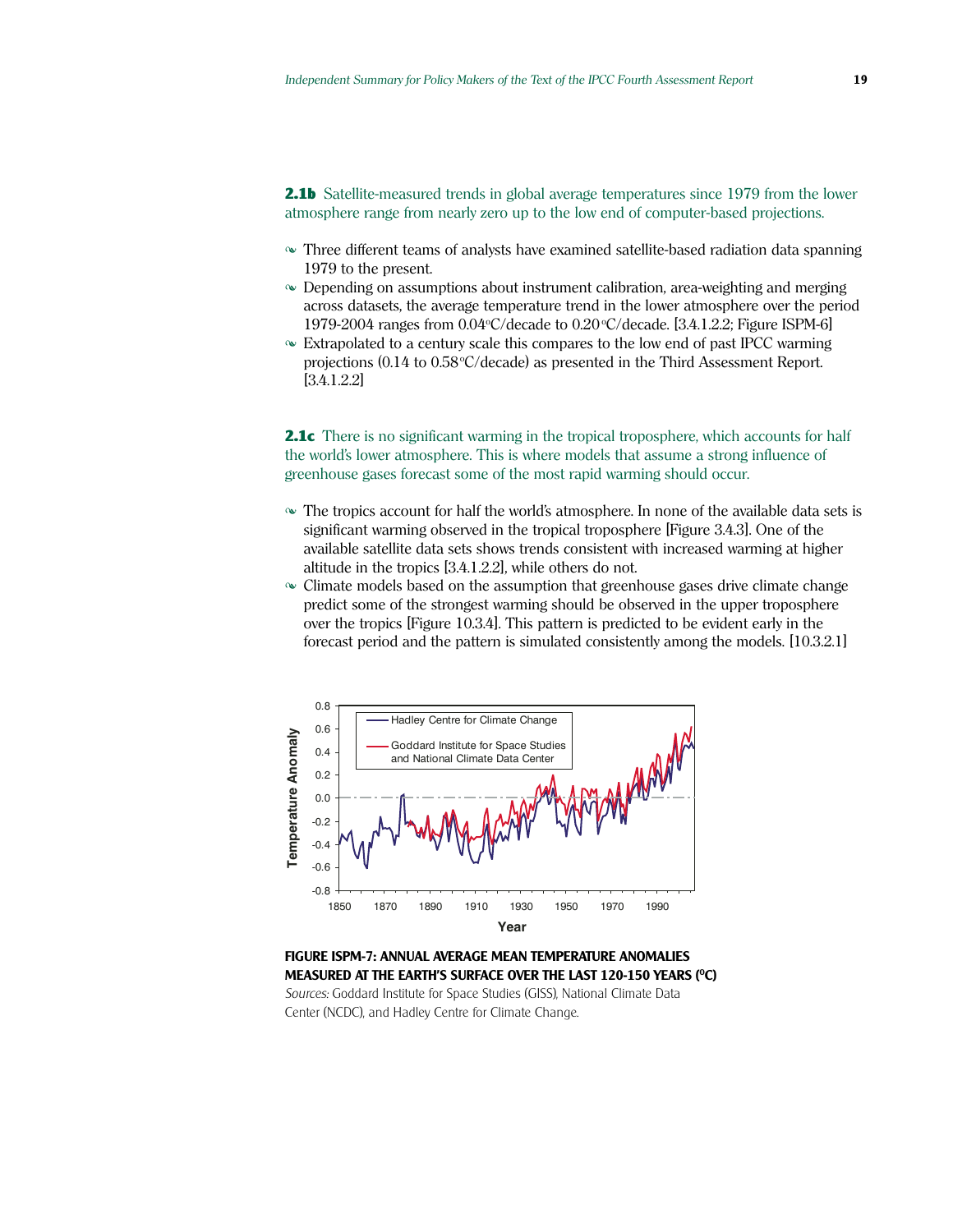**2.1d** A global average of temperature data collected over land, combined with ocean surface measurements from ships and buoys, with local means removed and some adjustments applied to control for uneven sampling, loss of half the land-based weather stations in the early 1990s, changes in measurement techniques and other potential problems, exhibits an upward trend from 1900 to 1940, and again from 1979 to the present.

- $\sim$  The statistic is commonly called the global mean temperature anomaly or "global" temperature" for short.
- The global temperature statistic produced by the Goddard Institute for Space Studies (GISS) and the National Climate Data Center (NCDC) was slightly higher in 2005 than at any time since 1998, while that produced by the Hadley Center peaked in 1998 and has been slightly lower ever since. (see Figure ISPM-7) [3.2.2]
- See also Section 2.1e below.

|                                  | 1850-2005 | 1901-2005 | 1910-1945   | 1946-1978   | 1979-2005   |
|----------------------------------|-----------|-----------|-------------|-------------|-------------|
| <b>Land: Northern Hemisphere</b> |           |           |             |             |             |
| CRU (Brohan et al., 2006)        | 0.063     | 0.089     | 0.142       | $-0.038$    | 0.330       |
|                                  | ± 0.018   | ± 0.030   | ± 0.057     | ± 0.064     | $\pm$ 0.108 |
| GHCN (Smith and Reynolds, 2005)  |           | 0.072     | 0.127       | $-0.040$    | 0.344       |
|                                  |           | ± 0.031   | ± 0.065     | ± 0.074     | ± 0.121     |
| <b>GISS</b>                      |           | 0.083     | 0.166       | $-0.053$    | 0.294       |
|                                  |           | ± 0.030   | ± 0.061     | ± 0.062     | ± 0.090     |
| Lugina et al. (2005) up to 2004  |           | 0.074     | 0.144       | $-0.051$    | 0.278       |
|                                  |           | ± 0.032   | ± 0.074     | ± 0.061     | ± 0.096     |
| <b>Land: Southern Hemisphere</b> |           |           |             |             |             |
| CRU (Brohan et al., 2006)        | 0.034     | 0.078     | 0.091       | 0.031       | 0.135       |
|                                  | ± 0.033   | ± 0.054   | $\pm 0.076$ | ±0.063      | ± 0.087     |
| GHCN (Smith and Reynolds, 2005)  |           | 0.057     | 0.091       | 0.054       | 0.220       |
|                                  |           | ± 0.020   | ± 0.069     | ± 0.072     | ± 0.114     |
| <b>GISS</b>                      |           | 0.056     | 0.033       | 0.060       | 0.085       |
|                                  |           | ± 0.015   | ± 0.042     | ± 0.052     | ± 0.067     |
| Lugina et al. (2005) up to 2004  |           | 0.056     | 0.064       | 0.014       | 0.074       |
|                                  |           | ± 0.013   | ± 0.046     | $\pm 0.052$ | ± 0.062     |
| <b>Land: Globe</b>               |           |           |             |             |             |
| CRU (Brohan et al., 2006)        | 0.054     | 0.084     | 0.125       | $-0.016$    | 0.268       |
|                                  | ± 0.020   | ± 0.026   | $\pm 0.042$ | $\pm 0.055$ | ± 0.084     |
| GHCN (Smith and Reynolds, 2005)  |           | 0.068     | 0.116       | $-0.013$    | 0.315       |
|                                  |           | ± 0.029   | $\pm 0.057$ | ±0.061      | ± 0.108     |
| <b>GISS</b>                      |           | 0.069     | 0.102       | 0.003       | 0.188       |
|                                  |           | ± 0.020   | ± 0.041     | ± 0.046     | ± 0.084     |
| Lugina et al. (2005) up to 2004  |           | 0.065     | 0.108       | $-0.021$    | 0.183       |
|                                  |           | ± 0.024   | ± 0.043     | ± 0.059     | ± 0.075     |

#### TABLE ISPM-1: LINEAR TRENDS OF TEMPERATURE (<sup>O</sup>C/DECADE)

Reproduction of Table 3.2 from the Fourth Assessment Report. Each cell shows the IPCC-estimated trend and 2-standard error confidence interval. 'CRU' denotes Climatic Research Unit; 'GHCN' denotes Global Historical Climatology Network; 'GISS' denotes Goddard Institute for Space Studies. Bold denotes a statistically significant (1%) trend in IPCC methodology; italics denotes significant (1-5%): but see Section 2.1g below.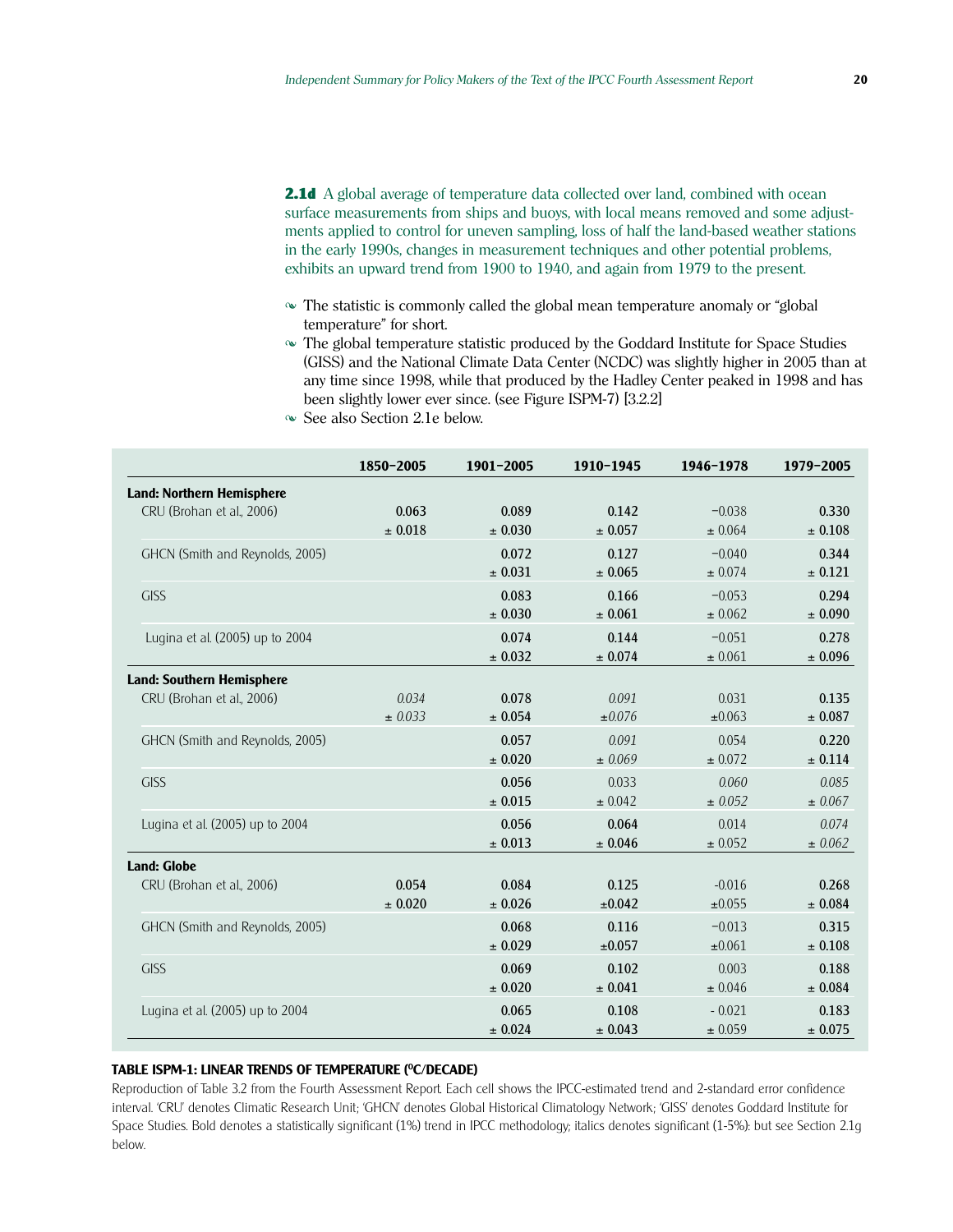**2.1e** Post-1979 trends in temperature data averaged over land areas in the Southern Hemisphere are small compared to those from the Northern Hemisphere, and statistically less significant.

- Temperature trends in land-based data for the Northern and Southern Hemispheres from 1979-2005 are shown in Table ISPM-1. In all cases the Southern Hemisphere trend is small compared to the Northern Hemisphere trend.
- In two of the four surface data sets the Southern Hemisphere trend is less than one-third as large as the Northern Hemisphere trend and is statistically less significant. [Table 3.2]
- Both data sets that merge land-based data with relatively sparse and uncertain sea surface temperature data show Southern Hemisphere trends less than half those in the Northern Hemisphere. [Table 3.2]

**2.1f** The Third Assessment Report drew attention to the declining Diurnal Temperature Range (DTR) as evidence of global warming (Working Group 1 Summary for Policymakers, page 1). The decline in the DTR has now ceased, and appears to be growing in most places.

- $\sim$  The DTR declined after 1950, but stabilized as of the mid-1990s. [3.2.2.7, Figure 3.2.2]
- $\sim$  From 1979 to 2004, data from many locations on all continents show an increasing DTR, especially in North America, Europe, Australia and South America. [Figure 3.2.11]

**2.1g** The significance of trends in temperature and precipitation data is likely to have been overstated in previous analyses.

 $\sim$  The climate system responds to change slowly over time, and past changes accumulate through long term persistence to influence ongoing trends. As a result the trend estimation techniques used in recent IPCC Assessments likely overstate the statistical significance of observed changes, and the results of trend analysis often depend on the statistical model used. [3.2.2.1]

#### **Long Term Persistence and Trend Analysis**

Methods for estimating trends, and assessing their statistical significance, have undergone considerable advance in the past decade. Technical issues being raised include *nonstationarity* and *Long Term Persistence*. While the literature on these issues originated in hydrology, econometrics, finance and statistics, it has begun to be applied to climate data sets as well. The main findings are that proper treatment of long term processes in climate data often require a major reinterpretation of the significance of recent trends, as the new methods attribute more of the observed changes in climate data to natural variance.

This is explored in the forthcoming Fraser Institute Supplementary Analysis Series report, "Long Term Persistence in Geophysical Data."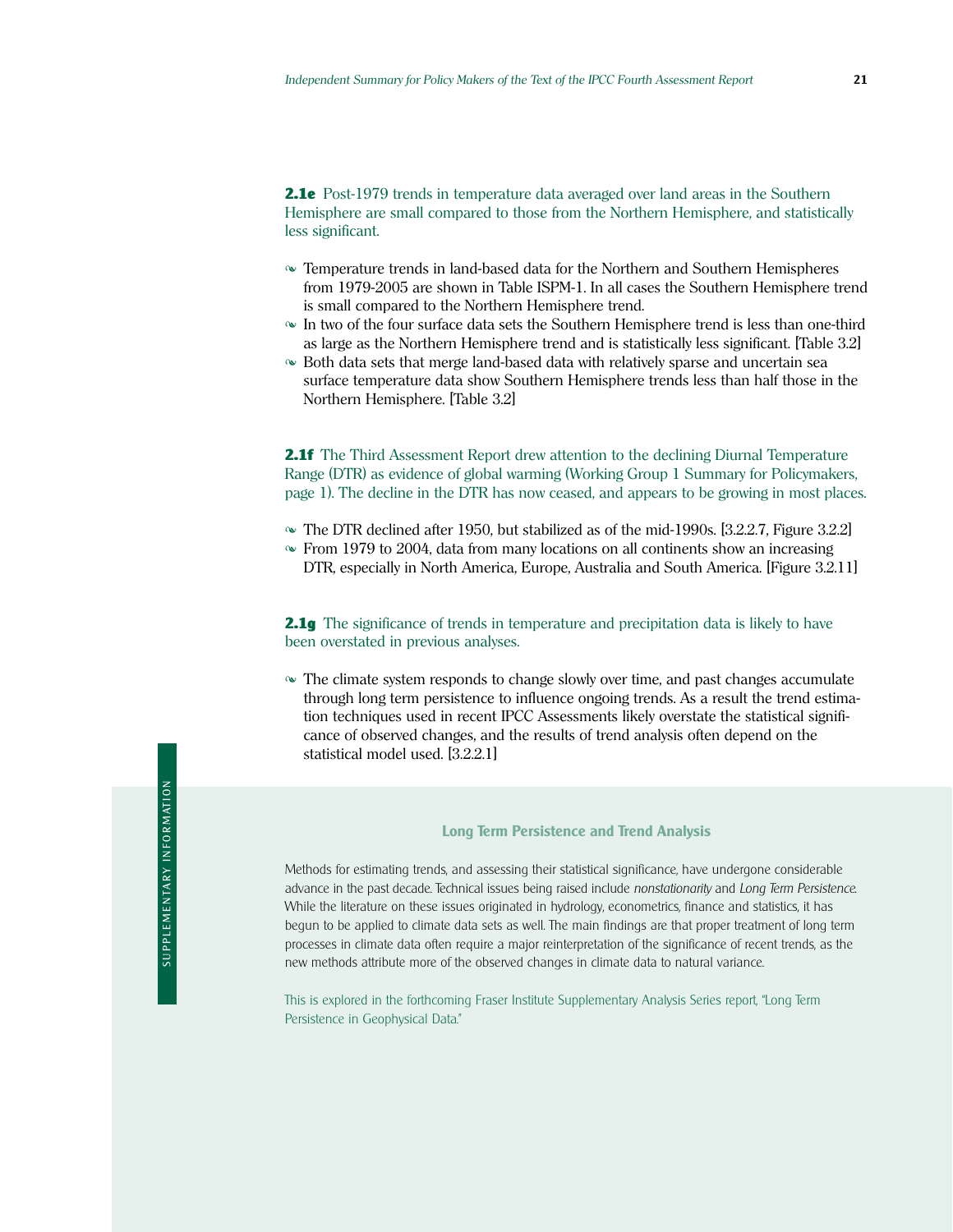





### **FIGURE ISPM-8. AVERAGE SURFACE TEMPERATURE ANOMALY POLEWARD OF 64 DEGREES LATITUDE (GRAY LINE) AND CORRESPONDING SATELLITE-MEASURED DATA (BLUE LINE)**

TOP: South Pole; BOTTOM: North Pole. *Source:* Gray-Goddard Institute for Space Studies (2006); Blue- Mears and Wentz (2006).

**2.1h** There are differences in linear trends of tropospheric temperatures between the high latitudes of the Northern and Southern Hemispheres that are not consistent with computer model projections.

- Geographical patterns of the linear trend in tropical temperature show coherent warming over the Northern Hemisphere but areas of cooling over the Southern Hemisphere. [3.4.1.2.2, Figure 3.4.4]
- The North Pole exhibits a sudden upward trend in mean temperature after 1990, but not the South Pole. (see Figure ISPM-8)
- $\sim$  Model projections suggest greenhouse gas-induced warming patterns at the north and south poles will be nearly symmetrical. [Figure 10.3.5]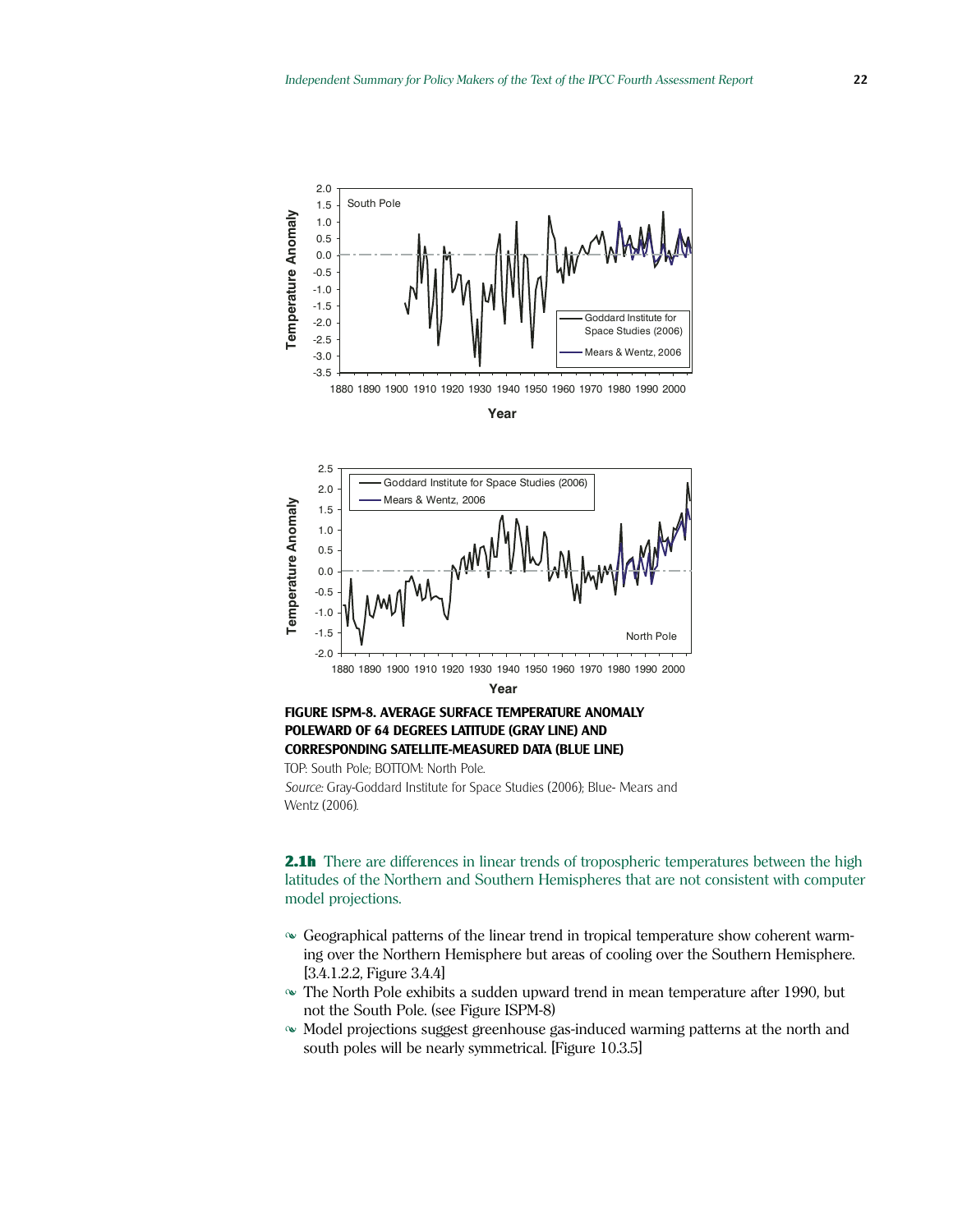**2.1i** The Earth's climate is characterized by many modes of variability, involving both the atmosphere and the oceans, and also by the cryosphere and the biosphere [1.4.6]. There is an increasing recognition that changes in the oceans may be playing a role in climate change.

- $\sim$  Our understanding of the variability and trends in different oceans is still developing, but it is already apparent they are quite different. The Pacific is dominated by the El-Niño/ Southern Oscillation (ENSO) cycle and is modulated by the Pacific Decadal Oscillation (PDO), which may provide ways of transporting heat from the tropical oceans to higher latitudes and from the ocean to the atmosphere. [3.6.3]
- Since 1900, North Pacific Sea Surface Temperatures (SST) show warm mode phases from 1925-1946 and 1977 to 2005. [3.6.3]
- $\sim$  Since the 1850s, North Atlantic SSTs show a 65-75 year variation, with apparent warm phases at roughly 1860-1880 and 1930-1960 and cool phases during 1905-1925 and 1970–1990. This feature has been termed the Atlantic Multidecadal Oscillation (AMO). The cycle appears to have returned to a warm phase beginning in the mid-1990s and tropical Atlantic SSTs were at record high levels in 2005. [3.6.6.1]
- $\sim$  The AMO has been linked to multi-year precipitation anomalies over North America, as well as Atlantic hurricane formation, African drought frequency, winter temperatures in Europe, sea ice concentration in the Greenland Sea and sea level pressure over high northern latitudes. [3.6.6.1]
- $\sim$  The multidecadal variability in the Atlantic is much longer than the Pacific but it is noteworthy that all oceans exhibit a warm period around the early 1940s. [3.2.2.3]

#### **Major Ocean-Atmosphere Climate Oscillations**

An important theme in recent meteorological research is the identification of some large-scale atmospheric cycles that operate on time spans of 30 years or more. These oscillations arise from the interaction of the oceans and atmosphere, and are typically measured using pressure gradients across large regions of the Earthís surface. Representation of the oceans in climate models as truly dynamic systems (as opposed to the earlier "slab" ocean models) is only beginning. A comprehensive description of the atmospheric and ocean circulations has been delayed by lack of observations from the high atmosphere and deep oceans.

Major oscillation systems have been shown to have significant explanatory power for recent climatic changes, including trends in temperature and precipitation. The El Niño-Southern Oscillation (ENSO) is a coupled air-sea phenomenon that has its origins in the Pacific Ocean but affects climate globally. The mechanisms and predictive skill of ENSO are still under development. The North Atlantic Oscillation (NOA, first discovered by Sir Gilbert Walker in the 1930s) is a phenomenon that affects weather and climate and is associated with variability and latitudinal shifts of the westerly winds and jet streams. Despite a long history of observation and research the NAO and its low-frequency variability remains poorly understood.

The IPCC discusses some of these issues, but does not provide adequate detail about the connection between these systems and recent weather changes.

This topic is explored in the forthcoming Fraser Institute Supplementary Analysis Series report, "Major Climatic Oscillations and Recent Weather Changes."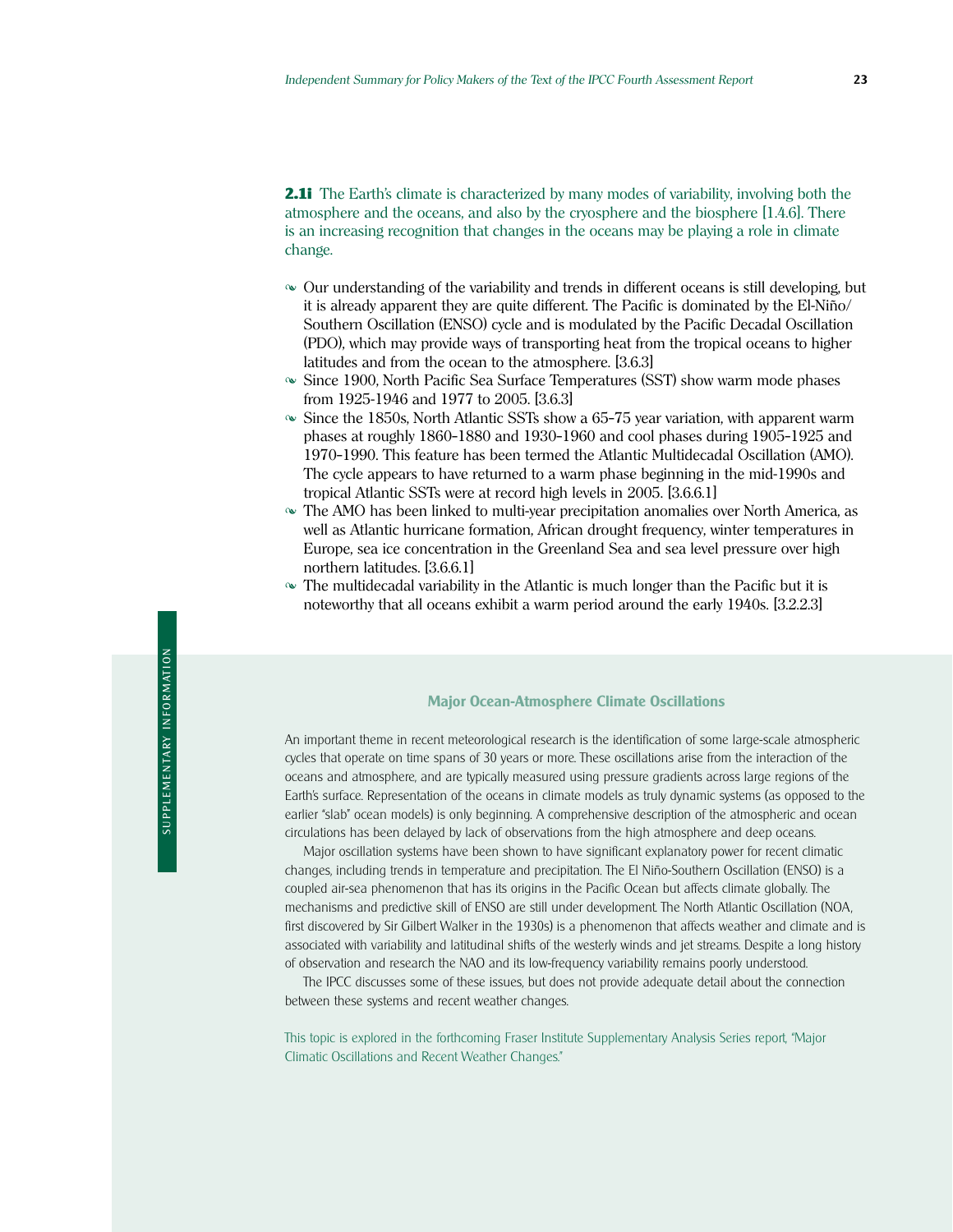**2.2 Precipitation and snow cover**

**2.2a** There is no globally-consistent pattern in long-term precipitation trends.

- $\sim$  At the global level, slight decline was observed in total precipitation from 1950 to the early 1990s, which has since reversed. [3.3.2.1; Figure 3.3.1]
- Precipitation in North and South America has risen slightly over the past century in many places, though in some regions it has fallen. [3.3.2.2]
- The drying trend noted in the 1980s in the Sahel (the coastal region in Africa bordering the Sahara desert) has since reversed considerably. [3.3.2.2]
- Rainfall in India increased from 1901 to 1979 then declined through to the present [3.3.2.2], and there is no overall trend. [3.3.2.2]
- $\sim$  Australian precipitation trends vary by region and are closely linked to the El Niño cycle. [3.3.2.2]

#### 2.2b There is no globally-consistent pattern in snow-covered area or snow depth.

- In the Northern Hemisphere, mean observed snow cover in April declined somewhat from the 1950s to the 1970s, declined rapidly in the 1980s and has increased slightly since 1990. [Figure 4.2.1]
- Over the 1966 to 2004 interval, mean Northern Hemisphere snow cover in October showed a statistically insignificant decline. But over the entire span of available data (1922 to 2004) the mean Northern Hemisphere snow cover in October shows a statistically significant increase. [Table 4.2.1]
- Over the 1966 to 2004 interval, mean Northern Hemisphere snow cover trended downward in spring and summer, but not substantially in winter. [4.2.2.2; Table 4.2.1]
- In North America the trend in November-January snow-covered area over the 20th century is upward overall, with a recent downward trend especially in Western North America. [4.2.2.2.1]
- Snow-covered area in mountainous areas of Switzerland and Slovakia has declined since 1931, but not in Bulgaria. [4.2.2.2.2]
- Lowland areas of central Europe have exhibited decreased snow-covered area, while increased maximum snow depth has been recorded in the former Soviet Union, Tibet and China. [4.2.2.2.2]
- In South America a long term increasing trend in snow days has been observed in the eastern central Andes. [4.2.2.3.1]
- $\sim$  In Southeastern Australia, late-winter snow depth has declined considerably, though winter precipitation has decreased only slightly. [4.2.2.3.2]

#### 2.2c In areas north of 55N latitude, snowfall has increased over the past 50 years. Trends in the frequency of heavy snowfall events vary by region.

- $\sim$  At high latitudes, winter precipitation has increased in the past 50 years [3.3.2.3] and there has been little change in the fraction falling as snow rather than rain. [3.3.2.3]
- $\infty$  In North America, the incidence of heavy snowfall events has increased in Northern Canada and in the lee of the Great Lakes, but decreased in the lower Missouri river basin. [3.3.2.3]
- In some areas, namely Southern Canada and western Russia, the earlier onset of the spring season over the past 50 years has meant an increasing fraction of precipitation falls as rainfall [3.3.2.3]. However other data have shown an overall increase in snowfall in parts of southern Canada. [3.3.2.3]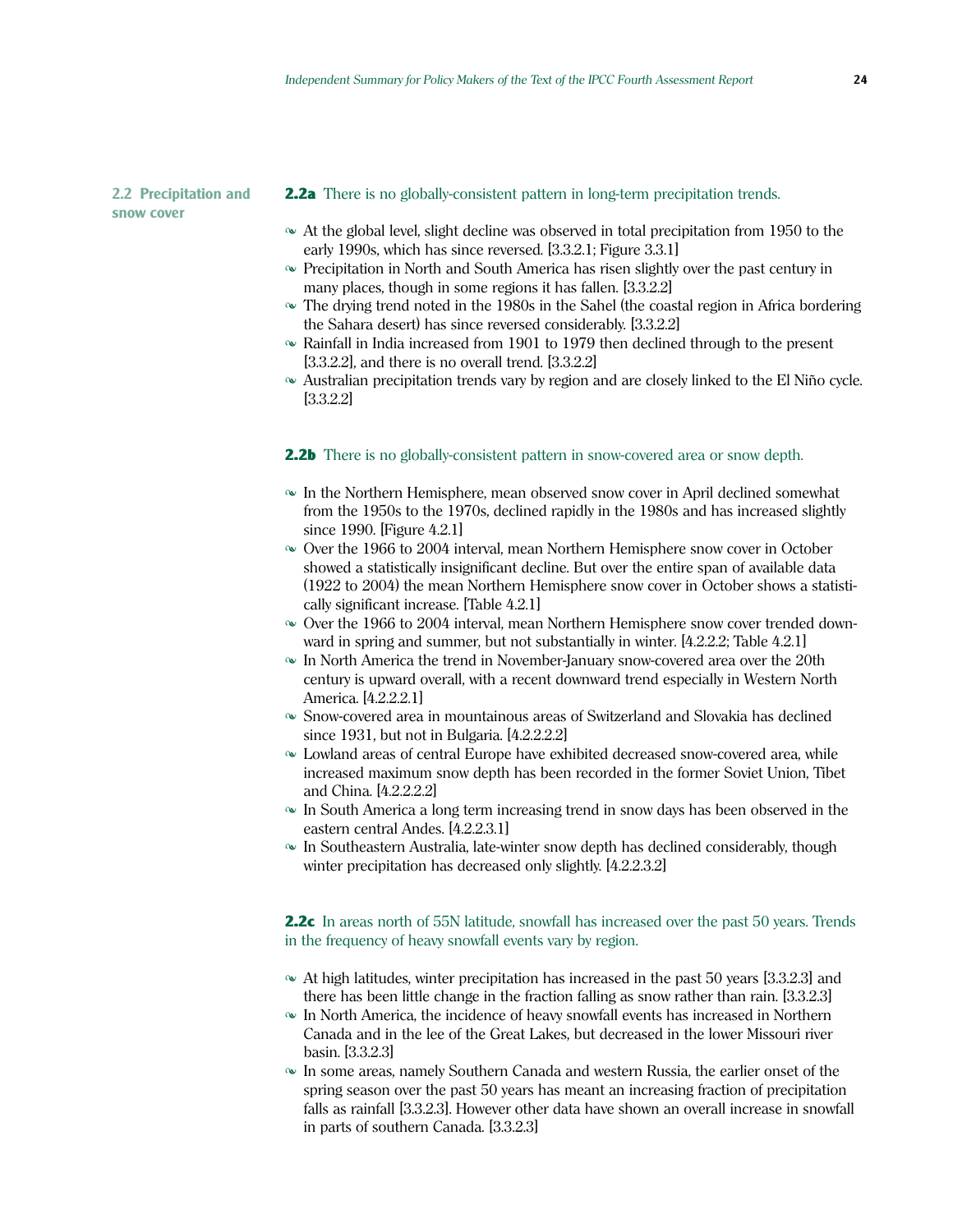#### **Recent North American snowfall records**

ìRecord-breakingî local hot weather events are sometimes promoted as evidence of global warming. What can we infer if record-breaking cold weather events begin to accumulate in some local data?

New York City's Central Park has a January (their coldest month) average temperature of 0.1°C and winter average of 1.0°C. For the first time since records began in the 1860s, Central Park reported four successive years of 100 centimetres of snow or more ending in the winter of 2005/06. On February 11-12, 2006, Central Park broke the all-time single snowstorm record with 68.3 centimetres of snow. Also in 1995/ 96, Central Park and most other cities in the central and eastern US had all-time record seasonal snowfall. In Central Park, that winter brought 192 centimetres of snow.

Not far to the north in Boston, MA where the winter temperature averages -0.1°C, the 12 year average snowfall in the winter ending 2004/05 was 130.3 centimetres, the highest in their entire record dating back into the 1800s. A new all-time single snowstorm record was set on February 17-18, 2003 with 70 centimetres and a new all-time seasonal snowfall record of 273 centimetres was set in 1995/96. In the last dozen years, Boston has recorded their 1st, 3rd, 5th, 7th and 12th snowiest winters.

In the Canadian Atlantic provinces winter snow accumulation has increased in recent years. The city of St. Johnís (Newfoundland) recorded its highest ever snow accumulation in one season, ~650 cm, from November 2000 through May 2001. This is the highest snow accumulation at a sea-level location any where in the world. In February 2004 the city of Halifax (Nova Scotia) received a record-breaking 100 cm of snow in a 24-hour period.

Data Source: US National Weather Service and Environment Canada

#### **2.3 Storms and extreme weather**

**2.3a** Perceptions of increased extreme weather events are potentially due to increased reporting. There is too little data to reliably confirm these perceptions.

- People tend to hear about extreme events more now because of technology. Pictures shot by camcorders on the news may foster a belief that weather-related extremes are increasing in frequency. [3.8.1]
- Global studies of temperature and precipitation extremes over land suffer from a scarcity of data. In various parts of the globe, there is a lack of homogeneous (i.e., subject to consistent quality control and constant sampling conditions) daily observational records. The lack of homogeneous data has been attributed to, among other things, changes in observing practices or urban heat island effects. [3.8.1]
- Identification of changes in extremes is also dependent on the statistical analysis technique employed. [3.8.1]
- Global studies of daily temperature and precipitation extremes over land suffer from both a scarcity of data and regions with missing data. [3.8.1]
- Analyses of trends in extremes are also sensitive to the analysis period; e.g., the inclusion of the exceptionally hot European summer of 2003 may have a marked influence on results if the period is short. [3.8.1]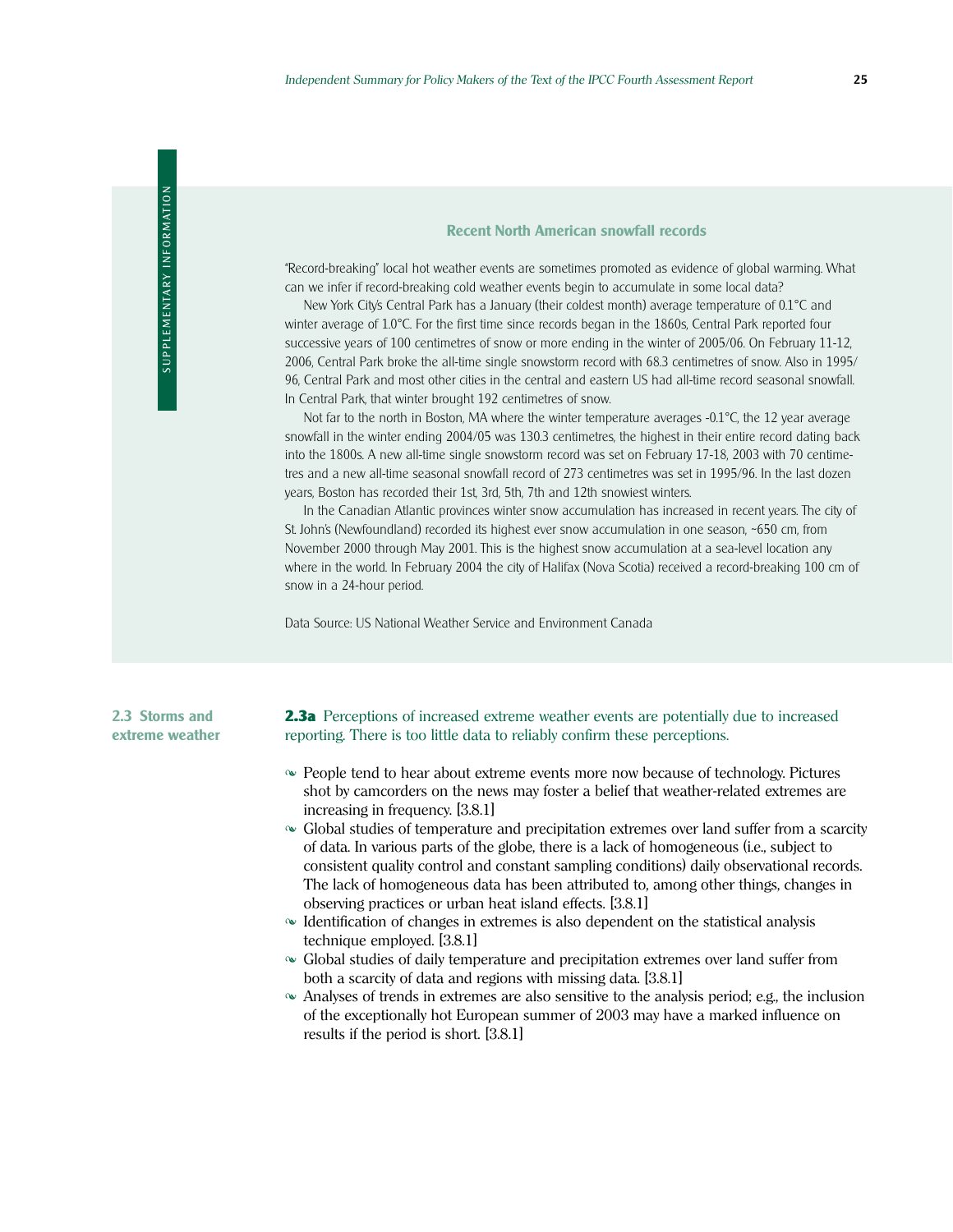**2.3b** Since 1970, there is some evidence of increased tropical cyclone intensity in both hemispheres, but a decrease in total tropical storm numbers, and no clear global pattern.

- A number of recent studies suggest that cyclone activity over both hemispheres has changed over the second half of the 20th century. General features include a poleward shift in storm track location and increased storm intensity, but a decrease in total storm numbers. [3.5.3]
- Station pressure data over the Atlantic-European sector (which has long and consistent records) show a decline of storminess from high levels during the late-19th century to a minimum around 1960 and then a quite rapid increase to a maximum around 1990, followed again by a slight decline. [3.5.3]
- Data suggest that cyclone activity in the Northern Hemisphere mid-latitudes has increased during the past 40 years, whereas there have been significant decreases in cyclone numbers, and increases in mean cyclone radius and depth, over the southern extratropics over the last two or three decades. [3.5.3]
- With respect to storm data generally, data uncertainties compromise evidence for trends. [3.8.1]
- The considerable inter-decadal variability reduces the significance of any long-term trends. Careful interpretation of observational records is therefore required. [3.8.3]
- The overall power of cyclones has been characterized using the Accumulated Cyclone Energy (ACE) index and the Power Dissipation Index (PDI). The ACE is proportional to the square of the wind speed and the PDI is proportional to the wind speed cubed. The PDI for the world as a whole shows an upward trend since the 1970s, but because of its cubic exponent it is very sensitive to data quality. Pre-1970 data are particularly uncertain [3.8.3]. The ACE index is available in some regions back to 1948 and shows no overall trend over the entire interval. The ACE shows an upward trend after 1980 only in the North Atlantic, but a downward trend post-1980 in the West North Pacific, East North Pacific, Australian-South Pacific, North Indian and South Indian regions [Figure 3.8.4]. At the global level, the ACE Index values for 2004 and 2005 are about average for the whole post-1980 interval. [3.8.3]

#### **2.3c** Data are too sparse, and trends inconsistent, to identify a pattern in extratropical cyclones.

- As with tropical cyclones, detection of long-term changes in extratropical cyclone measures is hampered by incomplete and changing observing systems. Some earlier results have been questioned because of changes in the observation system. [3.8.4.1]
- An increase in the number of deep cyclones is apparent over the North Pacific and North Atlantic, but only the North Pacific trend is statistically significant. Significant decreases have been noted in cyclone numbers over the southern extratropics over the last two or three decades, along with increases in mean cyclone radius and depth. [3.8.4.1]

#### 2.3d Evidence for changes in temperature variability is sparse and insignificant.

 Evidence for changes in observed interannual variability is still sparse. Seasonal mean temperature in central Europe showed a weak increase in summer and decrease in winter, for the time period 1961 to 2004. These changes are not statistically significant at the 10% level. [3.8.2.1]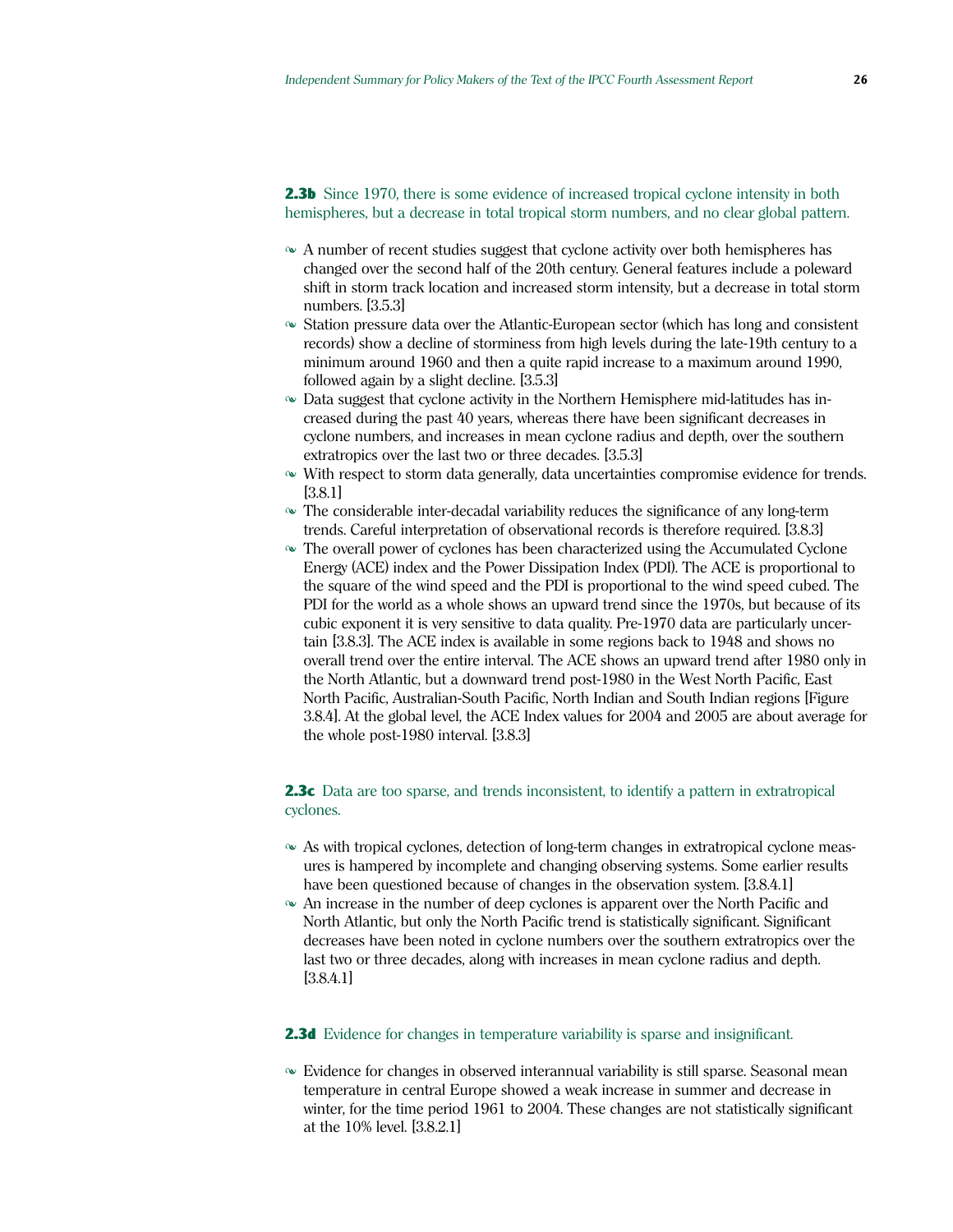- Regional studies from several continents show patterns of changes in extremes consistent with a general warming, although the observed changes of the tails of the temperature distributions are not consistent with a simple increase in the entire temperature distribution. [3.8.2.1]
- $\sim$  For the period 1951–2003, three-quarters of the global land area sampled showed a significant decrease in the annual occurrence of cold nights; while a significant increase in the annual occurrence of warm nights took place over 72% of the area. This implies a positive shift in the distribution of daily minimum temperature throughout the globe. Changes in the occurrence of cold days and warm days show warming as well, but generally less marked. This is consistent with the increase in minimum as opposed to maximum temperature. [3.8.2.1]

2.4a Regarding the Gulf Stream and the global Meridional Overturning Circulation (MOC), it is very likely that the MOC has changed on annual and decadal time scales, but evidence for overall weakening is mixed and uncertain, and the connection to surface climate is not well understood.

- The global Meridional Overturning Circulation (MOC) consists primarily of dense waters that sink to the seafloor at high-latitudes in the North Atlantic Ocean and near Antarctica. This influences global ocean currents and may influence wind patterns, including the Gulf Stream. [Box 5.1]
- $\sim$  Only indirect estimates of the MOC strength and variability exist, and the best evidence for observational changes in the overturning circulation comes from the North Atlantic. [Box 5.1]
- There is evidence for a link between MOC and abrupt changes in surface climate during the past 120,000 years, although the exact mechanism is not clear. [Box 5.1]
- $\sim$  One recent study concluded that the MOC transport in the North Atlantic at 25 $\rm\acute{o}N$  has decreased by 30% between 1957 and 2004, indicating a stronger mid-ocean return flow in the upper kilometre, though not a decrease in Gulf Stream strength. Note however that this result is based on 5 snapshots in time, and it is not clear whether the trend estimate can be viewed as robust in the presence of considerable variability. [Box 5.1]
- Two other studies examined a model-based relation of MOC transport with interdecadal sea surface temperature patterns and concluded that the MOC has increased since the 1970s. [Box 5.1]
- $\sim$  There is only a low level of confidence that the strength of deep limb of the MOC in the North Atlantic MOC has actually decreased. [Box 5.1]

#### **Questions about the MOC Mechanism**

It has not been formally established that deep-water formation drives the MOC. Others have argued (e.g., Wunsch, 2002) that deep-water formation does not provide sufficient energy to drive the MOC, and that it is a largely wind-driven circulation, where the wind field provides the mechanical energy necessary to overcome the natural stratification of the ocean.

A recent paper (Latif et al, 2006) concludes that multi-decadal MOC variations can be understood as the lagged response to the multi-decadal variations in the NAO, and further does not provide any evidence for a sustained weakening of the MOC during the last few decades.

**2.4 Ocean temperatures and sea levels**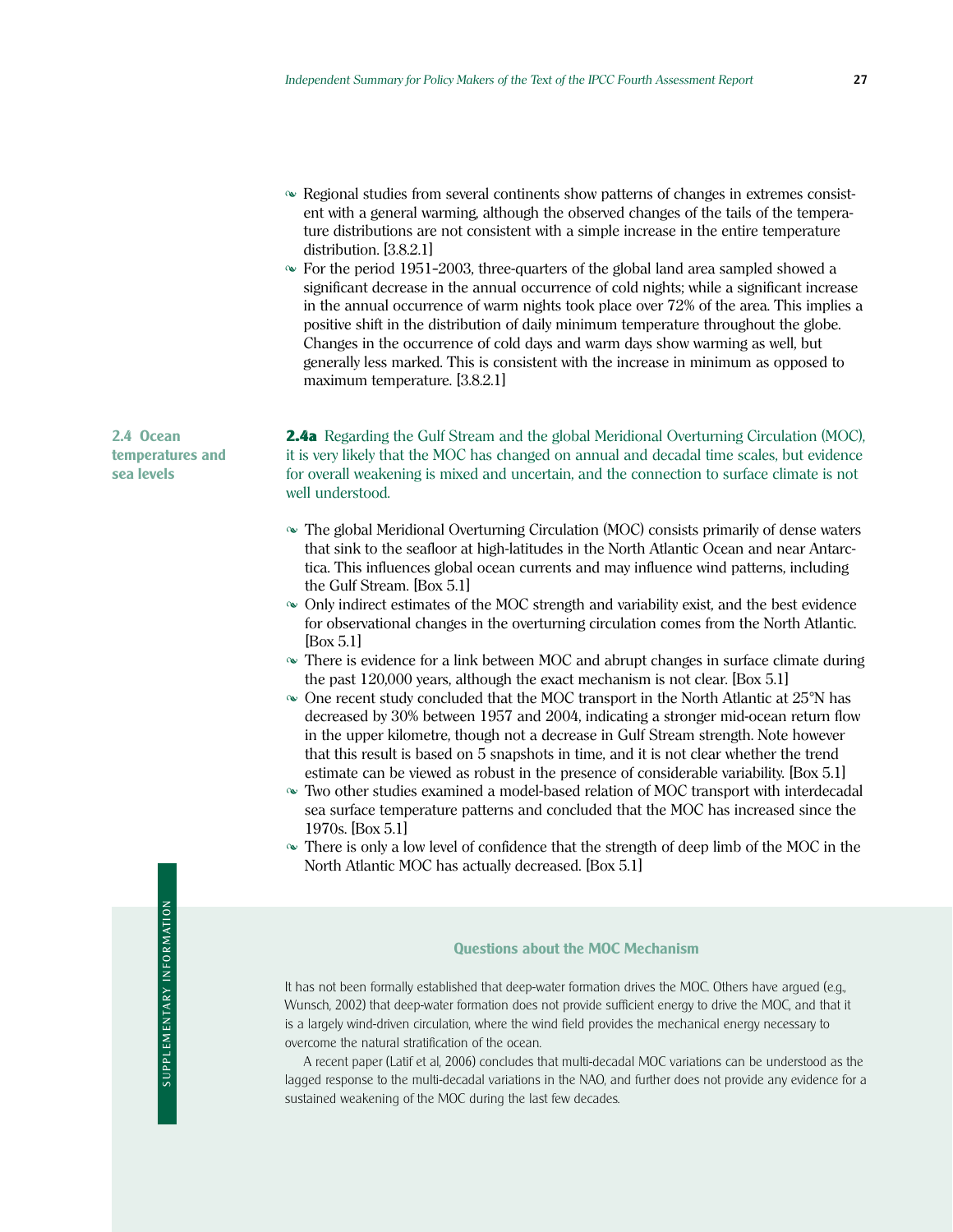2.4b Regarding sea levels, a critical issue concerns how the records are adjusted for vertical movements of the land upon which the tide gauges are located. Current data suggest a global mean sea level rise of between 2 and 3 millimeters per year.

- $\sim$  Tide gauges provide data about sea level variations with respect to the land on which they lie. However, the Earthís crust is subject to various vertical motions due to geological factors such as tectonics and local subsidences. To extract an accurate sea level signal, tide gauge readings need to be adjusted to compensate for vertical motions. [5.5.1]
- Sea level change based on satellite altimetry measurements is measured with respect to the earthís center of mass, and thus is not distorted by land motions, except for a small component due to large scale deformation of ocean basins from Glacial Isostatic Adjustment (GIA). [5.5.1]
- Models are used to correct recent global tide gauge estimates for Glacial Isostatic Rebound (GIR), but not for other land motions. Adjusted rates could be underestimated by several tenths of millimeters per year in analyses which employ extrapolations of geological data obtained near the gauges. [5.5.2.1]
- $\sim$  Tide gauge data suggests a rise in mean sea level over 1961-2003 of about 1.8 mm/year,  $\pm 0.5$  mm. [5.5.2.1]
- Satellite estimates of mean sea level yield an accuracy of ±5 mm. Satellite data show a rate of sea level rise of  $+3.1 \pm 0.8$  mm per year over 1993-2005. The accuracy of this estimate is partly dependent on the calibration against vertical land motions as measured by tide gauges. [5.5.2.1]
- By comparison, satellite observations show a 15 mm rise and fall of mean sea level and a  $0.4^{\circ}\mathrm{C}$  rise and fall of global mean sea surface temperature accompanying the  $1997$ – $1998$ El Niño-Southern Oscillation (ENSO) event. [5.5.2.1]

2.4c Regional trends in sea level are quite varied and some regions are experiencing declining sea levels. Changes in air pressure and wind account for some observed sea level increase.

- While global sea level rose by approximately 120 metres during the several millennia that followed the end of the last glacial maximum, the level stabilized between 3000 and 2000 years ago. Since then, paleo sea level indicators suggest that global sea level did not change significantly: the average rate of change from 2000 years ago to about 100 years ago is near zero. [Question 5.1]
- Although regional variability in coastal sea level change had been reported from tide gauge analyses, the global coverage of satellite altimetry provides unambiguous evidence of non-uniform sea level change in open oceans. [5.5.2.2]
- For the past decade, the western Pacific Ocean and eastern Indian Oceans show the highest magnitude of sea level rise, however, sea level has been dropping in the eastern Pacific and western Indian Oceans. [5.5.2.2]
- Except for the Gulf Stream region, most of the Atlantic Ocean shows sea level rise during the past decade. [5.5.2.2]
- Northeast Atlantic sea level records are notable for their 20th century trends that are lower than the global average. Explanations include Glacial Isostatic Adjustment, and air pressure and wind changes associated with North Atlantic Oscillation (NAO). [5.5.2.6.1]
- Arctic Ocean sea level time series have well pronounced decadal variability which corresponds to the variability of the North Atlantic Oscillation Index. In this particular region, wind stress and atmospheric pressure loading contribute to nearly half of the observed Arctic sea level rise. [5.5.2.6.2]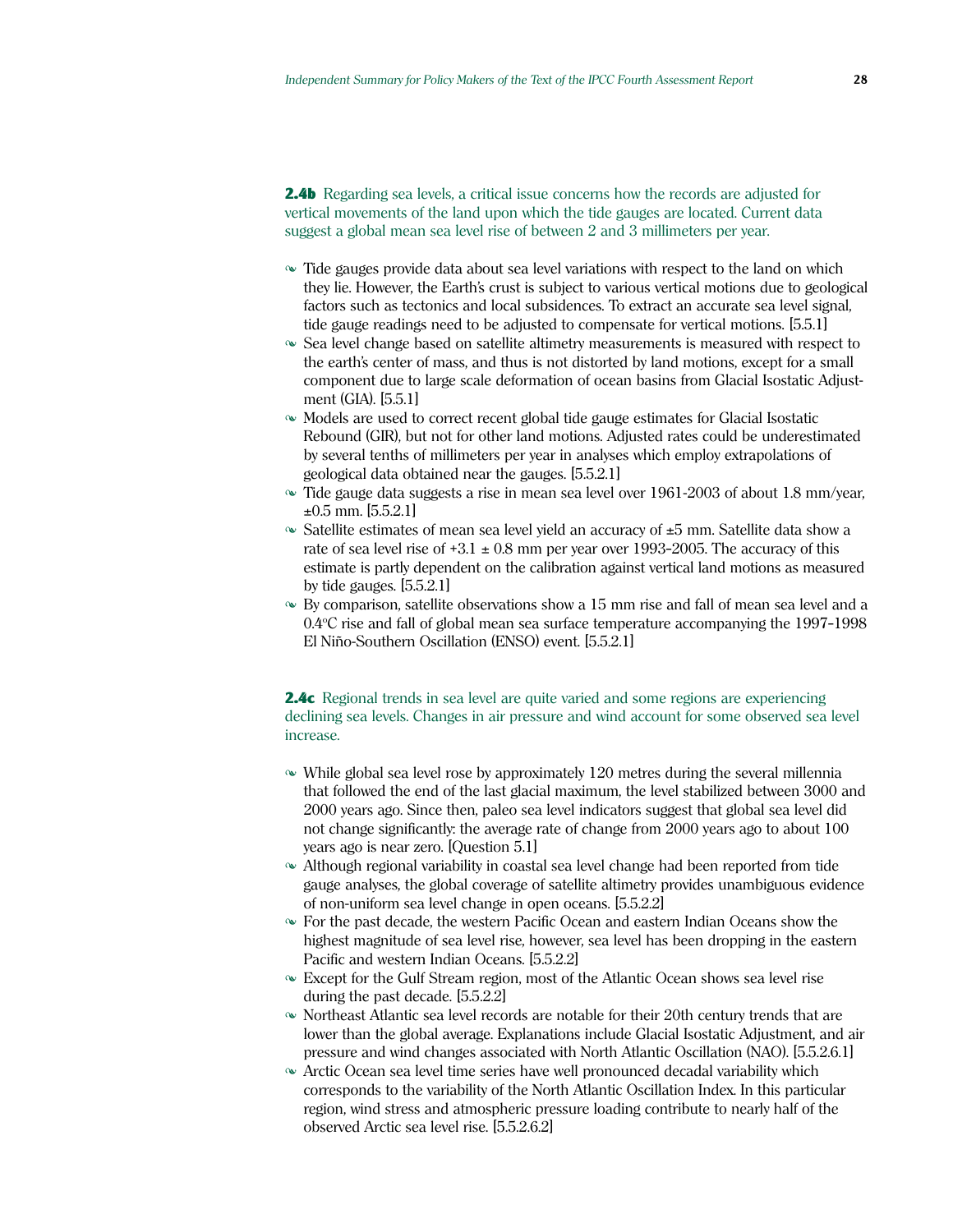2.4d There is very little sea-level data from Pacific Ocean islands. The available series appear to indicate less than one millimeter sea level rise per year.

 There are only four Pacific island stations with more than 50 years of data. Data from these stations show an average rate of sea-level rise (relative to the Earthís crust) of 1.6 mm/year. Twenty-two Pacific island stations have more than 25 years of data and they indicate an average sea level rise less than half as great, at 0.7 mm/year. However, these data suffer from poorly quantified vertical land motions. [5.5.2.6.3]

**2.4e** Changes in extreme sea level are due to changes in sea level and storminess. 20th century trends differ by location.

- $\sim$  The annual maximum high water surge at Liverpool since 1768 was larger in the late-18th, late-19th and late-20th centuries than for most of the 20th century. [5.5.2.7]
- $\sim$  The tide gauge record at Brest from 1860 to 1994 shows an increasing trend in storm surges (as measured by maxima and top-1% groups), but shows a decreasing trend during the period  $1953-1994$ .  $[5.5.2.7]$
- Extreme winter surges at San Francisco have exhibited a significant increasing trend since about 1950. [5.5.2.7]
- The rise in extreme sea level along the US east coast is closely correlated to the rise in mean sea level. [5.5.2.7]
- $\sim$  A long term increase in the number and height of extreme daily sea level readings has been noted at Honolulu, but no evidence indicates an increase relative to the underlying upward mean sea level trend. [5.5.2.7]

**2.4f** Sea level increases over the past decade are not uniform, and it is presently unclear whether they are attributable to natural variability.

- The instrumentally-based estimates of modern sea level change provide evidence for an onset of acceleration at the end of the 19th century. Recent estimates for the last half of the 20th century (1950–2000) give approximately 2 mm/year global mean sea level rise. New satellite observations show that since 1993 sea level has been rising at a rate of 3.1 mm/year. [Question 5.1]
- Satellite data also confirm that sea level is not rising uniformly over the world. [Question 5.1]
- $\sim$  It is presently unclear whether the higher rate of sea level rise in the 1990's indicates an acceleration due to global warming, or a result of natural climate variability, or a combination of both effects. [Question 5.1]

#### **Historical Storm Surges**

The greatest storm surge in historical time was 13.6 meters and occurred in 1876 in the Bay of Bengal. The second highest on record was 13 meters in the Bathurst Bay in Australia in 1899. Since 1876, the maximum surge in the Bay of Bengal was about 9 meters in 1970 and 1999. By comparison, the maximum surge by Hurricane Katrina of August 2005 was 8.5 meters.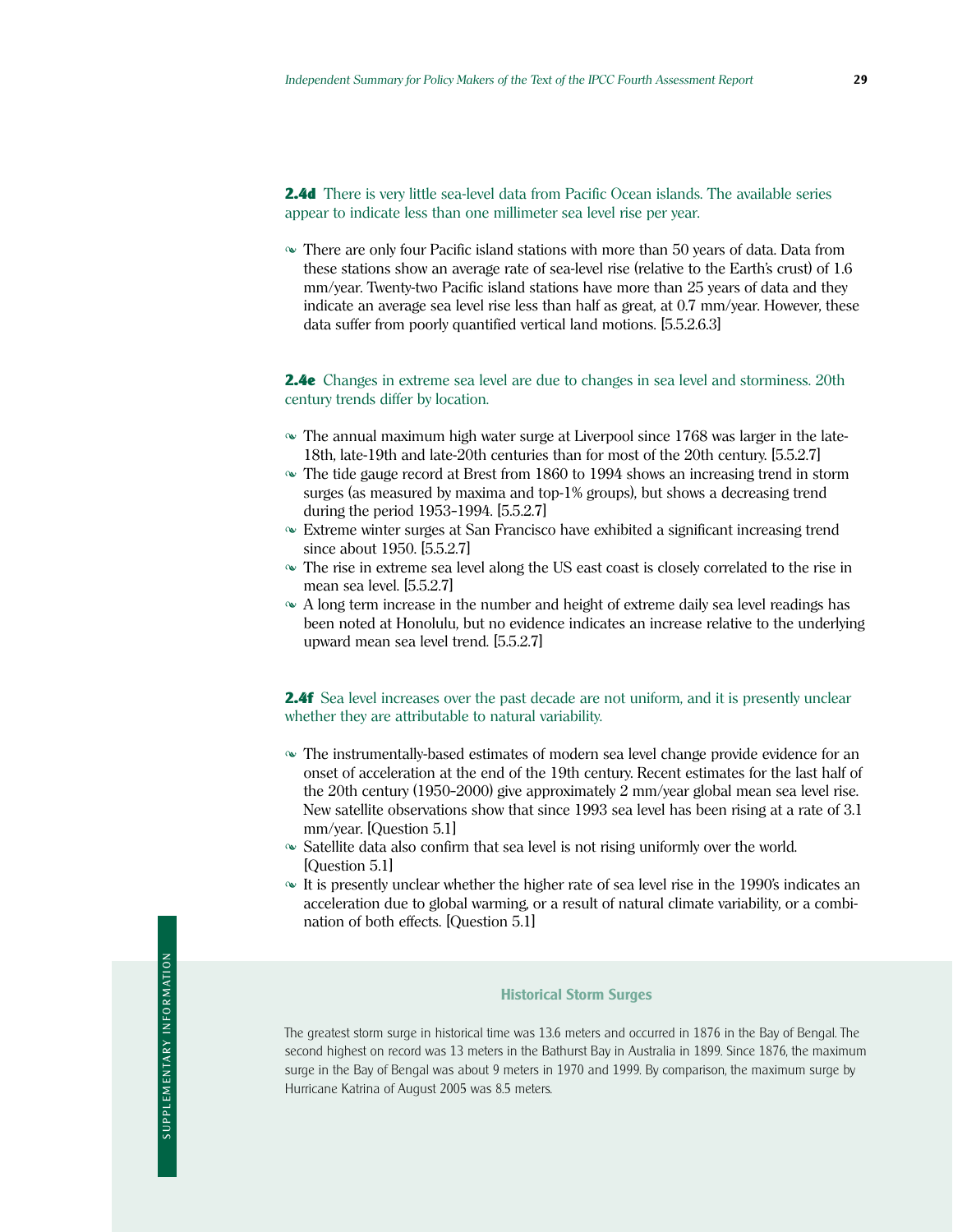**2.5 Glaciers, sea ice and ice caps**

**2.5a** Glacier archives indicate that most of the Earth's alpine glaciers receded or disappeared between 9,000 and 6,000 years ago.

- Most archives from the Northern Hemisphere and the tropics show small or absent glaciers between 9,000 and 6,000 years ago. [Box 6.3]
- Glaciers began growing thereafter, up to the 1800s. [Box 6.3]
- This tendency is primarily related to changes in the Earthís orbit, however shorter, decadal-scale, regionally diverse glacier responses must have been driven by other factors which are complex and poorly understood. [Box 6.3]

#### **2.5b** Glaciers in most places have retreated since the 1800s

- $\sim$  General retreat of glacier termini started after 1800, with considerable mean retreat rates in all regions after 1850 lasting throughout the 20th century. A slowdown of retreats between about 1970 and 1990 is evident in the raw data. Retreats were again generally rapid in the 1990s; though advances of glaciers have been observed in western Scandinavia and New Zealand. [4.5.2]
- There are few records of directly measured glacier mass balances, and they stretch back only to the mid 20th century. [4.5.2] When areal weighting and spatial interpolation are used to estimate large-scale patterns from the available data, the 1990s trend towards glacier retreat appears to have leveled off or reversed after 1998. [Figure 4.5.2]

#### **2.5c** Over the last half century, global mean winter accumulation and summer melting of glacier ice have both increased.

 $\sim$  At least in the Northern Hemisphere, winter accumulation and summer melting of glacial ice correlates positively with hemispheric air temperature, whereas the net balance correlates negatively with hemispheric air temperature. An analysis of 21 Northern Hemisphere glaciers found a rather uniformly increased mass-turnover rate, qualitatively consistent with moderately increased precipitation and substantially increased low-altitude melting. [4.5.2]

**2.5d** While the loss of Northern Hemisphere glacier mass accelerated in the 1990s, loss of Arctic sea ice thickness slowed or stopped during the 1990s

- $\sim$  In the Northern Hemisphere, the rate of glacier mass loss was twice as rapid in the 1990s compared to the period from the 1960s to1990. [4.5.2]
- $\sim$  An early study of Arctic ice found that ice draft in the mid 1990s was less than that measured between 1958 and 1977 at every available location (including the North Pole). The decline averaged about  $42\%$  of the average 1958–1977 thickness. Subsequent studies indicate that the reduction in ice thickness was not gradual, but occurred abruptly before 1991, with no evidence of thinning along 150°W from six springtime cruises during 1991-1996. Springtime observations from 1976 to 1994 along the same meridian indicated a decrease in ice draft sometime between the mid 1980s and early 1990s, with little subsequent change. [4.4.3.2]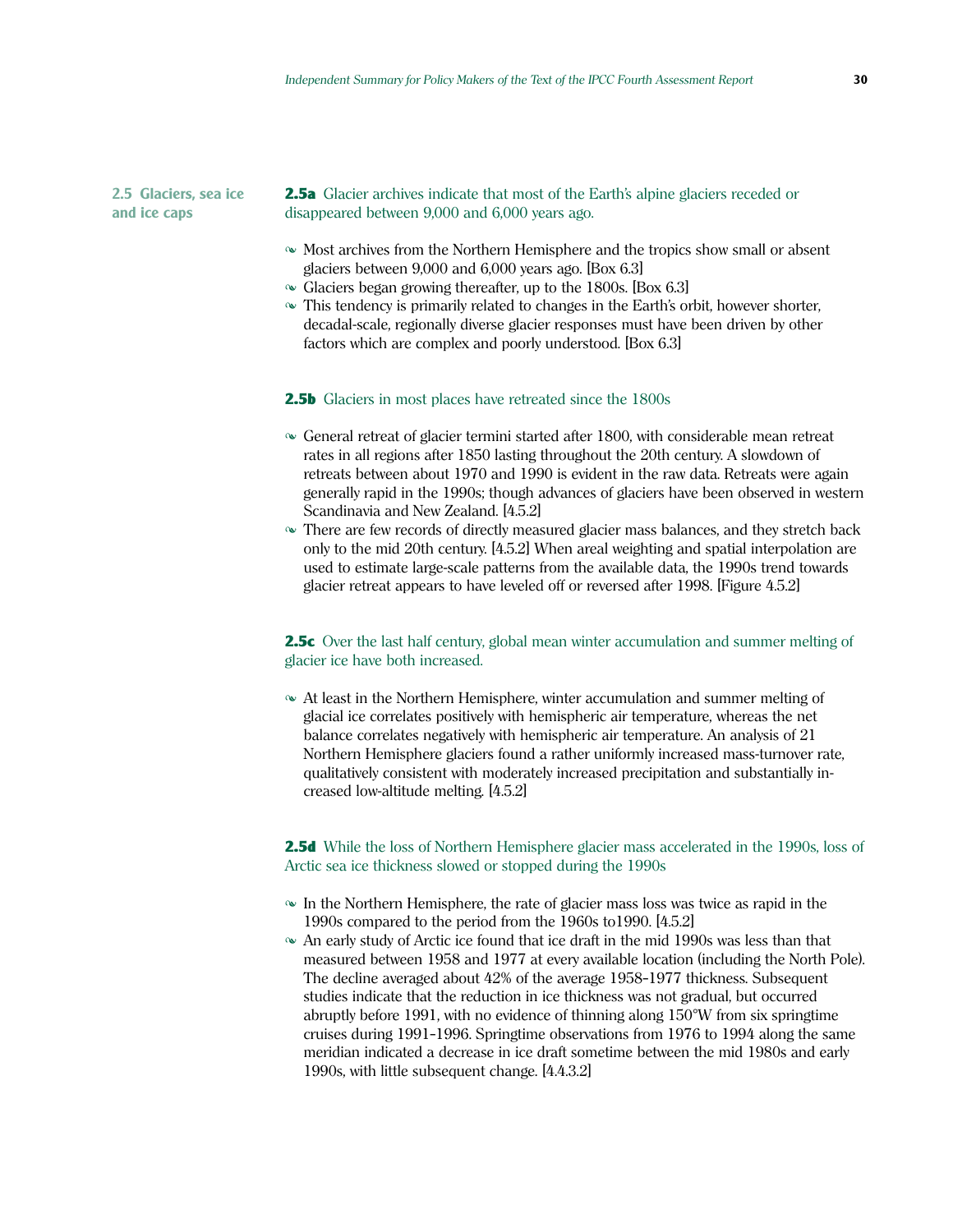**2.5e** On a regional basis the pattern of glacier regimes remains complex. Precipitation and solar changes appear to be important factors, especially in the tropics, including Kilimanjaro.

- Although reports on individual glaciers or limited glacier areas support the global picture of ongoing strong ice shrinkage in almost all regions, some exceptional results indicate the complexity of both regional to local scale climate and respective glacier regimes. [4.5.3]
- Whereas Himalayan glaciers have generally shrunk at varying rates, several high glaciers in the central *Karakoram* are reported to have advanced and/or thickened at their tongues, probably due to enhanced transport of moisture to high altitudes. [4.5.3]
- Norwegian coastal glaciers advanced in the 1990s and started to shrink around 2000 as a result of almost simultaneous reduced winter accumulation and greater summer melting. Norwegian glacier termini farther inland have retreated continuously at a more moderate rate. [4.5.3]
- Glaciers in the New Zealand Alps advanced during the 1990s, possibly due to increased precipitation, but since 2000 they have started to shrink. [4.5.3]
- Tropical glaciers, being in principle very sensitive to changes in both temperature and atmospheric moisture, have shrunk mostly in response to regional changes in atmospheric moisture content and related energy and mass balance variables such as solar radiation, precipitation, albedo, and sublimation during the 20th century. Inter-annual variation in the seasonal pattern of moisture strongly dominates the behaviour of tropical glaciers. [4.5.3]
- $\sim$  Glaciers on Kilimanjaro behave exceptionally. Even though the thickness of the tabular ice on the summit plateau has not changed dramatically over the 20th century, the ice has shown an incessant retreat of the vertical ice walls at its margins, for which solar radiation is identified as the main driver. The mass balance on the horizontal top ice surfaces is governed by precipitation amount and frequency and associated albedo, and has sporadically reached positive annual values even in recent years. In contrast to the plateau ice, the shrinkage of the glaciers on Kilimanjaroís slopes is constantly decelerating. [4.5.3]

#### **2.5f** Sea ice thickness is one of the most difficult geophysical parameters to measure on large-scales.

- $\sim$  Because of the large variability inherent in the sea-ice-climate system, evaluation of ice thickness trends from the available observational data is difficult. [4.4.3.7]
- Recent changes have occurred within the context of longer term decadal variability due to both dynamic and thermodynamic forcing of the ice by circulation changes associated with low-frequency modes of atmospheric variability. [4.4.3.7]
- $\sim$  Ice thickness varies considerably from year to year at a given location and so the rather sparse temporal sampling provided by submarine data makes inferences regarding longterm change difficult. [4.4.3.2]
- There are insufficient data to draw any conclusions about trends in the thickness of Antarctic sea ice. [4.4.3.7]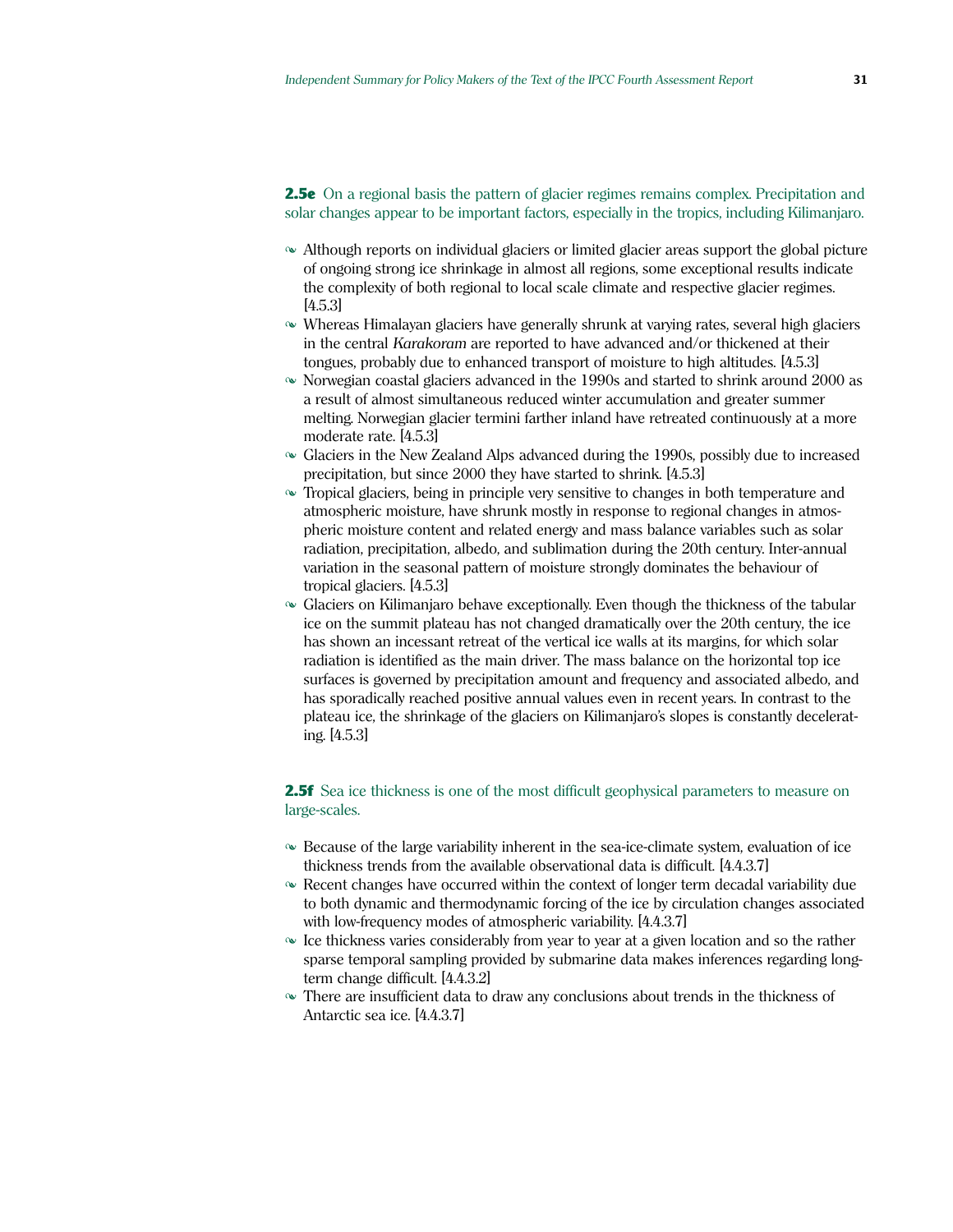**2.5g** It is not possible to attribute the abrupt decrease in sea ice thickness inferred from submarine observations entirely to the (rather slow) observed warming in the Arctic.

- Some of the dramatic decrease may be a consequence of wind-driven redistribution of ice volume over time. [4.4.3.4]
- Low-frequency, large-scale modes of atmospheric variability (such as interannual changes in circulation connected to the Northern Annular Mode) affect both wind-driving of sea ice and heat transport in the atmosphere, and therefore contribute to interannual variations in ice formation, growth and melt. [4.4.3.4]

#### **2.5h** Estimates of Greenland ice cap changes indicate near coastal thinning and inland thickening.

- Many recent studies have addressed Greenland mass balance. They yield a broad picture of slight inland thickening and strong near-coastal thinning, primarily in the south along fast-moving outlet glaciers. [4.6.2.2]
- Assessment of the data and techniques suggests overall mass balance of the Greenland Ice Sheet ranging between growth by 25 Gigatonnes per year (Gt/year) and shrinkage by 60 Gt/year for 1961-2003. [4.6.2.2]
- $\sim$  This range changes to shrinkage by 50 to 100 Gt/year for 1993-2003 (which translates to 0.1-0.2 mm per year sea level rise: [10.3.4]) and by even higher rates between 2003 and 2005. However, interannual variability is very large, driven mainly by variability in summer melting and sudden glacier accelerations. Consequently, the short time interval covered by instrumental data is of concern in separating fluctuations from trends. [4.6.2.2]

**2.5i** The ice sheet in Eastern Antarctica appears to have grown while that in Western Antarctica appears to have shrunk. The overall change may be positive or negative depending on assumptions about ice dynamics.

- Assessment of the data and techniques suggests overall Antarctic ice-sheet mass balance ranging from growth by 50 Gt/year to shrinkage by  $200$  Gt/year from 1993-2003. [4.6.2.2]
- $\sim$  There is no implication that the midpoint of this range provides the best estimate. Lack of older data complicates a similar estimate for the period  $1961-2003$ . [4.6.2.2]
- A pattern of East Antarctic thickening and West Antarctic thinning was observed across several independent studies. [4.6.2.2]
- Considering the lack of estimated strong trends in accumulation rate, assessment of the possible acceleration and of the slow time scales affecting central regions of the ice sheets, it is reasonable to estimate that the behavior from 1961-2003 falls between icesheet growth by 100 Gt/year and shrinkage by 200 Gt/year. [4.6.2.2]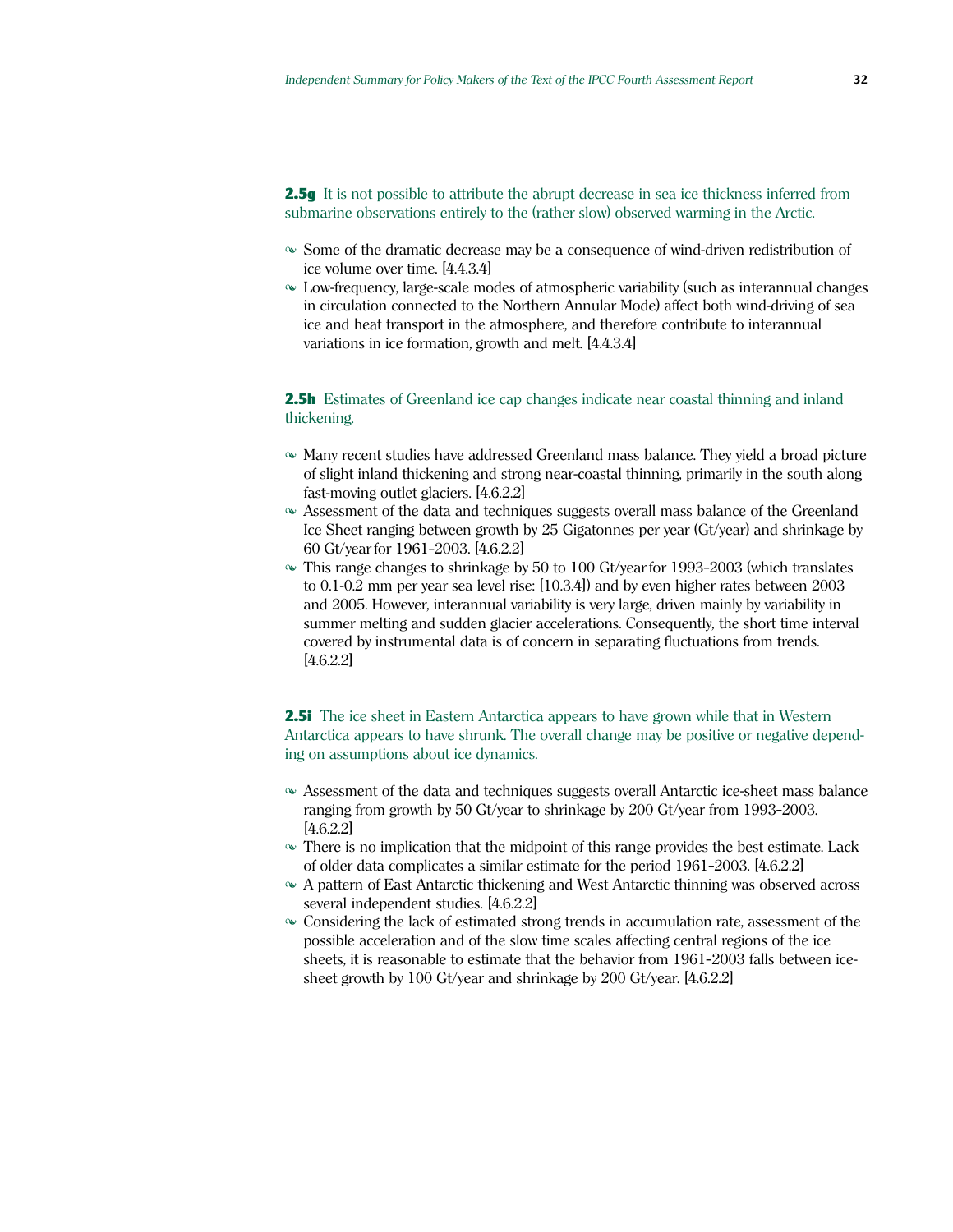**2.5j** Summing changes in Greenland and Antarctic indicates either a gain or a loss of ice mass over the 1961-2003 interval.

- $\sim$  Simply summing the 1993-2003 contributions from Greenland and Antarctica produces a range from balance (0 Gt/year) to shrinkage by 300 Gt/year, or contribution to sealevel rise of 0 to 0.8 mm per year. [4.6.2.2]
- · For 1961-2003, the same calculation spans growth by 125 Gt/yearto shrinkage by 260 Gt/year. [4.6.2.2]

2.6a Changes in mid and upper tropospheric water vapour are proposed as an important potential amplifier of climate change. There is evidence of increased specific humidity, but not relative humidity, over the past two decades.

- Water vapour in the mid and upper troposphere accounts for a large part of the atmospheric greenhouse effect and is believed to be an important amplifier of climate change. [3.4.2.2]
- $\sim$  Due to instrumental limitations, long-term changes of water vapour in the upper troposphere are difficult to assess. [3.4.2.2]
- Satellite data indicate that specific humidity in the upper troposphere increased over the period 1982-2004, but changes in relative humidity were negligible. [3.4.2.2]
- This signature is generally consistent with increased tropospheric temperatures, though the increase in specific humidity is strongest over the tropics [Figure 3.4.6] where temperature trends are insignificant. (see Section 2.1g)

2.6b Observed changes in radiation flux at the top of the atmosphere are small and equivocal, and may simply reflect natural variability.

- Although there is independent evidence for decadal changes in top-of-atmosphere (TOA) radiative fluxes over the last two decades, the evidence is equivocal. [3.4.4]
- Changes in the planetary and tropical TOA radiative fluxes are consistent with independent global ocean heat storage data, and are expected to be dominated by changes in cloud radiative forcing. To the extent that the evidence is valid, these changes may simply reflect natural low-frequency variability of the climate system. [3.4.4]

**2.6 Humidity and radiation flux**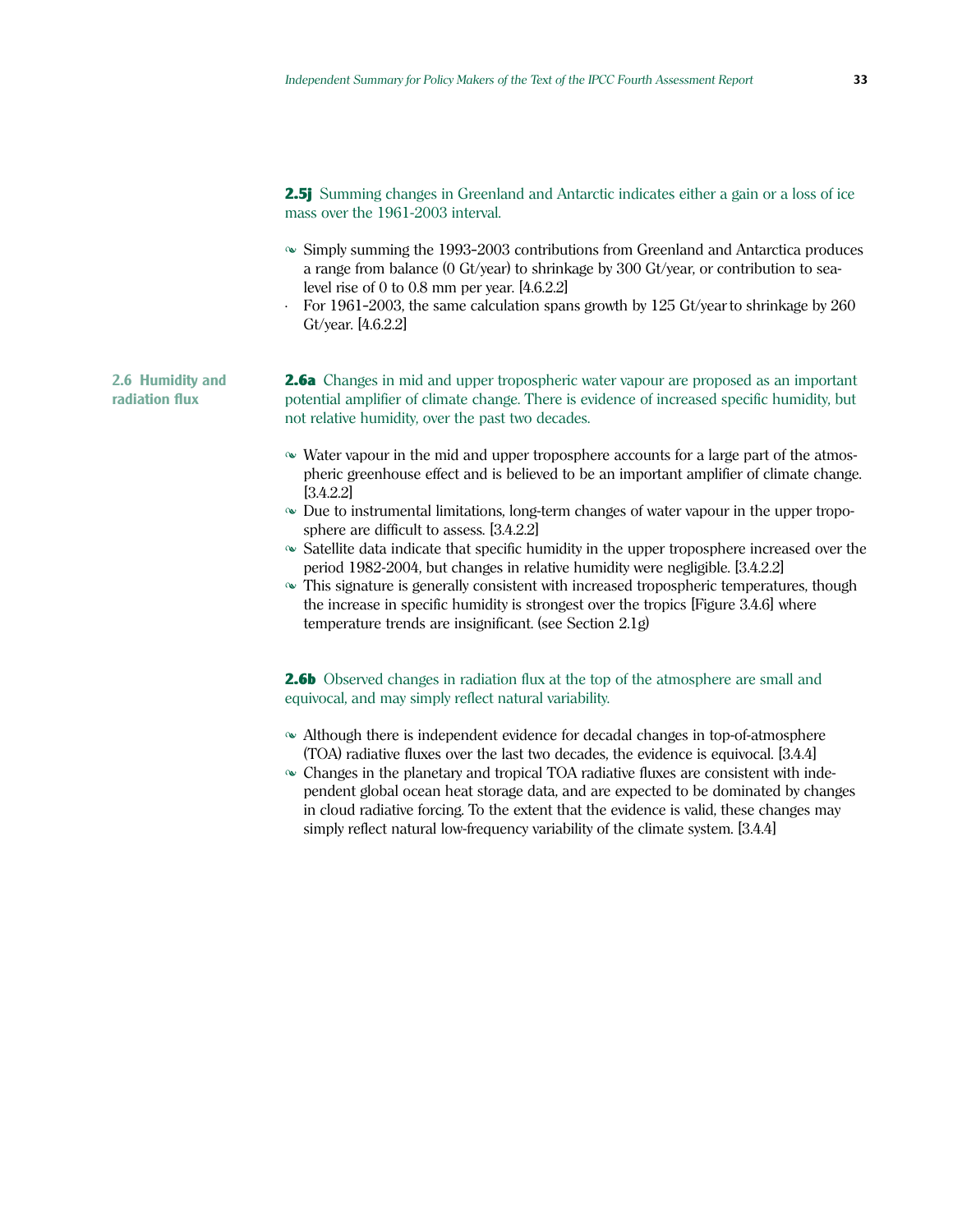**3.1 Geological evidence of warming and cooling episodes**

**3.1a** On a time scale of millions of years, current temperatures are not unprecedented. Through much, if not most, of the last 100 million years, temperatures were warmer than at present, including a super-warm interval approximately 50 million years ago.

- $\sim$  The earth was ice-free during most of its history [6.3.1]
- $\sim$  The Pliocene (about 3 million years ago) was the most recent time in Earth's history when mean global temperatures were substantially warmer (about  $2^{\circ}C$  to  $3^{\circ}C$  warmer) [6.3.2]
- The Paleocene-Eocene Thermal Maximum was several degrees warmer still. [6.3.3]

**3.1b** On the other hand, temperatures during most of the most recent 1 million years (the Pleistocene) have been colder than at present. Long glacial periods have alternated with short (10 to 30,000 year long) interglacials.

- Continental glaciers covered much of North America, Europe and Asia during the Pleistocene. [6.4.1]
- $\sim$  Ice cores and ocean sediment cores have enhanced our understanding of both glacial and interglacials. [6.4.1]
- Glacials and interglacials are attributed to changes in the earthís orbit: precession, obliquity and eccentricity. [Box 6,1]

#### **3.1c** The last interglacial (LIG,  $129,000$ -116,000 years ago) was warmer than the present.

- $\sim$  Globally, there was less glacial ice and higher sea level on Earth during the Last Interglacial than now. This suggests significant meltback of the Greenland and possibly Antarctica ice sheets occurred. The climate of the LIG has been inferred to be warmer than present, although the evidence is regional and not neccessarily synchronous globally. Proxy data indicate warmer-than-present coastal waters in the Pacific, Atlantic, and Indian Oceans and in the Mediterranean Sea, greatly reduced sea ice in the coastal waters around Alaska, and extension of boreal forest into areas now occupied by tundra in interior Alaska and Siberia, during the early LIG. Ice core data indicate Greenland and Antarctic temperatures were  $4-5^{\circ}$ C warmer than present. [6.4.1.6]
- $\sim$  The length and amplitude of interglacials varied. The shortest lasted only a few thousand years, while the longest (Stage 11) lasted nearly 30,000 years. [6.4.1.5]

**3.1d** The current interglacial (the Holocene) began about 11,600 years ago and is already longer than some interglacials. Some features are comparable to the unusually long Stage 11 interglacial. [6.5, 6.4.1.5]

- $\sim$  The most recent ice age began about 116,000 years ago. Glaciation reached a maximum about 21,000 years ago. Deglaciation, or the transition to a warm interval, took place between 20,000 and 10,000 years ago. [6.4.1.2, 6.5]
- $\sim$  The present orbital configuration has been compared to the Stage 11 configuration  $(420,000-395,000$  years ago), when there was a long interglacial.  $[6.4.1.5]$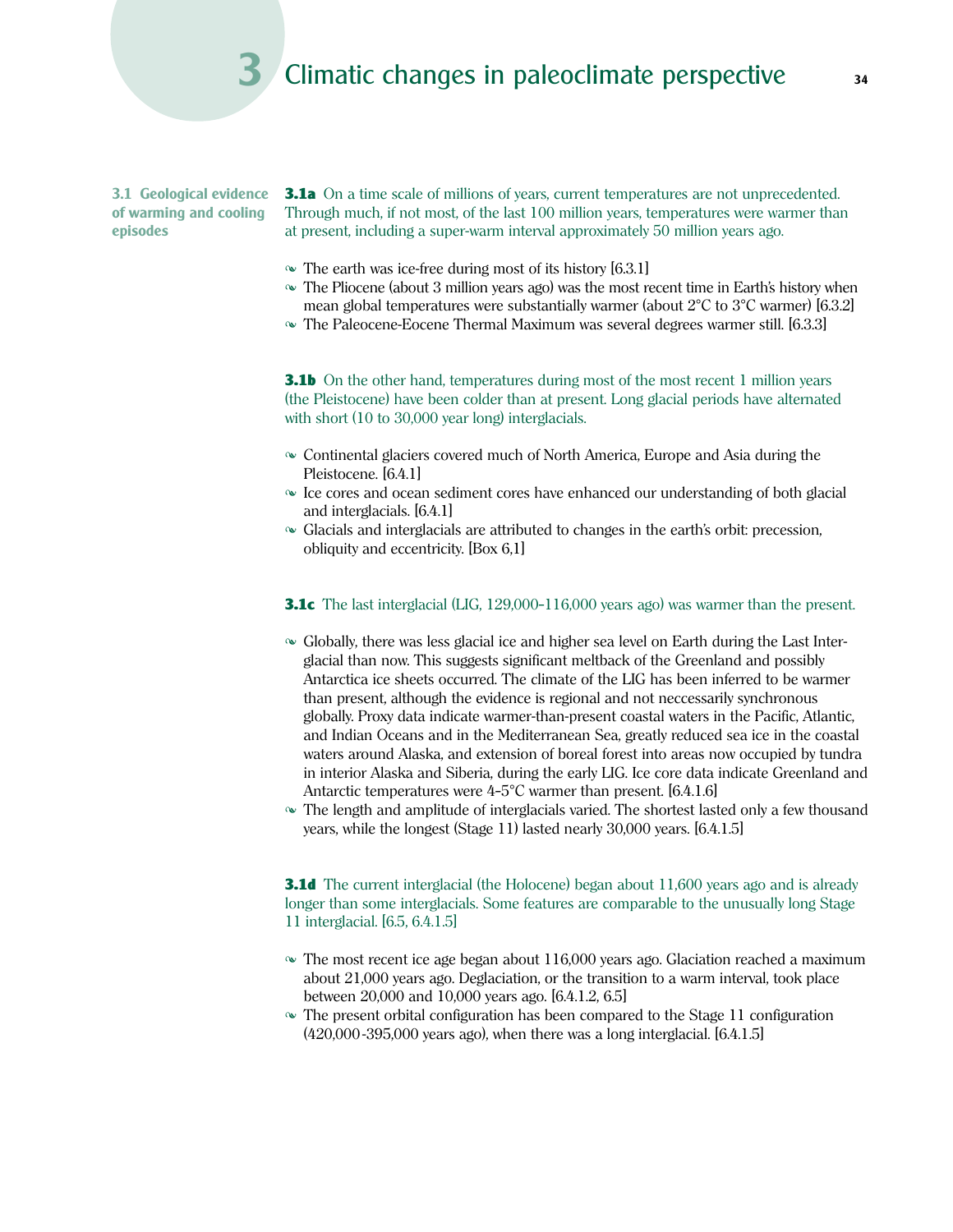**3.1e** Large, widespread, abrupt climate changes have occurred repeatedly throughout the ice age/post-glacial interval.

- $\sim$  Abrupt climate change refers to events of large amplitude regionally, typically a few degrees Celsius, and that occur on time scales significantly shorter than 1,000 years.  $[1.4.2]$
- Abrupt temperature events were larger and more widespread during the ice age then during the warm Holocene. The most dramatic of these abrupt climate changes are characterised by a warming in Greenland by 8 to 16°C within a few decades, followed by much slower cooling over centuries. Another type of abrupt change is the Heinrich event, involving sea surface cooling that lasts several thousands of years, followed by abrupt warming over several decades. At the end of the last ice age, as the climate warmed and ice sheets melted, climate went through a number of abrupt cold phases, notably the Younger Dryas and the 8.2 kyr event. [6.4.2.1]
- Abrupt temperature changes were first detected in deep ice cores from Greenland. By the end of the 1990s it became clear that abrupt climate changes, as found in the Greenland ice cores during the last ice age, were numerous, indeed abrupt, and of large amplitude. [1.4.2]
- $\sim$  The importance of internal variability and processes was reinforced in the early 1990s with the analysis of records with high temporal resolution: new ice cores, ocean cores with high sedimentation rate, lacustrine sediments, and also cave stalagmites. Reconstruction of the thermohaline circulation of deep and surface water shows the participation of the ocean in these abrupt changes. [1.4.2]
- There are many examples of abrupt changes that are regional rather than global in extent. [1.4.2]
- Abrupt climate change during both ice age and warm epochs alters the notion of relative climate stability, as previously suggested. Rather there is a coherent picture of an unstable ocean-atmosphere system of global extent. [1.4.2]

#### **3.1f** The causes of large-scale climate variations on the century and longer time scales are not well-understood.

- Based on the correlations between changes in climate proxy records and production of cosmogenic isotopes - assumed to relate to solar activity changes - some authors argue that solar activity, through cosmic radiation and cloud nucleation, may be the driver for centennial to millennial variability. Correlations between climate proxy records and geomagnetic field variations suggest further influence on climate by cosmic radiation on millennial and greater time scales. The possible importance of internal climate variability, for instance related to the deep ocean circulation, has also been highlighted. [6.5.1.6]
- However, in many records, there is no apparent consistent pacing at specific centennial to millennial frequencies through the Holocene period, but rather shifts between different frequencies. [6.5.1.6]
- The current lack of consistency between various data sets makes it difficult, based on current knowledge, to attribute the century and longer time scale large-scale climate variations solely to solar activity, episodes of intense volcanism, or variability internal to the climate system. [6.5.1.6]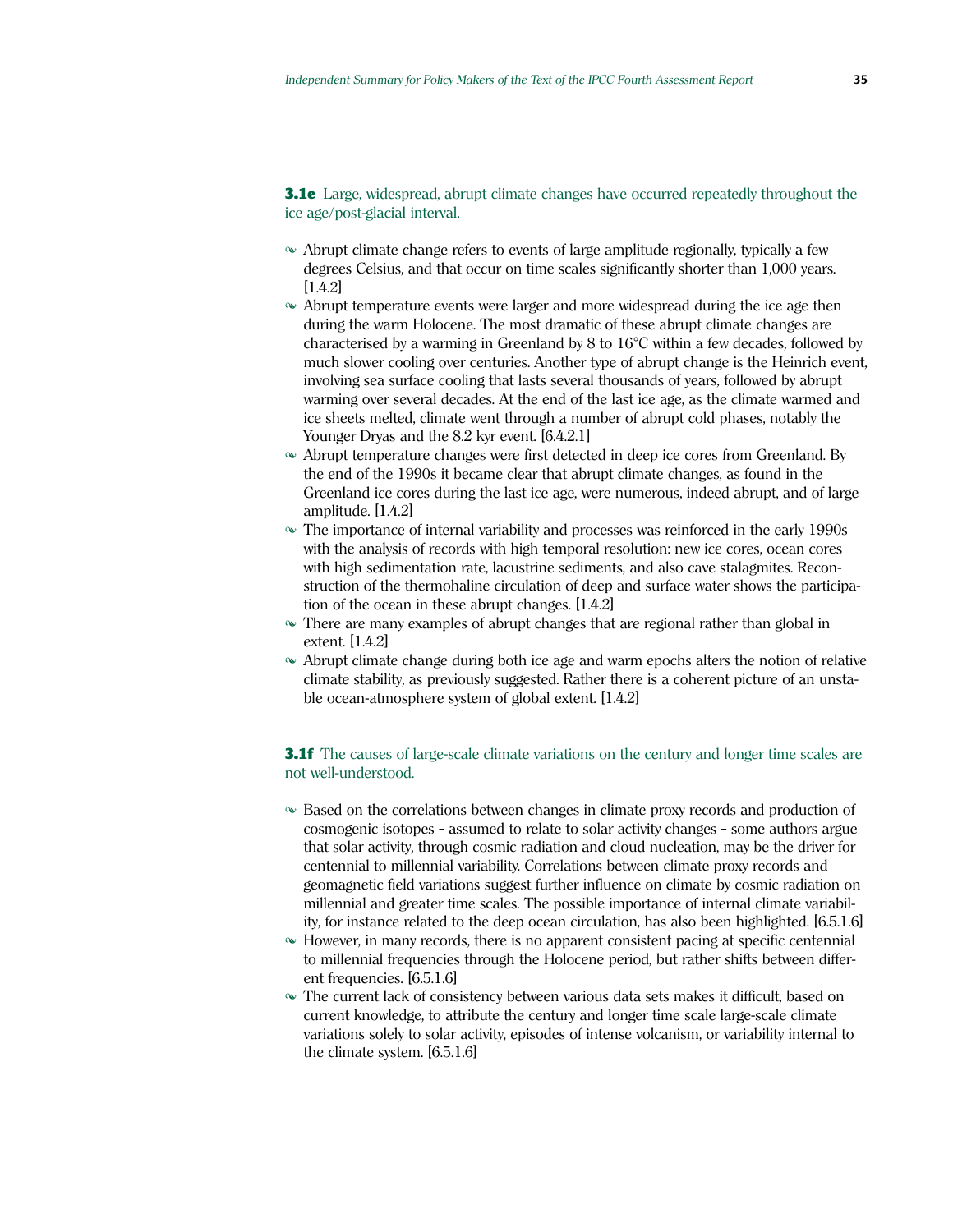**3.2 Global climate reconstructions over the past 2,000 years** **3.2a** Natural climatic variability is now believed to be substantially larger than was estimated in the Third Assessment Report, as is the uncertainty associated with paleoclimate studies.

- $\sim$  The Third Assessment Report placed considerable emphasis on the "hockey stick" climate reconstruction, which suggested the late 20th century climate was unusual in the context of the past 1,000 years. This graph has subsequently been subject to considerable criticism [6.6.1.1]
- When viewed together (Fig ISPM-9), the currently available reconstructions indicate generally greater variability in centennial time scale trends over the last 1000 years than was apparent in the Third Assessment Report.
- Proxy evidence cannot characterize the mean Northern Hemisphere temperature to within at least  $\pm 0.5^{\circ}$ C, and over significant stretches of time the available reconstructions differ by 0.7-1.0°C [Figure 6.10; Figure ISPM-9].

#### **Recent refutations of hockey stick millennial paleoclimatic methods and conclusions.**

Two recent, detailed reviews of the methodology of paleoclimatic reconstructions (National Research Council 2006, Wegman et al. 2006) both concluded that there were methodological errors in the "hockey stick" graph of Mann et al. which was prominently promoted in the Third Assessment Report (Summary for Policymakers Fig 1). Both reports concluded that the data and methods did not support the assertions that the 1990s were the "warmest decade of the millennium" and 1998 the "warmest year" of the millennium (NRC p. 109; Wegman et al. p.49). The National Research Council Report also concluded that uncertainties of published paleoclimate reconstructions have been generally underestimated (NRC p. 91).

The National Research Council recommended that proxies sensitive to precipitation be avoided in temperature reconstructions and, in particular, that strip-bark bristlecones and foxtails be avoided. However, none of the IPCC reconstructions for the past millennium observe the National Research Council recommendations.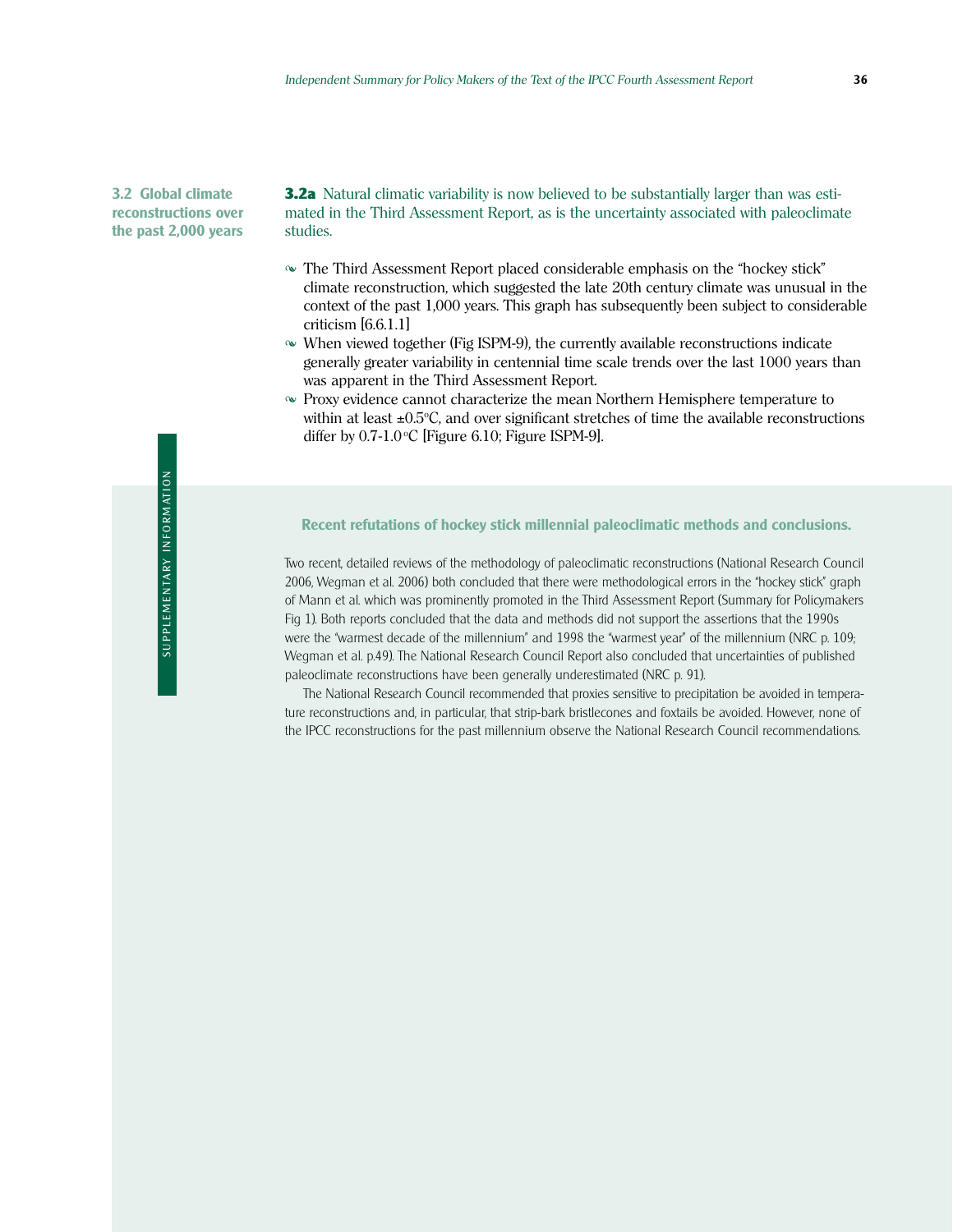

### **FIGURE ISPM-9: SOME RECENT PALEOCLIMATE TEMPERATURE RECONSTRUCTIONS OF PAST 1300 YEARS FOR THE NORTHERN HEMISPHERE, ALL CALIBRATED OVER THE 1902-1980 INTERVAL**

NOTE: Instrumental splice post-1850 has been removed (see Supplementary Information Box below). *Source:* Reproduction of Fourth Assessment Report Figure 6-10b. (JBB1998) = Jones et al., 1998 calibrated by Jones et al., 2001; (MBH1999) = Mann et al, 1999; (BOS2001) = Briffa et al., 2001; (CED2004) = Cook et al., 2004; (B2000) = Briffa, 2000 calibrated by Briffa et al., 2004; (MJ2003) = Mann and Jones, 2003; (RMO2005) = Rutherford et al., 2005; (MSH2005) = Moberg et al., 2005; (DWJ2006) = DíArrigo et al., 2006; and (HCA2006) = Hegerl et al., in press.

#### **The Divergence Problem**

A number of recent studies (Briffa et al. 1998, Briffa et al. 2001, díArrigo et al 2006, National Research Council 2006) have observed that proxies, especially tree ring proxies, and reconstructions relying on them diverge from instrumental temperature series as temperatures increased in the 1980s and 1990s. This creates a fundamental uncertainty over whether such reconstructions could have detected warming trends in the past (the "Divergence Problem").

The Divergence Problem is a major unresolved problem in millennial reconstructions. Until it is resolved, it is statistically invalid to splice an instrumental series onto a proxy-based series as if the two are interchangeable.

For this reason, Figure ISPM-9 reproduces IPCC Figure 6-10b with the black instrumental series removed.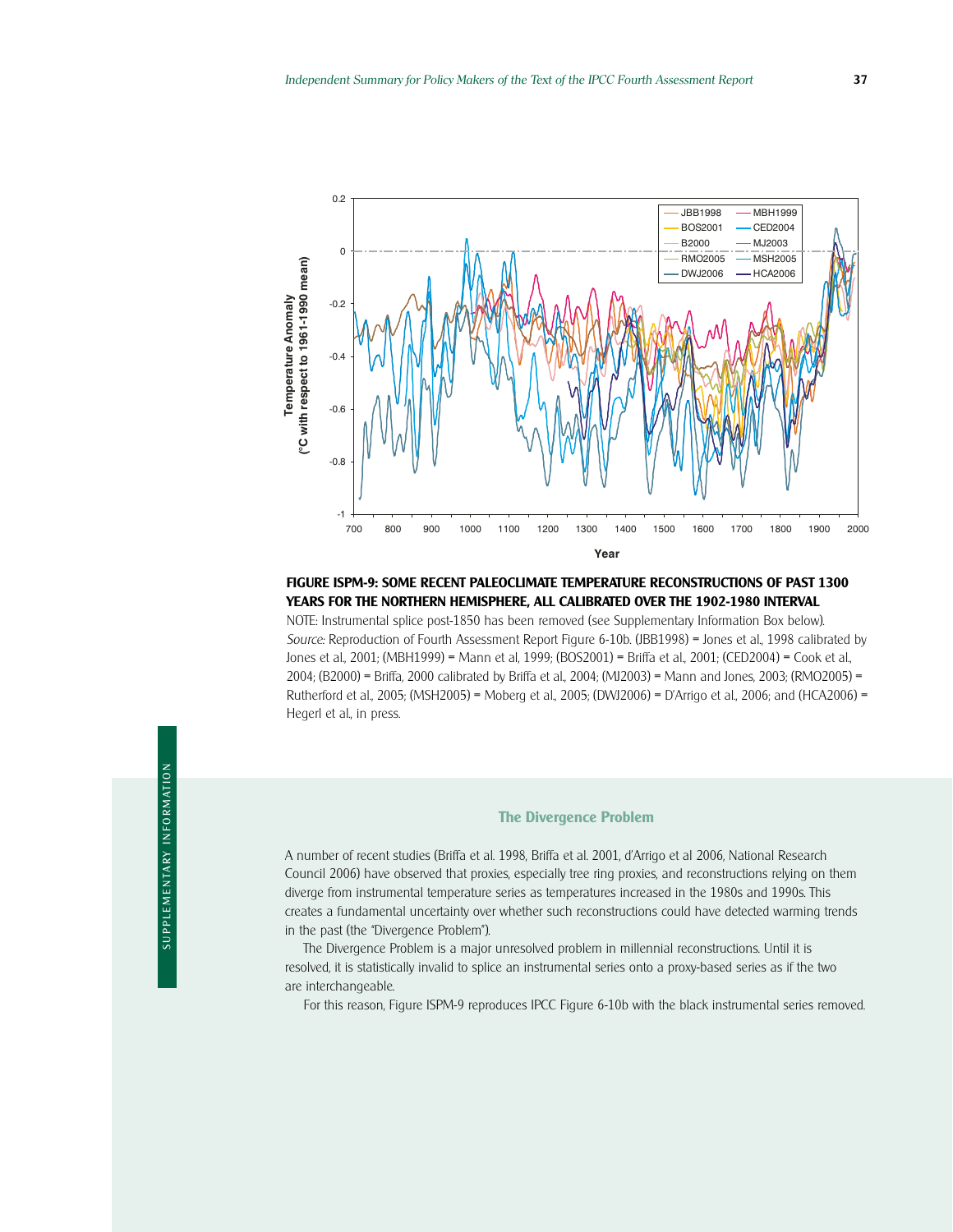**3.2b** Paleoclimatic proxy data are sparse and uncertain, and many appear to be sensitive only to summer temperature, or to precipitation.

- $\sim$  In the Northern Hemisphere as a whole there are relatively few long and well-dated climate proxies, particularly for the period prior to the 17th century. Those that do exist are concentrated in extra-tropical, terrestrial locations, and many have greatest sensitivity to summer rather than winter (or annual) conditions or to precipitation. [6.6.1.1]
- There are markedly fewer well-dated proxy records for the Southern Hemisphere compared to the Northern Hemisphere, and consequently little evidence of how largescale average surface temperatures have changed over the past few thousand years.  $[6.6.2]$
- There are very few strongly temperature-sensitive proxies from tropical latitudes. Stable isotope data from high-elevation ice cores provide long records and have been interpreted in terms of past temperature variability, but recent studies indicate a dominant sensitivity to precipitation changes, at least on seasonal to decadal timescales, in these regions. [6.6.1.1]
- $\sim$  Melting of tropical glaciers has been observed in recent decades. [6.6.1.1; see Supplementary Information box below]

#### **Regional paleoclimatic indicators**

The Fourth Assessment Report provides a very small survey of regional paleoclimatic evidence from the Southern Hemisphere [6.6.2]. The available literature on location-specific paleoclimatology is very large, and in many locations in both the Northern and Southern Hemispheres indicates periods of anomalous warmth exceeding that in the late 20th century. Little of this information is surveyed in the IPCC Report.

There is evidence that several tropical glaciers (Quelccaya, Puruogangri, Dasuopu) formed after the Holocene Optimum. Radiocarbon dating on fossils disgorged from receding glaciers often yields evidence that tree lines and vegetation were higher in the past and were engulfed by past glacier advances during the past few thousand years and/or the Little Ice Age. This evidence shows that modern recession is not unprecedented even within the Holocene.

The literature is explored in the forthcoming Fraser Institute Supplementary Analysis Series report, ìPaleoclimatic Indicators of Medieval Climate Conditions.î

**3.2c** Uncertainties in paleoclimate reconstructions affect climate modeling work since models are tested against results from paleoclimate reconstructions.

- Testing models with paleoclimatic data is important, as not all aspects of climate models can be tested against modern instrumental climate data. Good performance for present climate is not a conclusive test for a realistic sensitivity to carbon dioxide. To test this, simulation of a climate with very different  $CO<sub>2</sub>$  levels can be used. [6.2.2]
- Also, many empirical parameterizations describing sub-grid scale processes (e.g., cloud parameters, turbulent mixing) have been developed using present-day observations; hence climate states not used in model development provide an independent benchmark for testing models. [6.2.2]
- Paleoclimate data are therefore key to evaluating the ability of climate models to simulate realistic climate change. [6.2.2]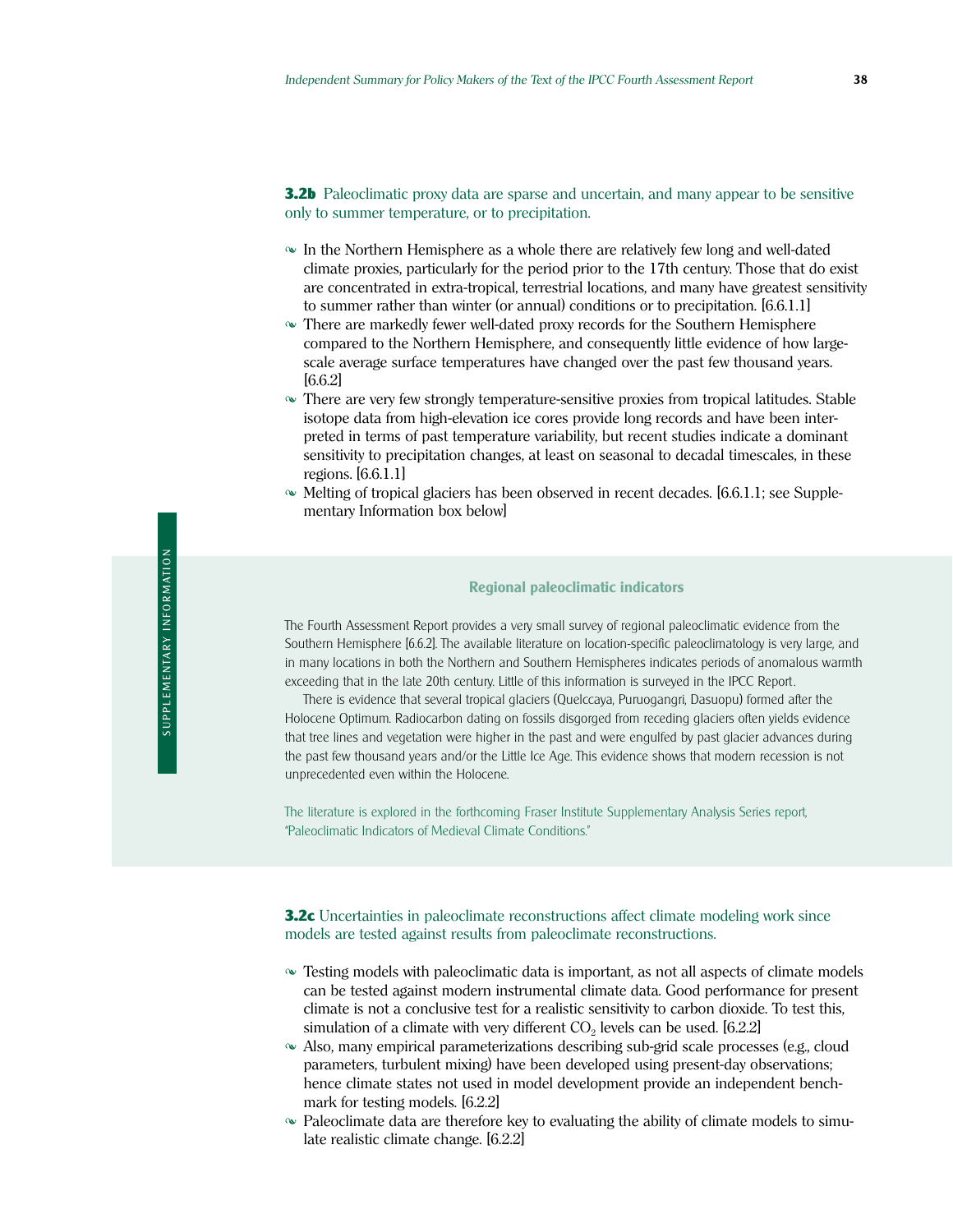# **4** Climate models and their evaluation **<sup>39</sup>**

**4.1 Fundamental limitations of climate models**

**4.1a** Early climate models provided some qualitative conjectures at the global scale that are consistent with some observed changes.

- $\sim$  At the global scale, some broad predictions made 30 years ago about the possible response to increased CO<sub>2</sub> concentration in the atmosphere, namely increased average tropospheric temperature, decreased average stratospheric temperature and a more rapid hydrological cycle, are consistent with data that have emerged since then. [8.1.2]
- Even when specific predictions are shown to be correct, models should be viewed critically. [8.1.1]

**4.1b** The fundamental limitations of climate modeling have not changed since the Third Assessment Report.

- Climate models employ approximations to basic physical processes, some of which are controlled approximations (e.g., those based on large scaled Newtonian mechanics) and some of which are empirically based (e.g., fundamental convection processes). [8.1.3]
- $\sim$  "Parameterization" is the process of constructing empirically-based procedures that account for the significant large-scale effects of processes that cannot be resolved (i.e., represented within the computational scheme) because of basic limits in computational power. These limits are induced by the scope of the climate modeling problem. Empirical parameterizations are not unique. Because empirical parameterizations can be invented to force a model to match observations, the ability of a model to represent observed conditions cannot be cited as grounds for confidence in the modelís physical realism. [8.1.3]

#### **Basic Modeling uncertainties**

The following observation, made in the Third Assessment Report, remains just as true today. The Fourth Assessment Report had nothing to add to it:

In climate research and modeling, we should recognize that we are dealing with a coupled non-linear chaotic system, and therefore that the long-term prediction of future climate states is not possible. The most we can expect to achieve is the prediction of the probability distribution of the systemís future possible states by the generation of ensembles of model solutions. (Third Assessment Report, Section 14.2.2.2)

An extended discussion of this is provided in the forthcoming Fraser Institute Supplementary Analysis Series report "Fundamental Uncertainties in Climate Modeling."

4.1c A model's ability to accurately simulate the current mean climate state does not imply it is reliable for projecting future climate changes.

- $\sim$  Multimodel evaluations have shown that even though a group of climate models of intermediate complexity can all replicate observed mean ocean temperature and salinity, and mean atmospheric temperature and humidity, they are not strongly constrained in their future predictions [8.1.2].
- Figure 8.4.2 of the Fourth Assessment Report shows that different models can produce results spreading over more than a factor of 10 for long (climate) time scales exceeding 100 months.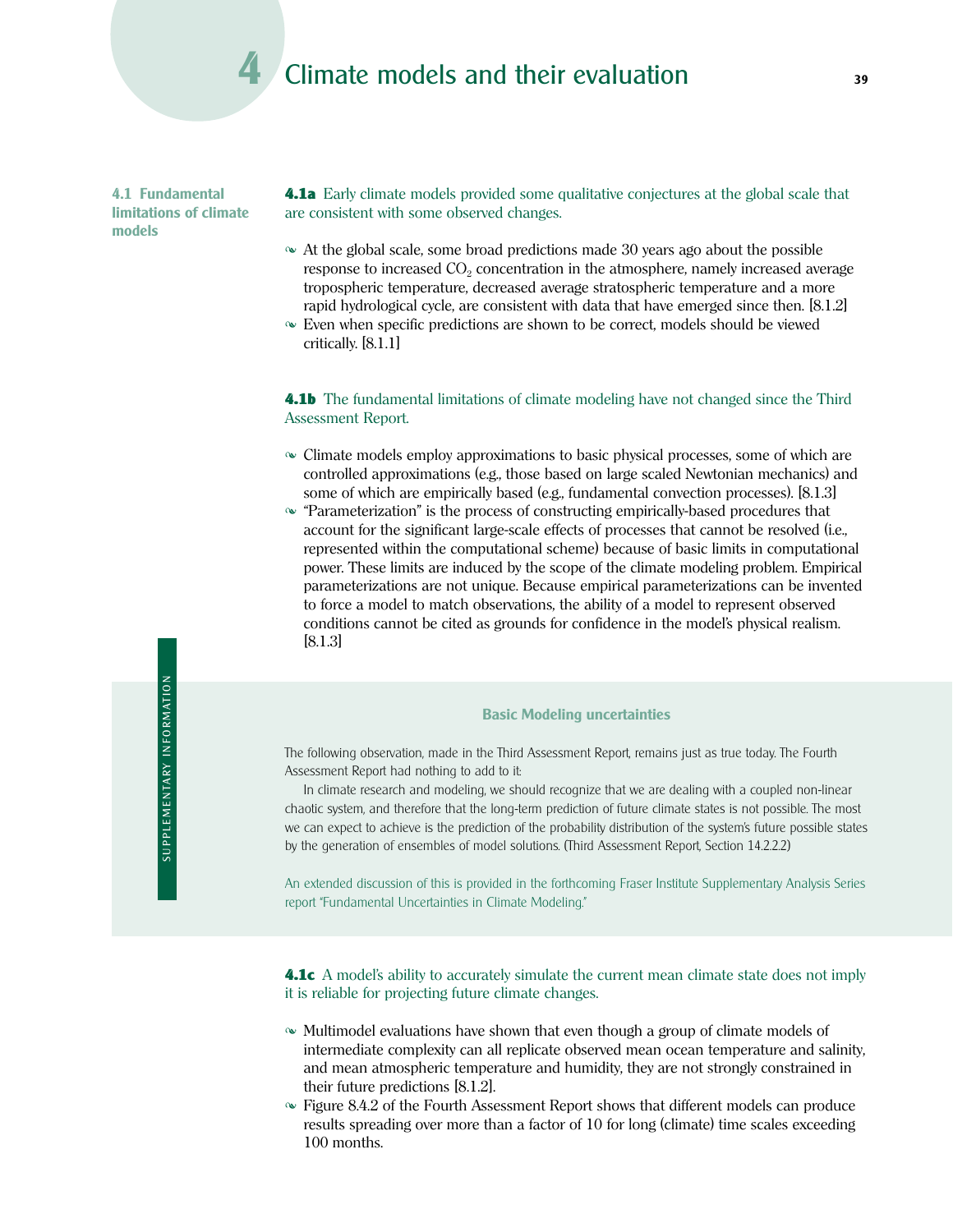$\sim$  Models tuned to "perfectly" reproduce an observed mean climate state have nonetheless shown only a weak ability to predict subsequent climatic conditions. It is not possible to say which, if any, of todayís climate models are reliable for climate prediction and forecasting. [8.3]

#### 4.1d It is not formally known if today's climate models are a suitable basis for projecting climate.

 $\sim$  A model that has been "tuned" to give a good representation of certain key observations may have a greater likelihood of giving a better prediction than a similar model which is less closely tuned. If the number of tunable parameters of a General Circulation Model (GCM) exceeds the number of degrees of freedom in the observational testing scheme for the GCMs, then the use of GCMs to forecast climate change is not justifiable. There has been no formal evaluation of the extent to which current GCMs satisfy this requirement. [8.1.3.1]

#### 4.1e Some climate models now obey the law of conservation of mass, but it is not known if this is an improvement.

- Numerical advection schemes have been introduced in some cases that do not violate conservation of mass-a fundamental law of nature. However there is no consensus on whether they are better than the alternatives. [8.2.1.1]
- In some cases new schemes do not permit negative concentrations of water vapor. [8.2.1.1]

**4.2 Significant known model problems**

#### **4.2a** The strength of the coupling between land processes and the atmosphere is not known.

 $\sim$  Models strongly disagree on this important feedback. There is insufficient data at the global level to evaluate this feature of GCMs. [8.2.3.2]

#### 4.2b Cryosphere

- $\sim$  Simulation of high latitude processes in models is still enough of a problem that their projections of sea ice extent remain highly uncertain. Northern Hemisphere winter is the best-simulated case, and even here the range of simulated sea ice extent exceeds 50% of the mean, and ice thickness also varies considerably. This is particularly troubling because the model sea ice biases may influence estimated global climate sensitivity. [8.3.3]
- $\sim$  On the continental scale, the peak monthly amount of water in snow integrated over the North American continent in models varies within ±50% of the observed value of ~1500 km<sup>3</sup>. The magnitude of these model errors is large enough to affect continental water balances. [8.3.4.1]
- Glaciers are not modeled. [8.2.4.1]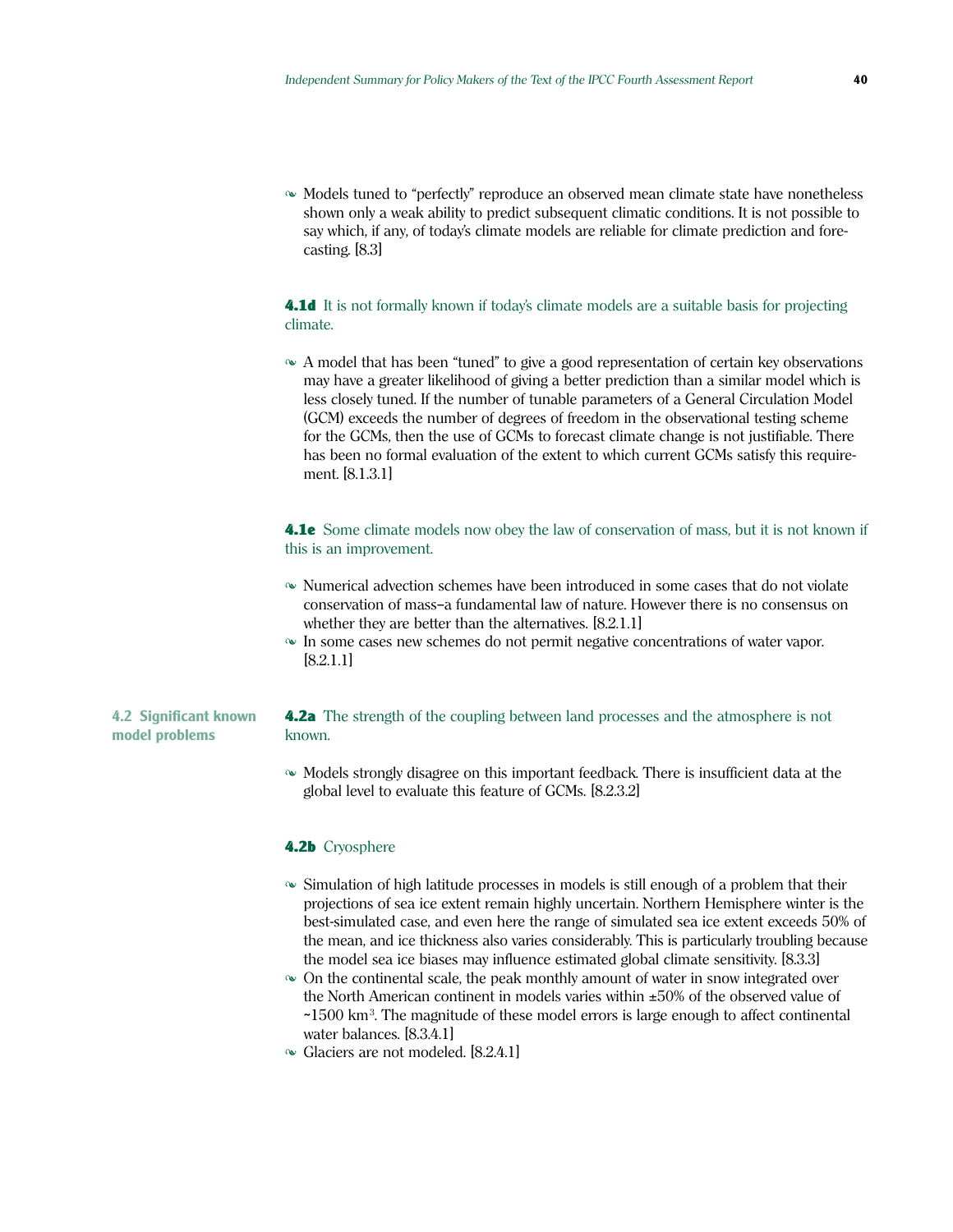#### 4.2c Clouds

 The relatively poor simulation of clouds in the present climate is a reason for some concern. Cloud feedbacks indicate that climate models exhibit different strengths and weaknesses, and it is not yet possible to determine which estimates of the climate change cloud feedbacks are the most reliable. Cloud feedbacks are a large source of uncertainty in climate sensitivity estimates. [8 Summary]

#### 4.2d Monsoons

- Climate models do not capture the linkage between the equatorial Indian Ocean and the Indian summer monsoon, and a comparison of 15 GCMs found large errors in the simulated precipitation in the equatorial regions and in the Asian monsoon region. [8.4.10]
- The impact of time-varying direct and indirect effects of aerosols is not fully resolved. These effects will become increasingly significant in future due to increasing human activity over south Asia/India. [10.3.5.2]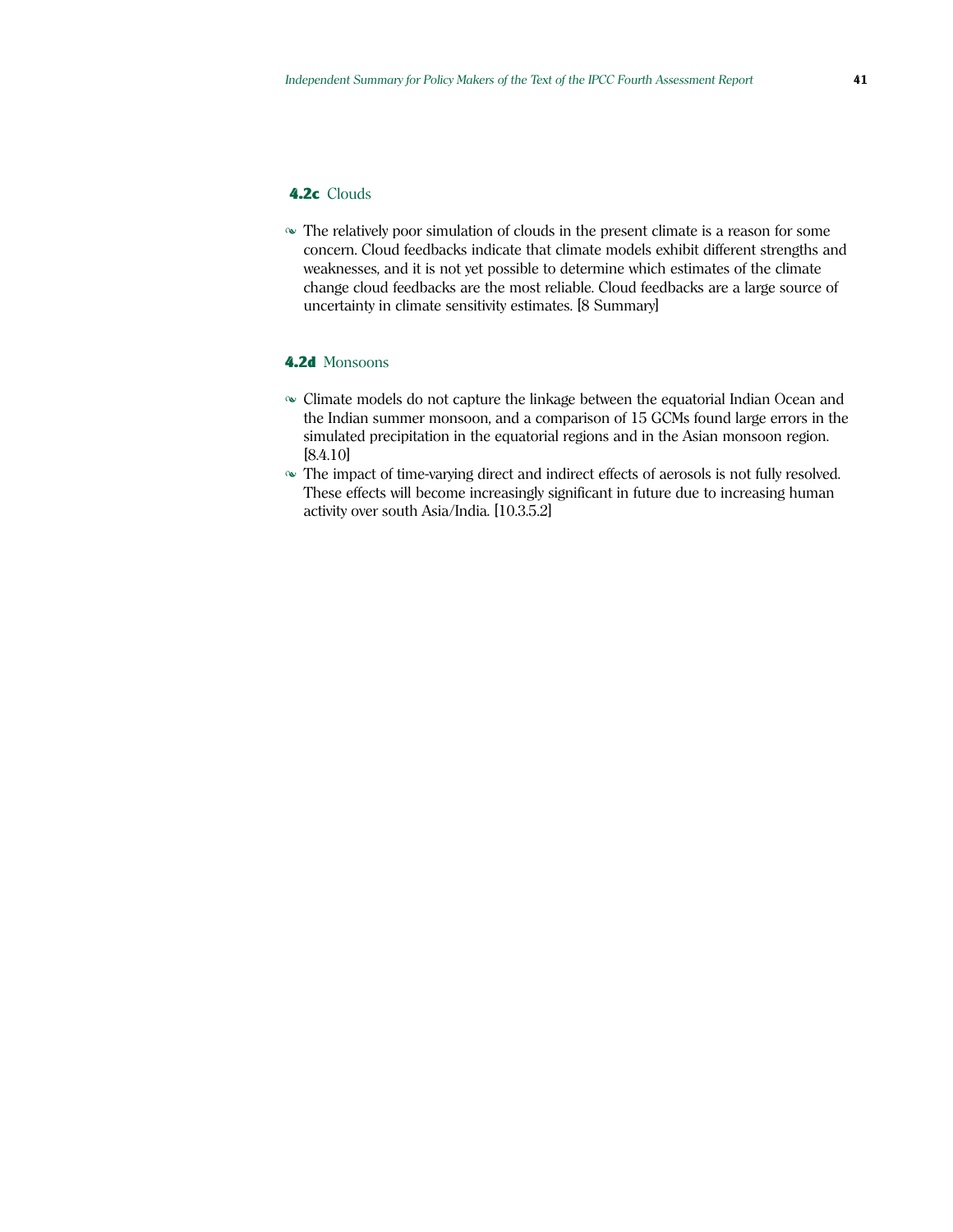## **5** Global and regional climate projections **<sup>42</sup>**

#### **5.1 Reproduction of the present climate**

**5.1a** Quantitatively, individual climate models are typically unable to reproduce the observed mean surface temperature to better than +/- 3 kelvin, with worse performance near the poles. They are also unable to reproduce the onset of ice ages. The margin of present-day error is similar to the size of the projected global warming trend over a century.

- $\sim$  Errors in polar regions average between 3 and 5 kelvin (K), and on average all climate models overestimate mean Antarctic temperatures by at least 5 K. [Figure 8.3.1]
- $\sim$  The extent to which these errors detract from the models' ability to accurately simulate climate change in response to external perturbation (e.g., GHG emissions) is unknown, but may be significant. [8.3.1]
- $\sim$  Climate models are not able to successfully simulate the onset of an ice age [6.4.1.7], although they are able to reproduce some features of the end of an ice age. [6.4.2.3]
- $\sim$  Models are used to evaluate greenhouse-induced changes that are about 0.3 K per decade, a tenth the size of the annual margin of error for estimates in most regions.

**5.2 Forecasts for the coming century are inherently uncertain**

**5.2a** The spread of model outcomes shown in the Fourth Assessment Report forecast ensembles does not span the full range of uncertainty.

- $\sim$  For future climate change in the 21st century, a subset of three scenario simulations have been selected from the six commonly used ones. This subset constitutes a "low", "medium", and "high" scenario among the marker scenarios, and this choice is solely made by the constraints of available computer resources that did not allow for the calculation of all six scenarios. This choice, therefore, does not imply a qualification of or preference over the six marker scenarios. By the same argument, it is not within the remit of this report to assess the realism and likelihood of emission scenarios. [10.1]
- $\sim$  Even though the ability to simulate present day mean climate and variability, as well as observed trends, differs across models, all submitted models are weighted equally in the mean. Since the ensemble is strictly an 'ensemble of opportunity', without sampling protocol, the spread of models is unable to span the full possible range of uncertainty, and a statistical interpretation of the model spread is therefore problematic. [10.1]

#### **5.2b** Uncertainties enter model projections at every step in the process.

- $\sim$  There are multiple emission scenarios for the 21st century, and even at this first stage there is uncertainty with regard to the evolution over time of emissions of various forcing agents, such as greenhouse gases. Then these emissions must be converted to concentrations of constituents in the atmosphere. Gas cycle models must be employed, and these models include their own set of parameterisations, assumptions and caveats. Then the concentrations in the atmospheric models produce radiative forcing that acts on the climate system within the atmospheric model components, each with their own radiation schemes and other formulations that affect radiative forcing. Finally, the modelled coupled climate system takes those radiative forcings and produces a future simulated climate. The components of the atmosphere, ocean, sea ice and land surface in each model interact with their sets of strengths and weaknesses to produce a spread of outcomes for future climate. [10.1]
- Thus at every step in this process there are uncertainties and assumptions that must be made to proceed from emissions, to concentrations, to radiative forcing, and eventually to simulated climate changes and impacts. [10.1]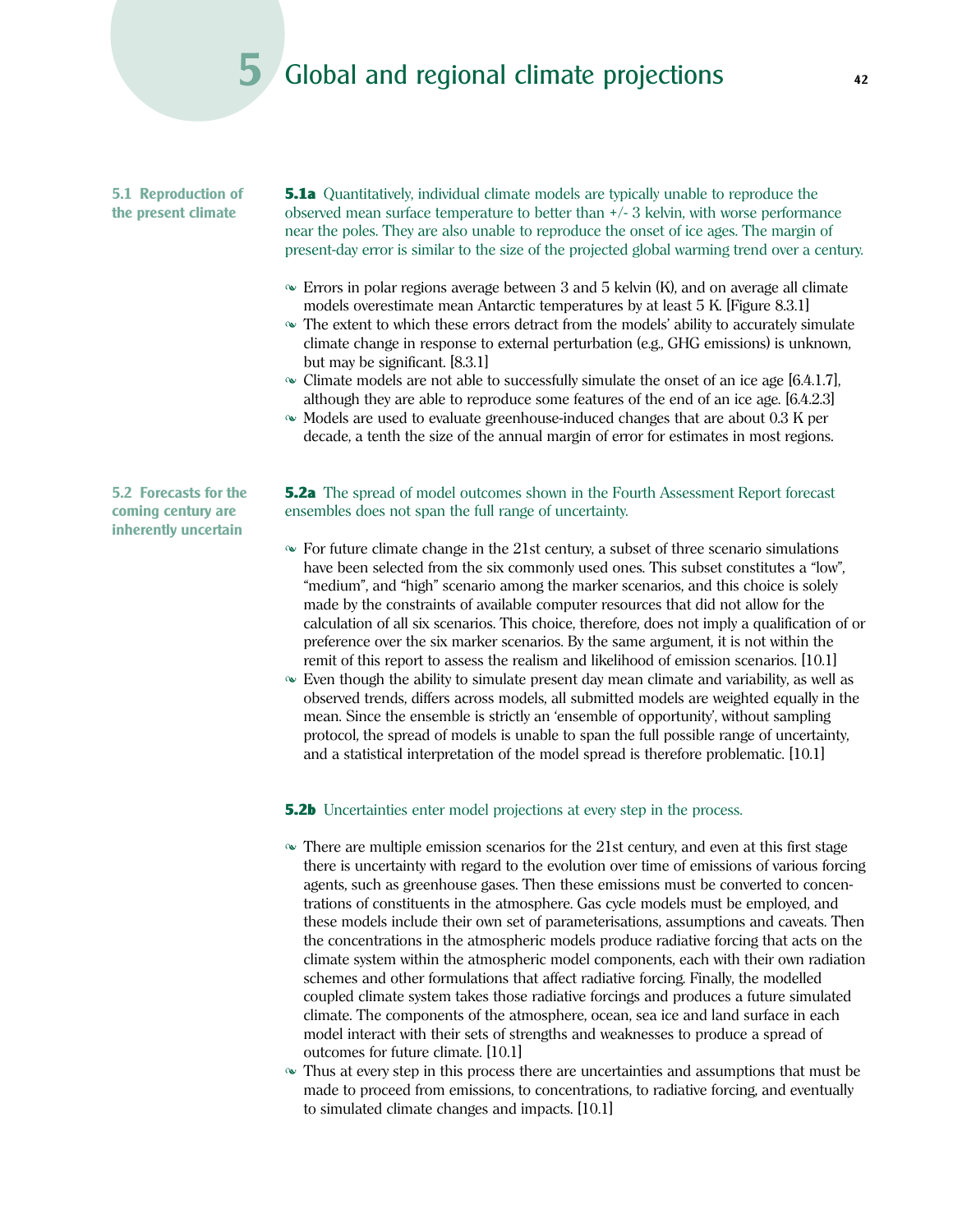**5.2c** Few of the climate models used for the Fourth Assessment Report forecasts account for solar changes, land-use changes and indirect aerosol effects.

- $\sim$  Only two out of 23 models account for the effects of time-varying solar changes. [Table 10.2.1]
- $\sim$  Only two out of 23 models account for effects of time-varying land-use changes. [Table 10.2.1]
- Only nine out of 23 models include the first indirect effect of aerosols, only six include the second indirect effect and only four include both. [Table 10.2.1]

#### **Defining 'Climate Change'**

The IPCC assumes that climate change can be defined as a change in the mean state of the climate. This assumes that means of climatic variables are stationary and well-defined, something recent research has put into question. If the climate is nonstationary, a change in the mean is consistent with an 'unchanged' climate since the observed mean is dependent on the time period over which the observations are collected. Also the concept of variability is problematic since the variance of a nonstationary process is, in some cases, mathematically undefined.

For more on this topic see the forthcoming Fraser Institute Supplementary Analysis Series report "Long Term" Persistence in Geophysical Data."

**5.3 Model-generated global warming forecasts**

**5.3a** Climate models predict warming is occurring everywhere on Earth.

- The average across models implies a forecast that, over all land areas on Earth, a warming of 0.5 to  $1^{\circ}\textrm{C}$  will be noticeable in a comparison of the two decades beginning at 2011 relative to the 1980-1999 interval. [Figure 10.3.5]
- The North and South polar regions are forecast to warm relatively faster, and land areas are forecast to warm faster than adjacent ocean areas. [Figure 10.3.5]
- 1979-2005 trends as measured by weather satellites show temperature trends are 0-0.5°C/decade over land and are not systematically stronger than over adjacent ocean areas. [Figure 3.4.4]
- 1979-2005 trends as measured by weather satellites show Southern Hemisphere warming trends get weaker towards the South Pole, which exhibits zero or negative temperature trends in many surrounding areas.

**5.3b** On average, models that assume strong greenhouse warming project the tropical troposphere to warm faster than the surface. Current data do not support these forecasts.

- $\sim$  The tropical troposphere is forecast to warm faster than the surface. [Figure 10.3.4]
- $\sim$  This conflicts with current data. (see Section 2.1c)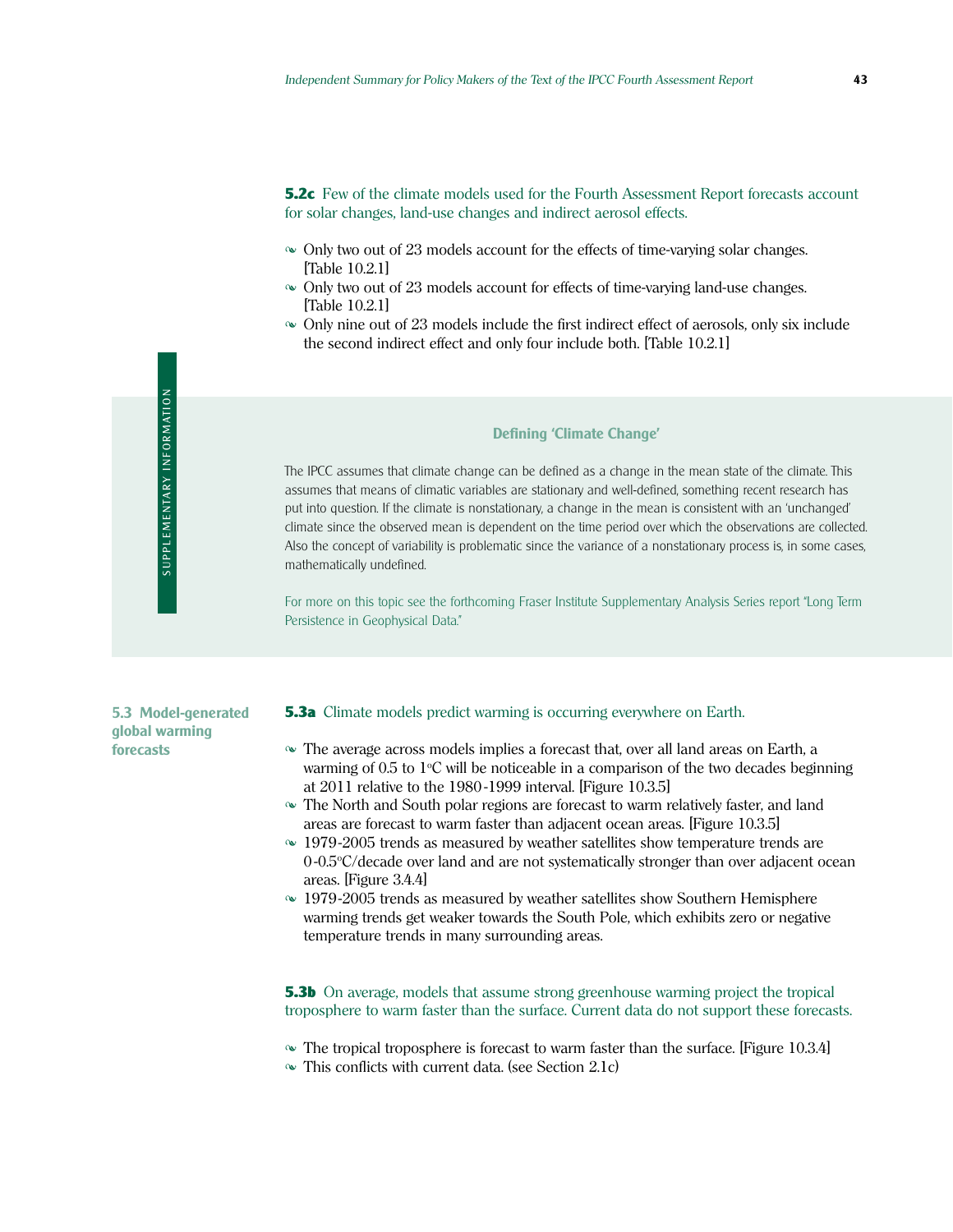**5.3c** All climate models used for the Fourth Assessment Report are tuned so that the average surface temperature will increase between about 2.0°C and 4.5°C in response to a doubling of the atmospheric carbon dioxide concentration.

- $\sim$  The "equilibrium climate sensitivity" refers to a model's assumed increase in global surface temperature following a doubling of the atmospheric equivalent  $CO<sub>2</sub>$  concentration. [10.5.2.1]
- The suite of models used for the Fourth Assessment Report simulations apply an equilibrium climate sensitivity between approximately 2.0**°**C and 4.5°C. [Figure 10.5.1]

**5.3d** Models generate many specific global forecasts based on assumptions of significant greenhouse warming.

- **Global Mean Temperature:** Climate models based on the assumption that atmospheric carbon dioxide levels will double over the next century predict that global average surface temperature will increase by between about 2.0**°**C and 4.5°C. [Figure 10.5.2]
- **Sea Ice:** Models show a range of responses in Northern Hemisphere sea ice areal extent ranging from very little change to a dramatic change, and accelerating reduction over the 21st century. Seasonal ice cover is rather robust and persists to some extent throughout the 21st century in most (if not all) models. In 20th and 21st century simulations, Antarctic sea ice cover decreases more slowly than in the Arctic. Overall models have poor agreement on the amount of thinning of sea ice and the overall climate change in the polar regions. [10.3.3.1; Figure 10.3.10a,b Figure 10.3.11]
- **Ocean Circulation:** Models initialized at the year 1850 have difficulty producing late 20th century values of the Meridional Overturning Circulation (MOC) in the observed range. Of the model simulations consistent with the late 20th century observational estimates, no simulation predicts an increase of MOC during the 21st century; reductions range from indistinguishable within the simulated natural variability to 60% relative to the 1960-1990 mean; none of the models projects an abrupt transition to an off state of the MOC [Figure 10.3.13]. The best estimate of sea level increase from  $1993-2003$ , associated with the slight net negative mass balance from Greenland, is  $0.1-0.2$  mm per year. The corresponding amount of sea water, even when added directly and exclusively to the North Atlantic, has been suggested to be too small to affect the North Atlantic MOC. Taken together, it is likely that the MOC will reduce, but very unlikely that the MOC will undergo an abrupt transition during the course of the 21st century. [10.3.4, Figure 10.3.13]
- **Temperature Variability:** Climate models predict a decrease in temperature variability during the cold season in the extratropical Northern Hemisphere and a slight increase of temperature variability in low latitudes and in the warm season in northern mid latitudes. [10.3.5.1]
- **Monsoons:** Climate models runs predict that pronounced warming over the tropics in the middle-to-upper troposphere would result in a weakening of monsoon circulations. Also, atmospheric moisture buildup due to increased GHGs and consequent temperature increase is predicted to result in a larger moisture flux and more precipitation for the Indian monsoon. [10.3.5.2]
- **Precipitation:** Climate models predict an increased chance of summer drying in most parts of the northern subtropics and midlatitudes and an associated increased risk of drought. Associated with the risk of drying is also an increased chance of intense precipitation and flooding. Though somewhat counter-intuitive, this is because precipitation is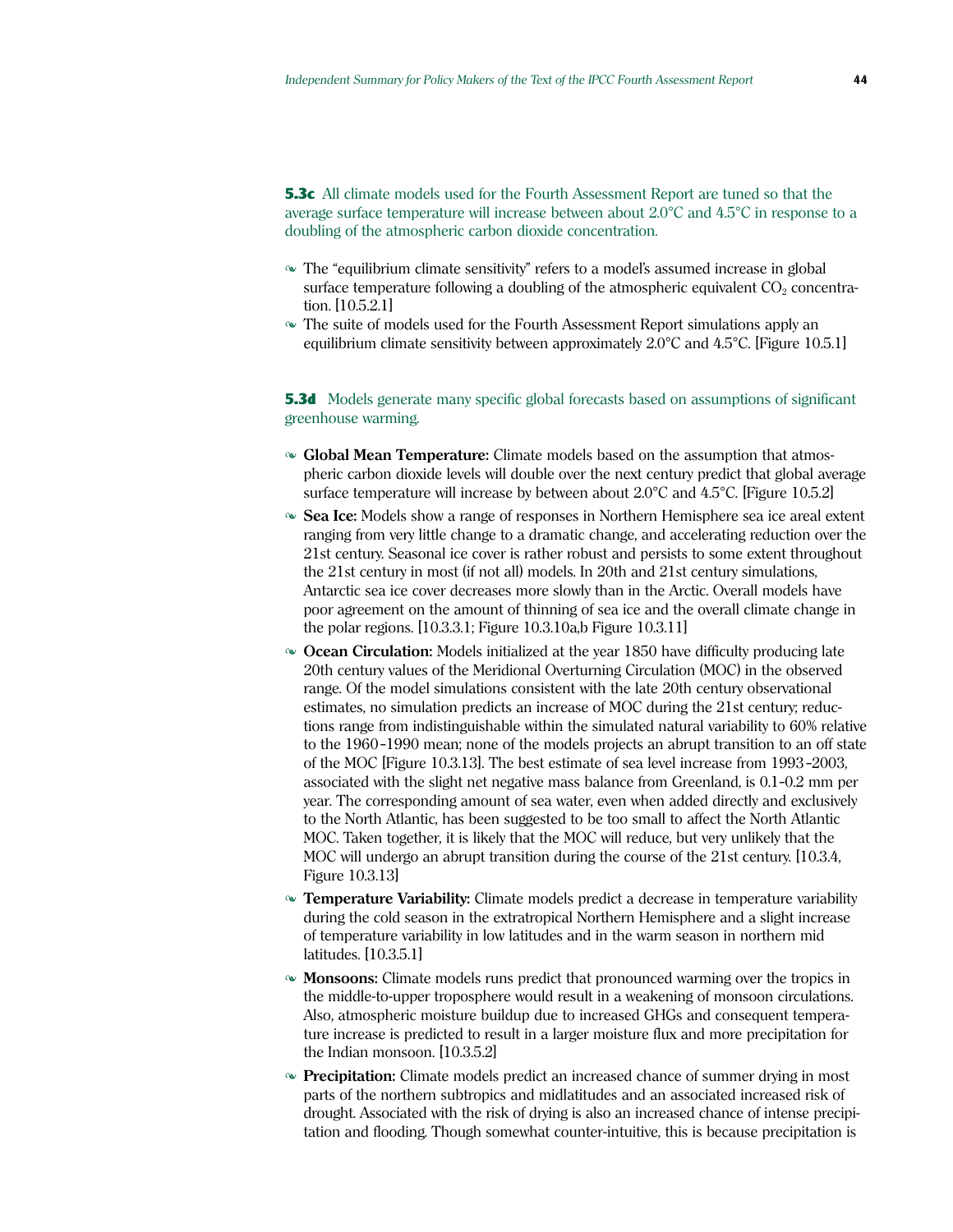concentrated into more intense events, with longer periods of little precipitation in between. Increases in the frequency of dry days does not necessarily mean a decrease in the frequency of extreme high rainfall events depending on the threshold used to define such events. The change in the frequency of extreme precipitation at an individual location can be difficult to estimate definitively due to model parameterization uncertainty. Climate models continue to confirm the earlier predictions that in a future climate warmed by increasing GHGs, precipitation intensity would increase over most regions. [10.3.6.1]

- **Temperature Extremes:** The Third Assessment Report concluded that models project that there is very likely a risk of increased temperature extremes, with more extreme heat episodes in a future climate. This result has been confirmed in subsequent climate model simulations. Several recent studies have found that climate models predict that in a future climate there is an increased risk of more intense, longer-lasting and more frequent heat waves [10.3.6.2] though the change does not become strong until after 2020. [Figure 10.3.17]
- **Cyclones:** There have been a number of climate change experiments with global models that can begin to simulate some characteristics of individual tropical cyclones, though studies with classes of models with 100 km resolution or higher cannot simulate observed tropical cyclone intensities. Global climate models with 100 km resolution or higher predict a decrease in tropical cyclone frequency globally, and no change or slight decreases in intensity of cyclones, but some regions may differ. Studies performed with models that use a high resolution (down to 9 km) mesoscale hurricane model predict that future tropical cyclones will be more intense. [10.3.6.3]
- **Growing Season:** Globally, models project an increase in the average growing season length by three to five standard deviations by mid-century. [Figure 10.3.17]
- **Ocean Surface Acidity:** Increasing atmospheric CO<sub>2</sub> concentrations lowers oceanic pH and carbonate ion concentrations, thereby increasing acidity. Surface ocean pH today is already 0.1 unit lower than preindustrial values. By the end of the century, models predict it may decline by another 0.13 to 0.34 pH units. Experimental evidence suggests that if these trends continue, key marine organisms - such as corals and some plankton - will have difficulty maintaining their external calcium carbonate skeletons. [10.4.2, Figure 10.4.5]
- Sea Levels: Models project that a doubling of CO<sub>2</sub> levels in the atmosphere (A1B scenario), if accompanied by a warming of  $2-4.5^{\circ}$ C, will cause a sea level increase of about 20 centimeters, plus or minus 10 cm over the next 100 years [10.6.5; Fig 10.6.1]. However the spatial pattern in projections is not uniform. The geographical patterns of sea level change from different models are not generally similar in detail, but the differences are not as large as they were in the Third Assessment Report. Still, the largest spatial correlation coefficient between any pair is 0.76, and only 20% of correlation coefficients exceed 0.5. [10.6.2]
- **Glaciers:** Since their mass balance depends strongly on their altitude and aspect, use of data from climate models to make projections requires a method of downscaling, because individual glaciers are too small to be handled in typical GCMs. Statistical relations can be developed between GCM and local meteorology but they may not continue to hold in future climates [10.6.3]. Models predict overall loss of glacier volume, but there is uncertainty about how to estimate the dynamics. [10.6.3.3]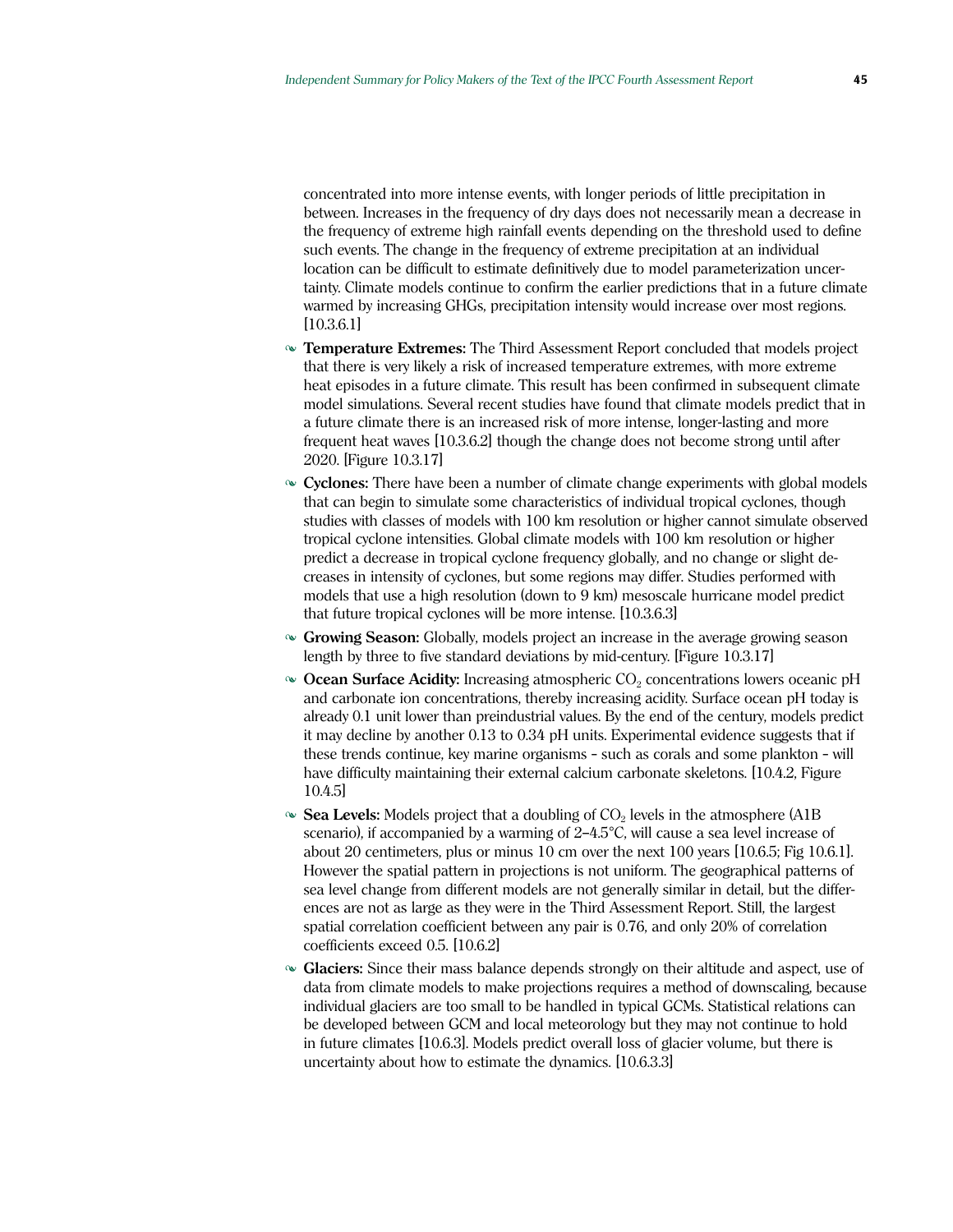**5.3e** Models have also been used to generate regional forecasts, though the uncertainties are substantial.

- Important details about climate change pertain to geographical details too small to be resolved in global models. Hence regional models have been developed, which involve schemes for downscaling the information from a global model. [11.1.1]
- $\sim$  Downscaling can be done two ways. "Dynamical downscaling" involves feeding information from a global model into a regional climate model, using the data from the global model to impose boundary conditions on the regional model. However this does not necessarily yield a better match to observations. [11.2.1.1.1]
- $\sim$  "Statistical downscaling" involves applying empirical estimates between local variables and global variables to estimate changes in the local variables based on global model forecasts. This requires the assumption that the relationships are stationary  $-$  i.e., that the empirical relationship is steady over time and under different climatic conditions. Stationarity remains a concern with statistical downscaling. It is not know whether the cross scale relationships are valid under future climate regimes. This limitation is only weakly assessed through cross-validation tests. [11.2.1.1.2]
- $\sim$  Most sources of uncertainty on regional scales are similar to those on the global scale, but there are both changes in emphasis and new issues that arise in the regional context. Of the climate forcing agents, uncertainty in aerosol forcing adds especially to regional uncertainty because of the spatial inhomogeneity of the forcing and the response. Changes in land-use and cover have an inherently regional scope as well. When analyzing studies involving further layers of models to add local detail, the cascade of uncertainty through the chain of models used to generate regional or local information has to be considered. The degree to which these uncertainties influence the projections of different climate variables is not uniform. Also, the climate may itself be poorly known on regional scales in many data-sparse regions. Thus, evaluation of model performance as a component of an analysis of uncertainty can itself be problematic. [11.2.2.1]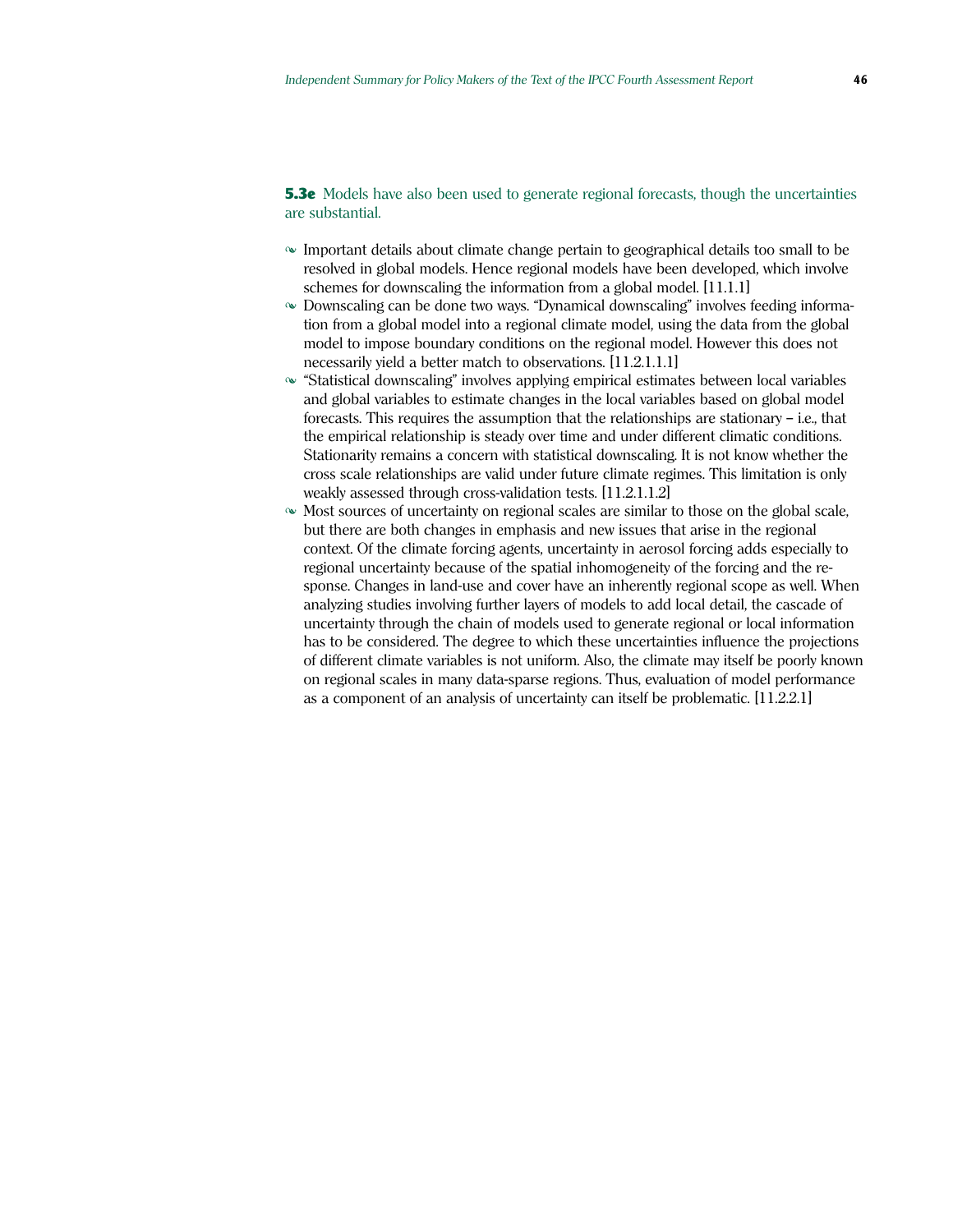### **6** Attributing the causes of climate change **<sup>47</sup>**

**6.1 Measuring and analyzing climate change**

**6.1a** There is reliance on computer models both to identify what might be the scales of internal variability and the magnitude of natural forcing, as well as the form of the anthropogenic-forcing signal. It is against these basic shortcomings that attribution studies must be assessed [1.3.3].

- Detection and attribution of climate change are separate processes. [1.3.3]
- Detection of climate change is the process of demonstrating that climate has changed in some statistical sense, without providing a reason for that change. Attribution of causes of climate change is the process of establishing the most likely causes for the detected change with some defined level of confidence. [1.3.3]
- $\sim$  Both detection and attribution rely on observational data as well as model output. [1.3.3]
- $\sim$  In practical terms, attribution of anthropogenic climate change is understood to mean:  $\div$  detection;
	- $\textcolor{black}{\div}$  demonstration that the detected change is consistent with computer model predictions of the climate change "signal" that is calculated to occur in response to anthropogenic forcing; and
	- $\textcolor{black}{\div}$  demonstration that the detected change is not consistent with alternative physically plausible explanations that exclude anthropogenic forcing. [1.3.3]
- Estimates of century-scale natural climate fluctuations are difficult to obtain from the observations because of the relatively short length of records. [1.3.3]

#### **6.1b** The definition of climate change assumes stationarity of the climate system.

*© Climate change "refers to a change in the state of the climate that can be identified (e.g.,* using statistical tests) by changes in the mean and/or the variability of its properties, and that persists for an extended period, typically decades or longer". [9.1.1]

#### **6.1c** The climate is subject to natural variability on all time scales, from days up to centuries.

 $\sim$  Natural climate variability results from internal climate processes and the climate's response to natural external forcing. Internal variability is present on all time scales from virtually instantaneous (e.g., the triggering of convection) up to years (e.g., troposphericstratospheric or inter-hemispheric exchange). Other components of the climate system, such as the ocean and the large ice-sheets tend to operate on longer time scales of decades to centuries. These components produce internal variability directly and by integrating variability from the rapidly varying atmosphere. In addition, internal variability is also produced by coupled interactions between components, such as is the case with the El-Niño Southern Oscillation. [9.1.1.]

#### **6.1d** Internal variability and climate change are inherently difficult to estimate, and usually require the use of climate models.

- $\sim$  The climate's internal variability is difficult to estimate because all climate observations are influenced, at least to some extent, by variations in external forcing. However estimates can be obtained from observations or models under certain conditions. [9.1.1.]
- The methods used to identify change in observations are based on the expected responses to external forcing, either from physical understanding or as simulated by climate models. An identified change is *detected* in observations if its likelihood of occurrence by random chance or by internal variability alone is determined to be small.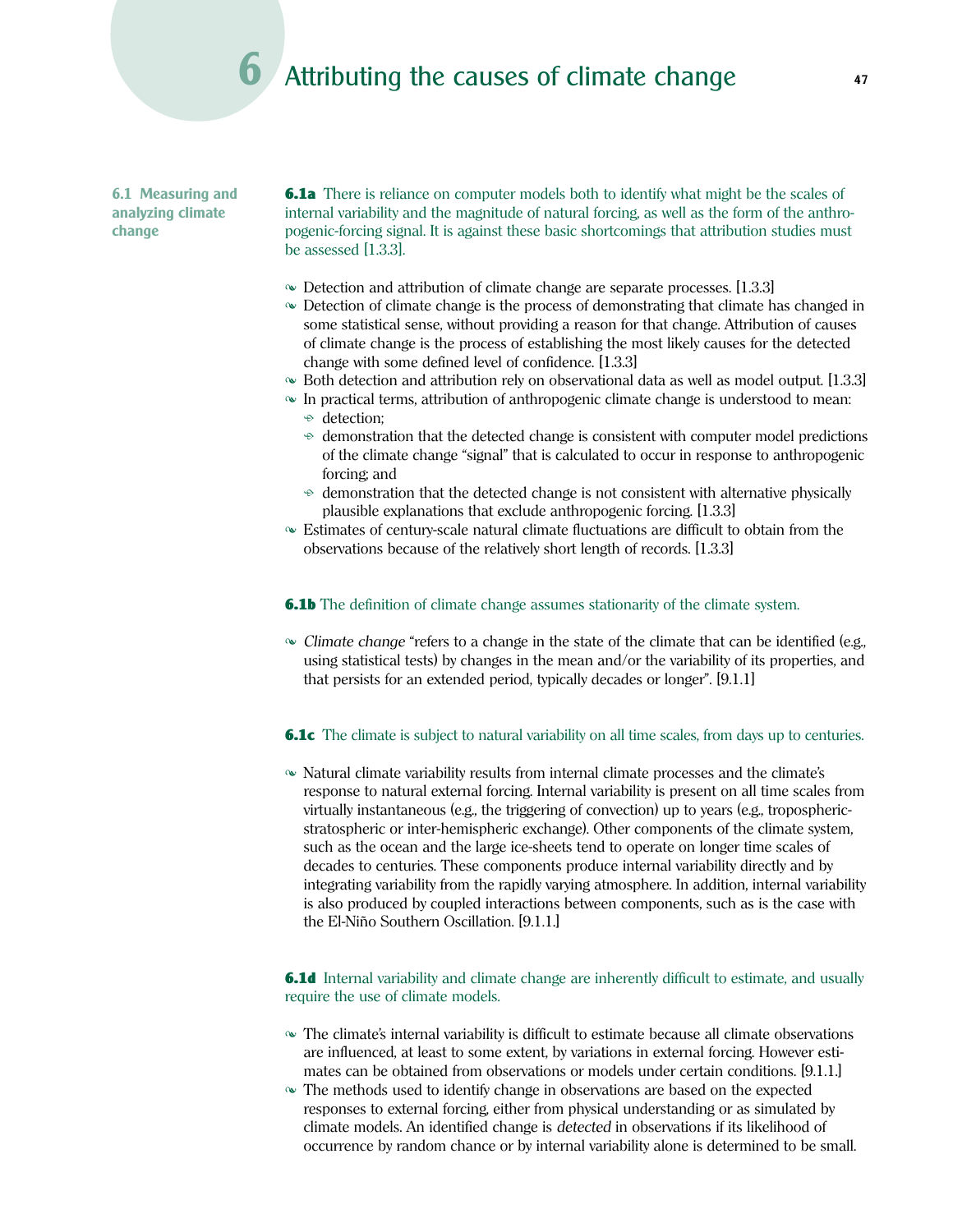A failure to detect a particular response might occur for a number of reasons, including the possibility that the response is weak relative to internal variability, or that the metric used to measure change is insensitive to the expected change. [9.1.2]

• The detection of an effect of external forcing on the climate does not necessarily imply that it has an important impact on the environment, biota, or human society. [9.1.3]

**6.2a** Detection of climate change relies on model-generated predictions of the response of the climate to external forcing, such as greenhouse gas emissions, and as such can never be absolutely certain.

- $\sim$  Many studies use climate models to predict the expected responses to external forcing, and these predictions are usually represented as patterns of variation in space, time, or both. Such patterns, which are commonly referred to as *fingerprints*, are usually derived from changes simulated by a climate model in response to forcing. [9.1.2]
- The spatial and temporal scales used to analyze climate change are carefully chosen so as filter out internal variability and enable the separation of the responses to different forcings. The choice of filter criteria is based on prior expectations about the time and spatial scales to be analyzed. [9.1.2]
- Because detection studies are necessarily statistical in nature, inferences about whether an external influence has been detected can never be absolutely certain. It is always possible that a significant result at, say, the 5% level, could simply reflect a rare event that would have occurred in any case with less than 1 chance in 20 in an unchanged climate. Corroborating lines of evidence providing a physically consistent view of the likely cause for the change reduces the risk of spurious detection. [9.1.2]

#### **6.2b** Investigation of the causes of observed individual climate events can be biased due to "self-selection" phenomena.

 $\sim$  For many decision-makers, the most pertinent detection questions involve a particular observed phenomenon, (for example, whether the drying in the Sahel region can be attributed to greenhouse gases). It is difficult to respond to such questions because of a statistical phenomenon known as "selection bias". Only large observed climate anomalies in a historical context would be likely to be the subject of such a question. Decisionmakers are unlikely to ask about small or non-existent events. Hence the selection of events to analyze is biased towards large, anomalous observations. The fact that the questions are "self selected" from the observations makes it difficult to assess their statistical significance from the same observations. [9.1.2]

#### **6.2c** Attribution of the cause in climate change is not formally possible.

 Detection does not imply attribution of the detected change to the assumed cause. Attribution "of causes of climate change is the process of establishing the most likely causes for the detected change with some defined level of confidenceî. As noted in the Second Assessment Report (published in 1996) and the Third Assessment Report (published in 2001), unequivocal attribution would require controlled experimentation with our climate system. That, of course, is not possible. [9.1.2]

**6.2 Difficulties in attributing observed climate change to specific causes.**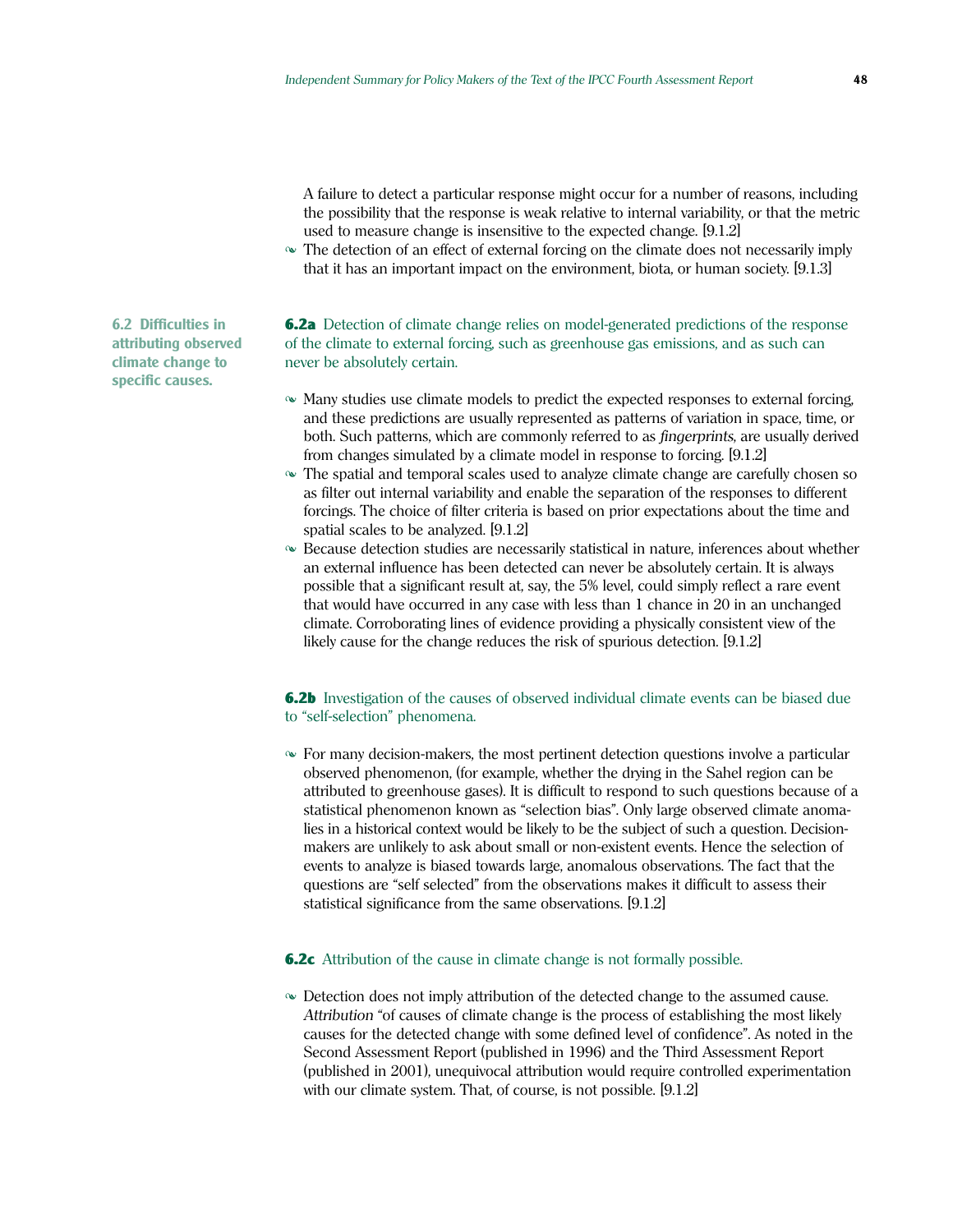**6.2d** The term "attribution" means consistency with a climate model-generated scenario, rather than formal proof of causality. The same data could be consistent with contradictory hypotheses, including large or small greenhouse warming.

- From a practical perspective, attribution of anthropogenic climate change is understood to mean the detected change is "consistent with the estimated responses to the given combination of anthropogenic and natural forcingî. [9.1.2]
- Any assessment of observed climate change that compares simulated and observed responses will be affected by errors and uncertainties in the forcings prescribed to a climate model and its corresponding responses. [9.2.3]
- Assessment of the consistency between an observed change and the estimated response to a hypothesized forcing is often achieved by determining whether the amplitude of the hypothesized pattern of change estimated from observations is statistically consistent with expectations based on climate model predictions, as measured by statistical tests. [9.1.2]
- $\sim$  Attribution also requires evaluating the possibility that the observed change is consistent with alternative explanations that exclude important elements of a given combination of forcings that are hypothesized to have influenced the climate. Statistical analysis requires that the separate influences on climate are properly accounted for. For instance, the attribution of recent warming to greenhouse gas emissions becomes more reliable if the influences of other external forcings, for example solar forcing, are explicitly accounted for in the analysis. [9.1.2]
- This is an area of research with considerable challenges because different forcing factors may lead to similar large-scale spatial patterns of response. [9.1.2]
- $\sim$  If it is not possible to distinguish the spatial pattern of greenhouse warming from that of fossil-fuel related aerosol cooling, then the observed warming over the last century could be explained by large greenhouse warming balanced by large aerosol cooling or alternatively by small greenhouse warming with very little or no aerosol cooling. [9.2.3]

#### **6.2e** Attribution studies rely on the validity of model-generated estimates of the climatic response to forcing, and model-generated estimates of natural variability.

- All three aspects of attribution require knowledge of the internal climate variability on the timescales considered, usually decades or longer. The residual variability that remains in instrumental observations after the estimated effects of external forcing have been removed is sometimes used to estimate internal variability. However, these estimates are uncertain because the instrumental record is short relative to the timescales of interest, and because of uncertainties in the forcings and the estimated responses. Thus internal climate variability is also estimated from long control simulations from coupled climate models. [9.1.2]
- $\sim$  Subsequently, an assessment is usually made of the consistency between the residual variability referred to above and the model based estimates of internal variability. Confidence depends on the ability of models to simulate the various modes of observed variability, comparisons between variability in observations and climate model data and by comparison between proxy reconstructions and climate simulations of the last millennium. [9.1.2]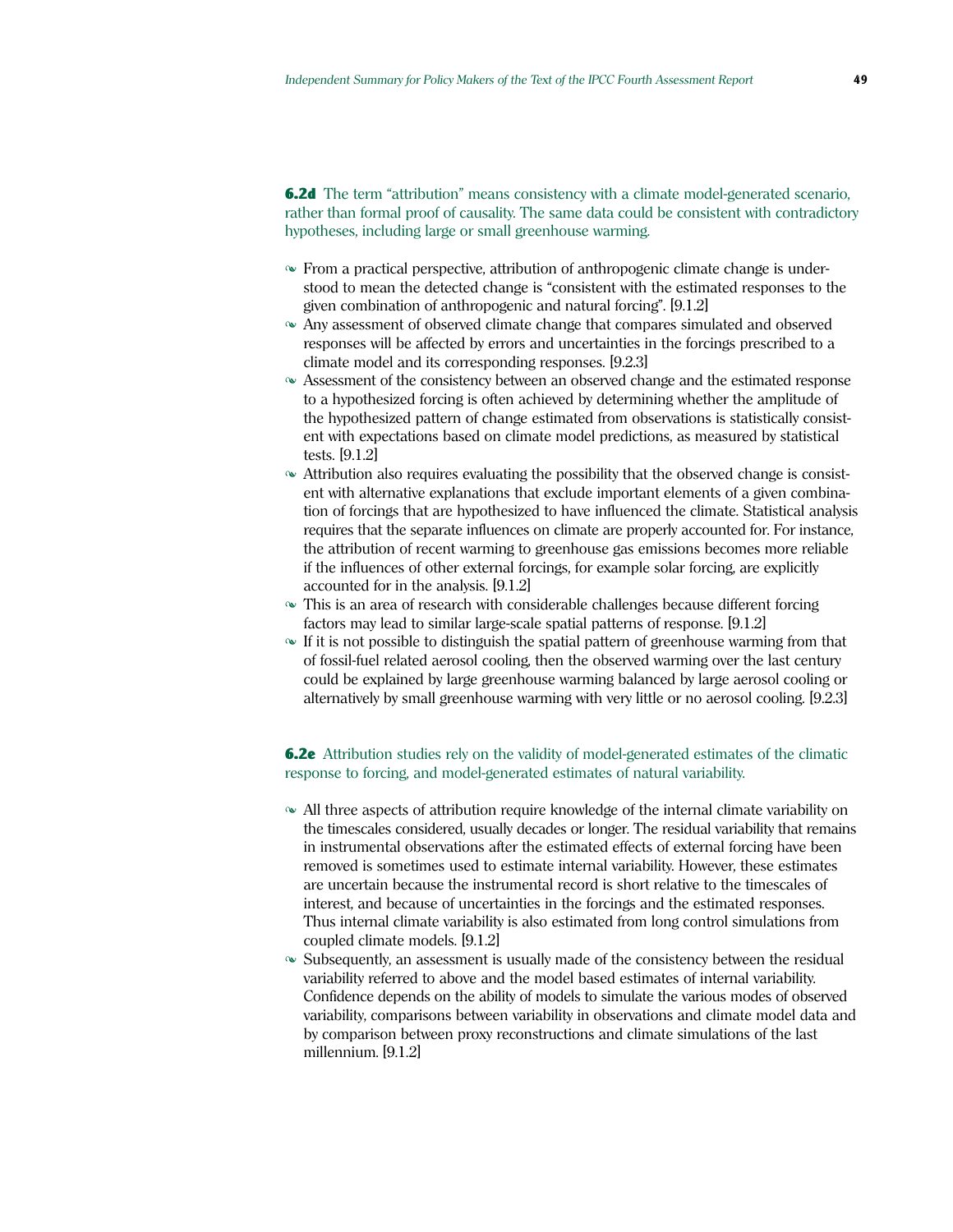**6.2f** The reported uncertainties in attribution studies do not take into account basic uncertainty about climate model parameters. These uncertainties can be considerable.

- $\sim$  Model and forcing uncertainties are important considerations in attribution research. Ideally, the assessment of model uncertainty should include uncertainties in model parameters, and in the representation of physical processes in models (structural uncertainty). Such an assessment is not yet available, although research with that goal in mind is underway. [9.1.2]
- $\sim$  The effects of forcing uncertainties, which can be considerable for some forcing agents, such as solar and aerosol forcing, also remain difficult to evaluate, despite advances in research. [9.1.2]
- There are also very large uncertainties in the temporal forcing associated with solar radiation changes, particularly on timescales longer than the 11-year cycle. Previous estimates have used sun spot numbers to determine these slow changes in solar irradiance over the last few centuries, but are not necessarily supported by current understanding. In addition, the magnitude of radiative forcing associated with major volcanic eruptions is uncertain and differs between reconstructions. [9.2.2.3]
- Detection and attribution results that are based on several models or several forcing histories do provide information on the effects of model and forcing uncertainty that leads towards a more reliable attribution of climate change to a specific cause. Such results suggest that the attribution of a human influence on temperature change during the latter half of the 20th century is robust. [9.1.2]
- $\sim$  In addition to substantial uncertainty in the timing and amplitude of solar variations on timescales of several decades to centuries, uncertainty also arises because the spatial response of surface temperature to solar forcing resembles that due to anthropogenic forcing. These uncertainties in interpretation of the role of different forcings reflects substantial uncertainties in our knowledge about the size of past volcanic forcing and of the timing and size of long-term variations in solar forcing, as well as differences in the way these effects are taken into account in model simulations. [9.3.3.2]
- There remains considerable uncertainty in the forcings that are used in climate models. Estimates of the uncertainties in reconstructions of past solar forcing have increased since the Third Assessment Report, and chemical and dynamical processes associated with the atmosphere's response to solar irradiance are omitted or not adequately resolved in many climate models used in detection studies. Furthermore, some models include the indirect effects of sulphate aerosols on clouds, whereas others consider only the direct radiative effect. [9.4.1.8]

#### **6.3a** Evidence for a human influence on climate relies on model-based detection studies.

- The evidence that was available at the time of the Third Assessment Report consisted of results from a range of detection studies of the instrumental record, relying on output from several climate models for fingerprints and estimates of internal climate variability. On this basis the Third Assessment Report stated that warming over the 20th century was "very unlikely to be due to internal variability alone as estimated by current models". [9.1.3]
- $\sim$  It is implicitly assumed in these studies that the surface observational record is not affected by nonclimatic trends such as land use change. [3.2.2.2]
- There are now a greater number of attribution studies than were available for the Third Assessment Report, and these have used more recent climate data than previous studies and a greater variety of model simulations. Increased confidence in detection of an anthropogenic signal in the instrumental record refers to this proliferation of studies. [9.4.1.4]

**6.3 Assumptions needed to attribute climate change to anthropogenic causes.**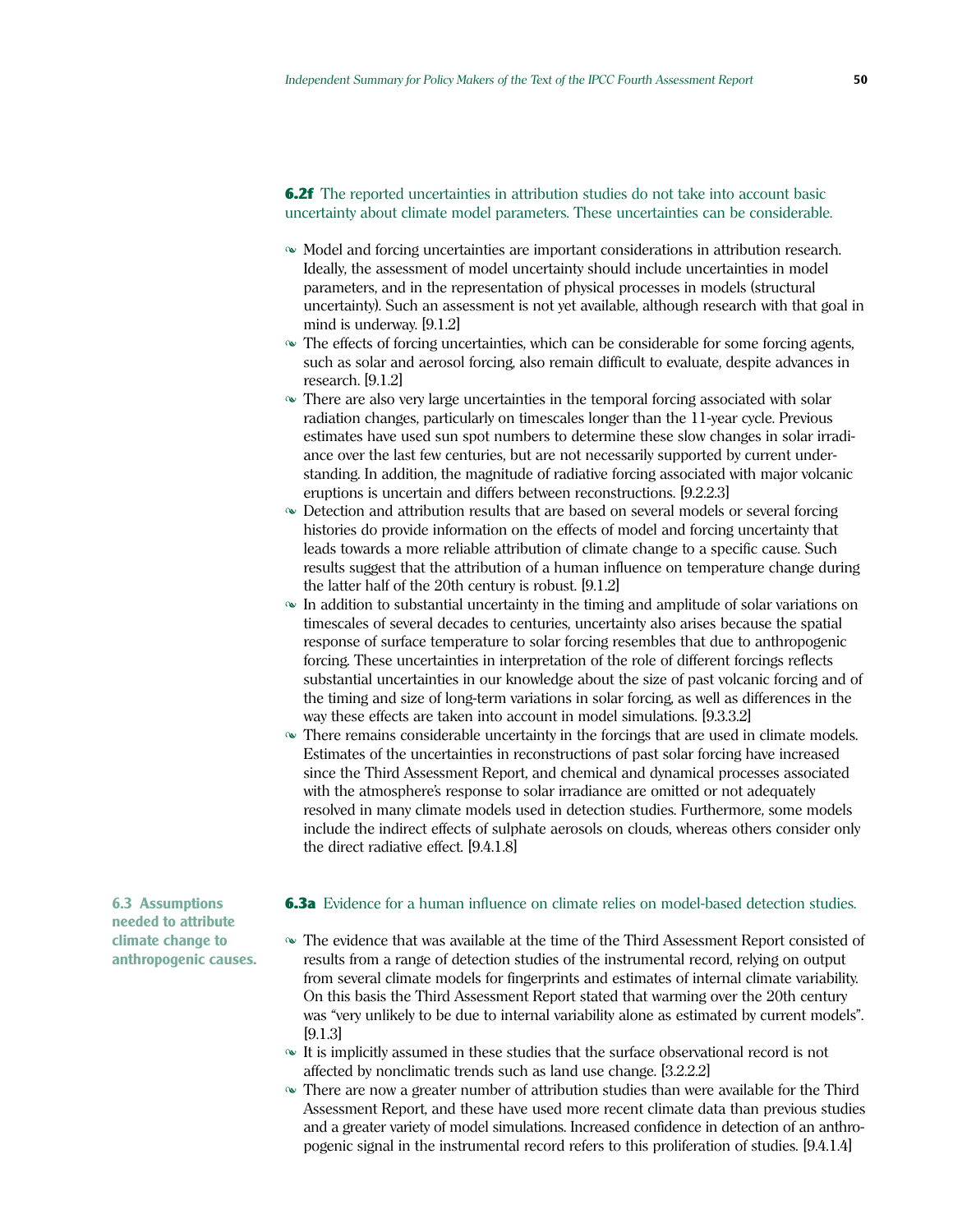**6.3b** On average, models used for attributing recent climate change to human interference assume that natural forcings alone would have yielded virtually no change over the 20th century, and global cooling since 1979.

- $\sim$  Climate models that include only natural forcings estimate that over the 20th century there would have been no change or a slight cooling (up to 0.5C) everywhere on Earth. [Figure 9.4.2]
- When the same models are run over the post-1979 interval, they propose that natural forcings alone would have yielded no change, or cooling, everywhere except for a small portion of the Bering Strait and a few other locations. [Figure 9.4.2]

#### **6.3c** Attribution studies to date do not take into account all known sources of possible influence on the climate.

- $\sim$  Studies have concentrated on what are believed to be the most important forcings: greenhouse gases, direct solar effects, some aerosols and volcanism. Most analyses exclude some forcings that could potentially have significant effects, particularly on regional scales, but possibly on global scales as well. [9.4.18]
- Observational campaigns have demonstrated the importance of black carbon in the South Asia region and modeling studies have shown that the global forcing from black carbon could be large. Yet few detection studies have explicitly included the temperature response to black carbon aerosols because there are few transient coupled model simulations including this forcing due to large modeling uncertainties. [9.4.18]
- Land use changes are another forcing that could be potentially important, particularly on regional scale. [9.4.18]
- Attribution analyses that use recent model simulations which include carbonaceous aerosols and land use changes continue to detect a significant anthropogenic influence on 20th century temperature changes. [9.4.18]

#### **6.3d** Due to the uncertainties involved, attribution of climate change to human cause is ultimately a judgment call.

- The approaches used in detection and attribution research described above can not fully account for all uncertainties. [9.1.2]
- Ultimately expert judgment is used to estimate the likelihood that a specific factor is responsible for a given climate change. [9.1.2]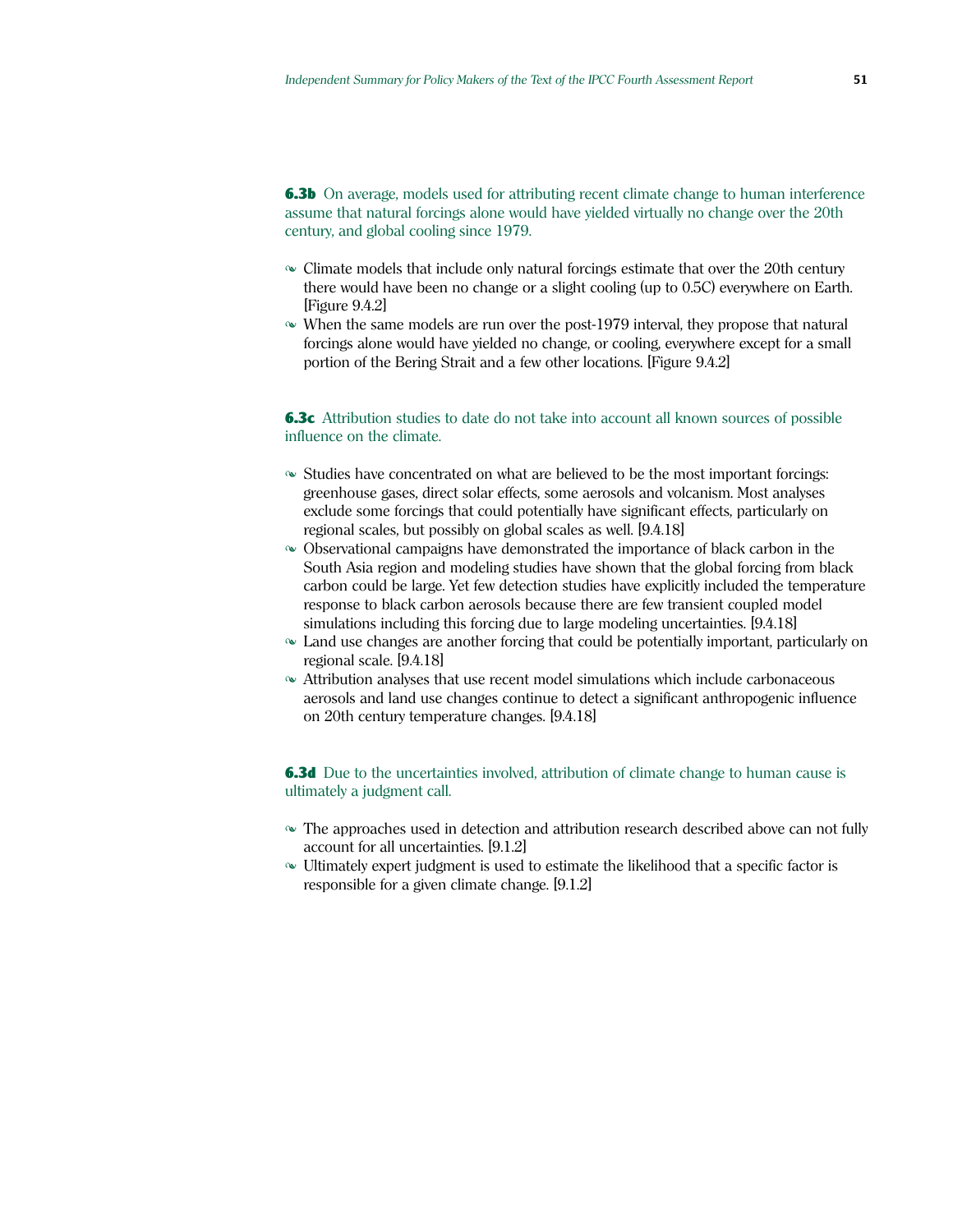# *D***verall conclusions <b>52**

The following concluding statement is not in the Fourth Assessment Report, but was agreed upon by the ISPM writers based on their review of the current evidence.

The Earthís climate is an extremely complex system and we must not understate the difficulties involved in analyzing it. Despite the many data limitations and uncertainties, knowledge of the climate system continues to advance based on improved and expanding data sets and improved understanding of meteorological and oceanographic mechanisms.

The climate in most places has undergone minor changes over the past 200 years, and the land-based surface temperature record of the past 100 years exhibits warming trends in many places. Measurement problems, including uneven sampling, missing data and local land-use changes, make interpretation of these trends difficult. Other, more stable data sets, such as satellite, radiosonde and ocean temperatures yield smaller warming trends. The actual climate change in many locations has been relatively small and within the range of known natural variability. There is no compelling evidence that dangerous or unprecedented changes are underway.

The available data over the past century can be interpreted within the framework of a variety of hypotheses as to cause and mechanisms for the measured changes. The hypothesis that greenhouse gas emissions have produced or are capable of producing a significant warming of the Earthís climate since the start of the industrial era is credible, and merits continued attention. However, the hypothesis cannot be proven by formal theoretical arguments, and the available data allow the hypothesis to be credibly disputed.

Arguments for the hypothesis rely on computer simulations, which can never be decisive as supporting evidence. The computer models in use are not, by necessity, direct calculations of all basic physics but rely upon empirical approximations for many of the smaller scale processes of the oceans and atmosphere. They are tuned to produce a credible simulation of current global climate statistics, but this does not guarantee reliability in future climate regimes. And there are enough degrees of freedom in tunable models that simulations cannot serve as supporting evidence for any one tuning scheme, such as that associated with a strong effect from greenhouse gases.

There is no evidence provided by the IPCC in its Fourth Assessment Report that the uncertainty can be formally resolved from first principles, statistical hypothesis testing or modeling exercises. Consequently, there will remain an unavoidable element of uncertainty as to the extent that humans are contributing to future climate change, and indeed whether or not such change is a good or bad thing.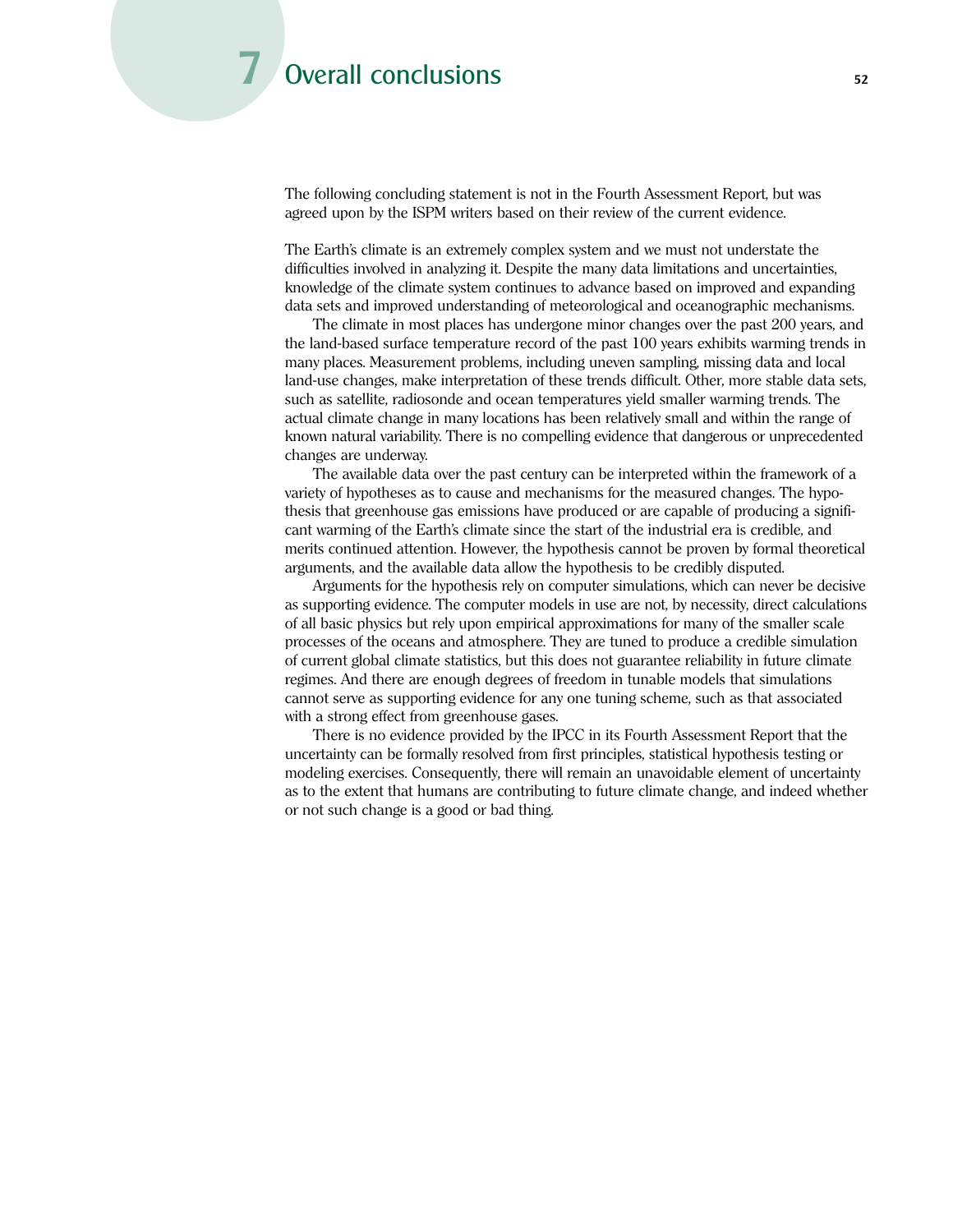### References 53

- Bard, E., Raisbeck, G., Yiou, F. and Jouzel, J (2000). Solar irradiance during the last 1200 years based on cosmogenic nuclides. *Tellus* 52B: 985-992*.*
- Briffa, K.R., F.H. Schweingruber, P.D. Jones, T.J. Osborn, S.G. Shiyatov, and E.A. Vaganov (1998). Reduced sensitivity of recent tree-growth to temperature at high northern latitudes. *Nature* 391, 678-82.
- Briffa, K.R., 2000: Annual climate variability in the Holocene: interpreting the message of ancient trees. *Quaternary Science Reviews* 19(1-5): 87-105.
- Briffa, K.R., T.J. Osborn, and F.H. Schweingruber (2004). Large-scale temperature inferences from tree rings: a review. *Global and Planetary Change* 40(1-2): 11-26.
- Briffa, K. R., T. J. Osborn, F. H. Schweingruber, I. C. Harris, P. D. Jones, S. G. Shiyatov, and E. A. Vaganov (2001). Low-frequency temperature variationsfrom a northern tree ring density network, *Journal of Geophysical Research 106: 2929-2941.*
- Christy, J (2006). Atmospheric Science Department, University of Alabama in Huntsville. Data available online at http://vortex.nsstc.uah.edu/public/msu/t2lt/uahncdc.lt.
- Cook, E.R., J. Esper, and R.D. DíArrigo (2004). Extra-tropical Northern Hemisphere land temperature variability over the past 1000 years. *Quaternary Science Reviews* 23(20-22): 2063-2074.

Crowley, T. J. (2000). Causes of climate change over the past 1000 years. *Science* 289: 270-277.

- DíArrigo, R., R. Wilson, and G. Jacoby (2006). On the long-term context for late twentieth century warming. *Journal of Geophysical Research-Atmospheres* 111(D3) Doi: 10.1029/2005JD006352.
- De Laat, A.T.J., and A.N. Maurellis (2004). Industrial CO2 Emissions as a Proxy for Anthropogenic Influence on Lower Tropospheric Temperature Trends. *Geophysical Research Letters* 31, L05204, doi:10.1029/2003GL019024.
- De Laat, A.T.J., and A.N. Maurellis (2006). Evidence for Influence of Anthropogenic Surface Processes on Lower Tropospheric and Surface Temperature Trends. *International Journal of Climatology* 26: 897-913.
- Etheridge, D.M., L.P. Steele, R.J. Francey, and R.L. Langenfelds (2002). Historical CH<sub>4</sub> Records Since About 1000 A.D. From Ice Core Data. In *Trends: A Compendium of Data on Global Change.* Carbon Dioxide Information Analysis Center, Oak Ridge National Laboratory, U.S. Department of Energy, Oak Ridge, Tenn., U.S.A.
- Fligge, M., and S.K. Solanki (2000). The solar spectral irradiance since 1700. *Geophysical Research Letters* 27: 2157-2160.
- Goddard Institute for Space Studies (2006). Annual mean Land-Ocean Temperature Index in 0.1C selected zonal means. Data available online at http://data.giss.nasa.gov/gistemp/tabledata/ ZonAnn.Ts+dSST.txt.
- Gonzalez-Rouco, F., H. von Storch, and E. Zorita (2003). Deep soil temperature as proxy for surface air-temperature in a coupled model simulation of the last thousand years. *Geophysical Research Letters* 30, 2116, doi:10.1029/2003GL018264.
- Hegerl, G.C., T.J. Crowley, W.T. Hyde, and D.J. Frame (in press). Constrains on climate sensitivity from temperature reconstructions of the last seven centuries. *Nature,* in press.
- Hoyt, Douglas V. and Kenneth H. Schatten (1993). A discussion of plausible solar irradiance variations, 1700-1992. *Journal of Geophysical Research* 98(A11): 18,895-18,906.
- Jones, P.D., K.R. Briffa, T.P. Barnett, and S.F.B. Tett (1998). High-resolution palaeoclimatic records for the last millennium: interpretation, integration and comparison with General Circulation Model control-run temperatures. *Holocene* 8(4): 455-471.
- Jones, P.D., T.J. Osborn, and K.R. Briffa (2001). The evolution of climate over the last millennium. *Science* 292(5517): 662-667.
- Latif, M., C. Böning, J. Willebrand, A. Biastoch, J. Dengg, N. Keenlyside, U. Schwecenkendiek, and G. Madec (2006). Is the Thermohaline Circulation changing?. *Journal of Climate* 19: 4631-4637.
- Lean, J., J. Beer, and R. Bradley (1995). Reconstruction of solar irradiance since 1610: implications for climate change. *Geophysical Research Letters* 22: 3195-319.
- Lean, J. (2000). Evolution of the sunís spectral irradiance since the Maunder Minimum. *Geophysical Research Letters* 27: 2425-2428.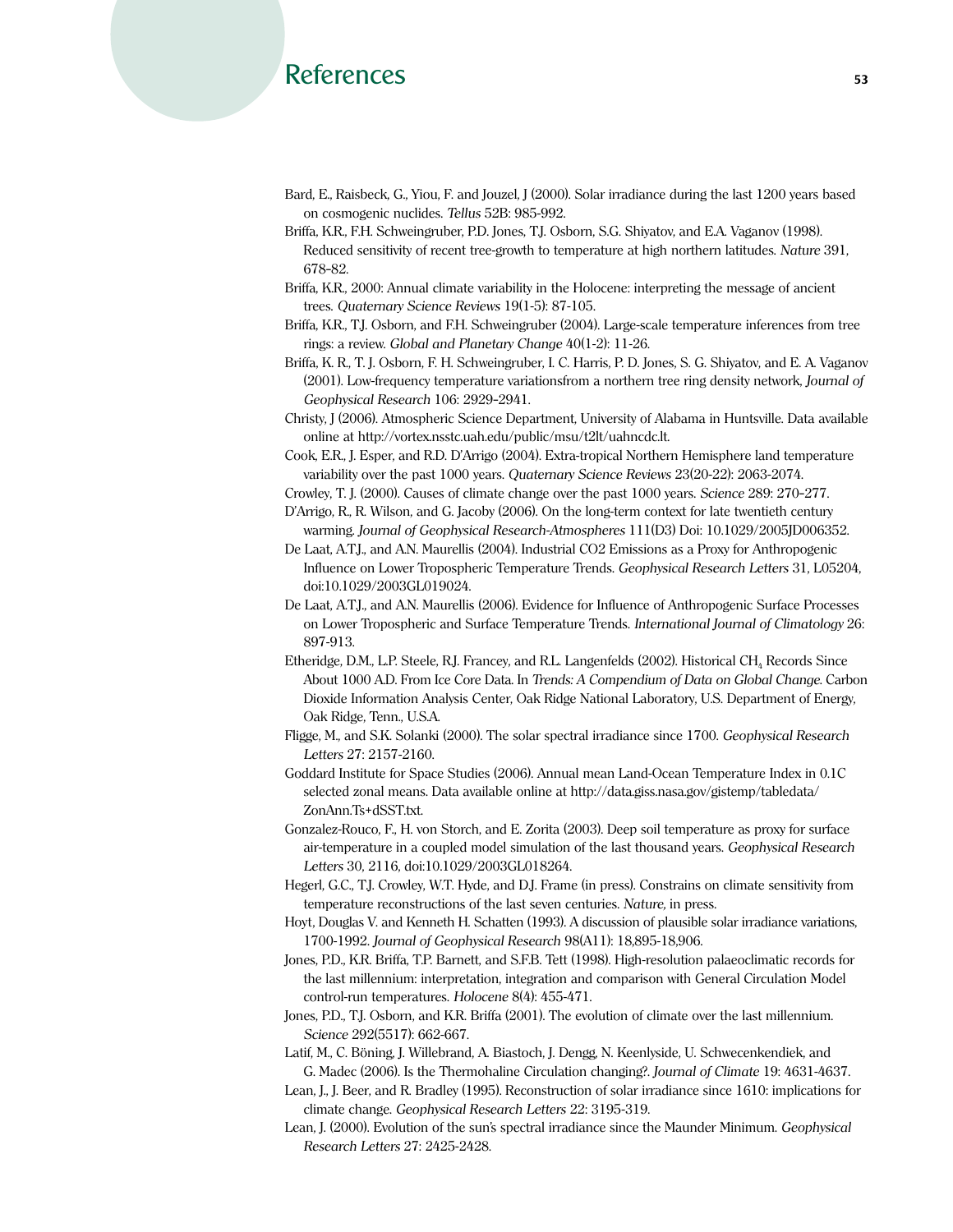- Mann, M.E., R.S. Bradley, and M.K. Hughes (1999). Northern hemisphere temperatures during the past millennium: Inferences, uncertainties, and limitations. *Geophysical Research Letters* 26(6): 759-762*.*
- Mann, M.E., and P.D. Jones (2003). Global surface temperatures over the past two millennia. *Geophysical Research Letters* 30(15), art. no.-1820.
- Mann, M.E., M.A. Cane, S.E. Zebiak, and A. Clement (2005). Volcanic and Solar Forcing of The Tropical Pacific Over the Past 1000 Years. *Journal of Climate* 18: 447-456.
- Marland, G., T.A. Boden, and R. J. Andres (2006). Global, Regional, and National Fossil Fuel  $CO<sub>2</sub>$ Emissions. In *Trends: A Compendium of Data on Global Change*. Carbon Dioxide Information Analysis Center, Oak Ridge National Laboratory, U.S. Department of Energy, Oak Ridge, Tenn., U.S.A. Available online at http://cdiac.esd.ornl.gov/trends/emis/em\_cont.htm.
- Mears, C.A., and F.J. Wentz (2006). MSU Data, Remote Sensing Systems, Santa Rosa, California. Data available online at http://www.remss.com/data/msu/monthly\_time\_series/RSS\_Monthly\_MSU\_ AMSU\_Channel\_TLT\_Anomalies\_Land\_and\_Ocean\_v03\_0.txt.
- Moberg, A., D.M. Sonechkin, K. Holmgren, N.M. Datsenko, and W. Karlen (2005). Highly variable Northern Hemisphere temperatures reconstructed from low- and high-resolution proxy data. *Nature* 433(7026): 613-617.
- Muscheler, R., F. Joos, S.A. Mueller, and I. Snowball, (2005). How unusual is today's solar activity? *Nature* 436: E3-E4.
- National Research Council (2006). Surface Temperature Reconstructions for the past 2,000 Years. National Academies Press, Washington, D.C., U.S.A. Available online at http://www.national academies.org/morenews/20060622.html
- Rutherford, S., M.E. Mann, T.J. Osborn, R.S. Bradley, K.R. Briffa, M.K. Hughes, and P.D. Jones (2005). Proxy-based Northern Hemisphere surface temperature reconstructions: Sensitivity to method, predictor network, target season, and target domain. *Journal of Climate* 18(13): 2308-2329.
- Usoskin, I.G., S.K. Solanki, and M. Korte (2006). Solar activity reconstructed over the last 7000 years: The influence of geomagnetic field changes *Geophysical Research Letters* 33(8): L08103.
- Wang, Y.M., J.L. Lean, and N.R. Sheeley (2005). Modeling the sunís magnetic field and irradiance since 1713. *Astrophysical Journal* 625: 522-538.
- Wegman, E.J., D.W. Scott, and Y.H. Said (2006). Ad Hoc Committee Report on the 'Hockey Stick' Global Climate Reconstruction. Washington: mimeo. Available online at http://energycommerce. house.gov/108/home/07142006\_Wegman\_Report.pdf.

World Data Centre for Greenhouse Gasses (2006). Mauna Loa, Hawaii, USA, monthly methane record covering period of May 1983 to December 2005. Available at http://gaw.kishou.go.jp/wdcgg.html.

- Wunsch, C. (2002). What is the thermohaline circulation?. *Science* 298: 1179-1181.
- Zhen-Shan, Lin, and Sun Xian (2007). Multi-scale analysis of global temperature changes and trend of a drop in temperature in the next 20 years. *Meteorology and Atmospheric Physics* 95(1-2): 115-121.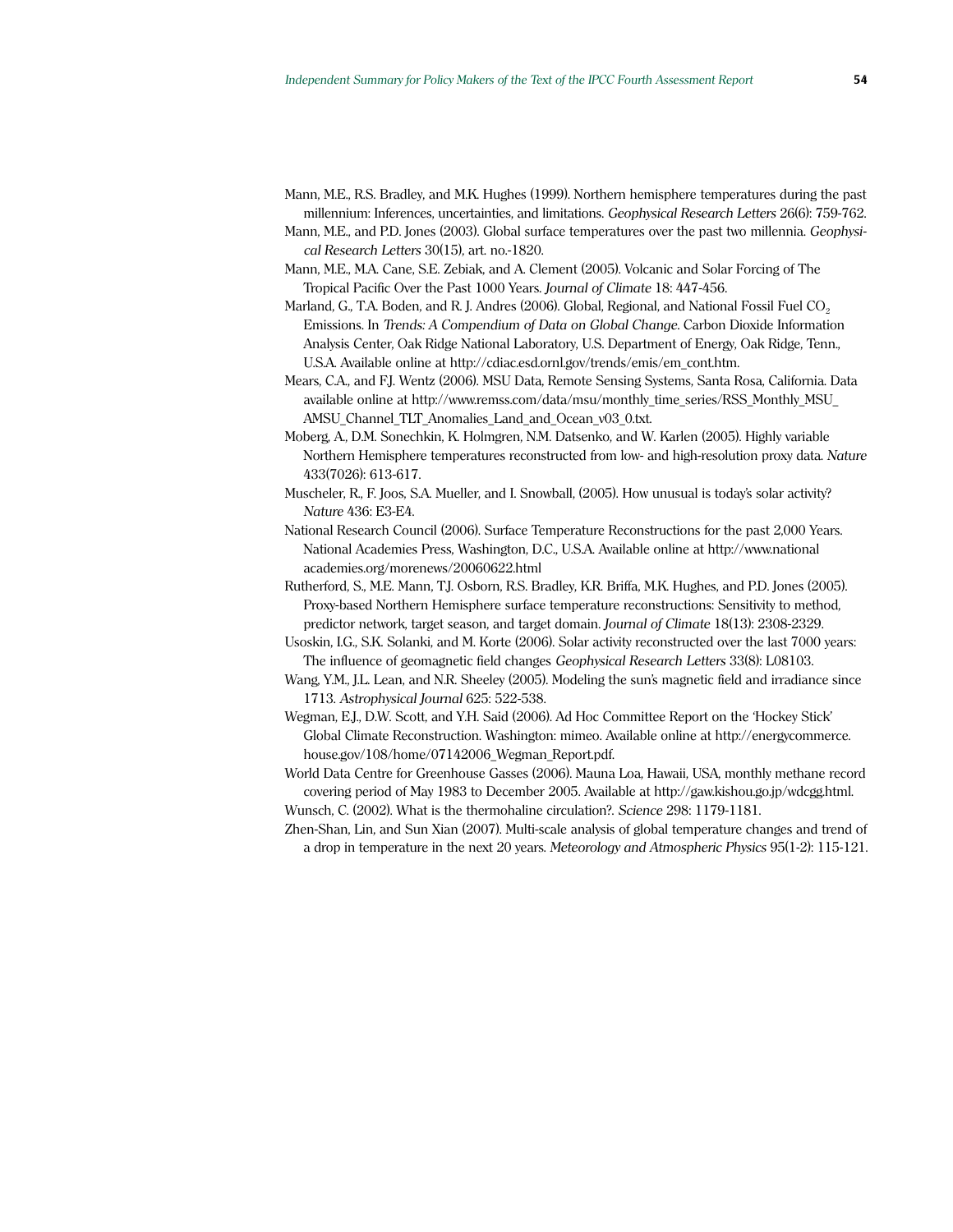# Appendix 1<sup>-</sup> Expert Review 55

The ISPM was sent out to reviewers around the world. We hereby acknowledge with gratitude the extremely helpful feedback given, at short notice, by dozens of colleagues, whose suggestions substantially improved the final edition. The following individuals provided responses as of January 22, 2007.

| Alberto Montanari              | Hydrology                 | University of Bologna                              | Italy          |
|--------------------------------|---------------------------|----------------------------------------------------|----------------|
| Anastasios Tsonis              | Mathematics               | University of Wisconsin                            | <b>USA</b>     |
| Anthony Lupo                   | Climatology               | University of Missouri                             | <b>USA</b>     |
| Arthur S. deVany               | Mathematics               | University of California-Irvine                    | <b>USA</b>     |
| Barrie Jackson                 | Chemical Engineering      | Queen's University                                 | Canada         |
| <b>Biarne Andersson</b>        | Thermodynamics            | Niels Bohr Institute                               | <b>Denmark</b> |
| Boris Winterhalter             | Oceanography              | Geological Survey of Finland                       | Finland        |
| Christopher deFreitas          | Climatology               | University of Auckland                             | New Zealand    |
| David Deming                   | Paleoclimatology          | University of Oklahoma                             | <b>USA</b>     |
| David Legates                  | Climatology               | University of Delaware                             | <b>USA</b>     |
| Demitris Koutsoiannis          | <b>Statistics</b>         | University of Athens                               | Greece         |
|                                |                           | Raytheon Corp. (Retired)                           | <b>USA</b>     |
| Douglas Hoyt<br>Eduardo Zorita | Solar Physics             |                                                    |                |
|                                | Paleoclimatology          | <b>GKSS Institute of Coastal Research</b>          | Germany        |
| Einar Sletten                  | Chemistry                 | University of Bergen                               | Norway         |
| Garth Paltridge                | Atmospheric science       | University of Tasmania                             | Australia      |
| Gösta Walin                    | Oceanography              | Goteborg University                                | Sweden         |
| Harry Lins                     | Hydrology                 | United States Geological Survey                    | <b>USA</b>     |
| John Maunder                   | Climatology               | WMO Commission for Climatology<br>$(\text{ret'd})$ | New Zealand    |
| Keith Hage                     | Meteorology               | University of Alberta                              | Canada         |
| Larry Hulden                   | Biology                   | Finnish Museum of Natural History                  | Finland        |
| Lena Hulden                    | <b>Historical Biology</b> | University of Helsinki                             | Finland        |
| Marcel Leroux                  | Climatology               | University of Lyon                                 | France         |
| Nicholas Scaffeta              | Solar Physics             | Duke University                                    | <b>USA</b>     |
| Oddbjörn Engvold               | Physics                   | University of Oslo                                 | Norway         |
| Olav Kvalheim                  | Physical Chemistry        | University of Bergen                               | Norway         |
| Ole Humlum                     | Physical Geography        | University of Oslo                                 | Norway         |
| Olev Trass                     | Chemical Engineering      | University of Toronto                              | Canada         |
| Oliver Frauenfeld              | Meteorology               | University of Colorado                             | <b>USA</b>     |
| Patrick Michaels               | Climatology               | Virginia Tech                                      | <b>USA</b>     |
| Peter Robinson                 | Meteorology               | University of North Carolina-Chapel<br>Hill        | <b>USA</b>     |
| Peter Stilbs                   | Physical Chemistry        | Royal Institute of Technology, Sweden              | Sweden         |
| Piia Post                      | Meteorology               | University of Tartu                                | Estonia        |
| Richard Lindzen                | Climatology               | Massachusetts Institute of Technology              | <b>USA</b>     |
| Ramesh Kriplani                | Meteorology               | Indian Institute of Tropical                       | India          |
|                                |                           | Meteorology                                        |                |
| Richard McNider                | Meteorology               | University of Alabama                              | <b>USA</b>     |
| Robert Balling                 | Climatology               | Arizona State University                           | <b>USA</b>     |
| Robert Carter                  | Paleoclimatology          | James Cook University                              | Australia      |
| Robert S. Knox                 | Physics                   | University of Rochester                            | <b>USA</b>     |
| Terence Mills                  | <b>Statistics</b>         | Loughborough University                            | UK             |
| Thomas N. Chase                | Meteorology               | University of Colorado                             | <b>USA</b>     |
| Tim Patterson                  | Paleoclimatology          | Carleton University                                | Canada         |
| William Alexander              | Biosystems                | University of Pretoria                             | South Africa   |
|                                | Engineering               |                                                    |                |
| William Gray                   | Meteorology               | Colorado State University                          | <b>USA</b>     |
|                                |                           |                                                    |                |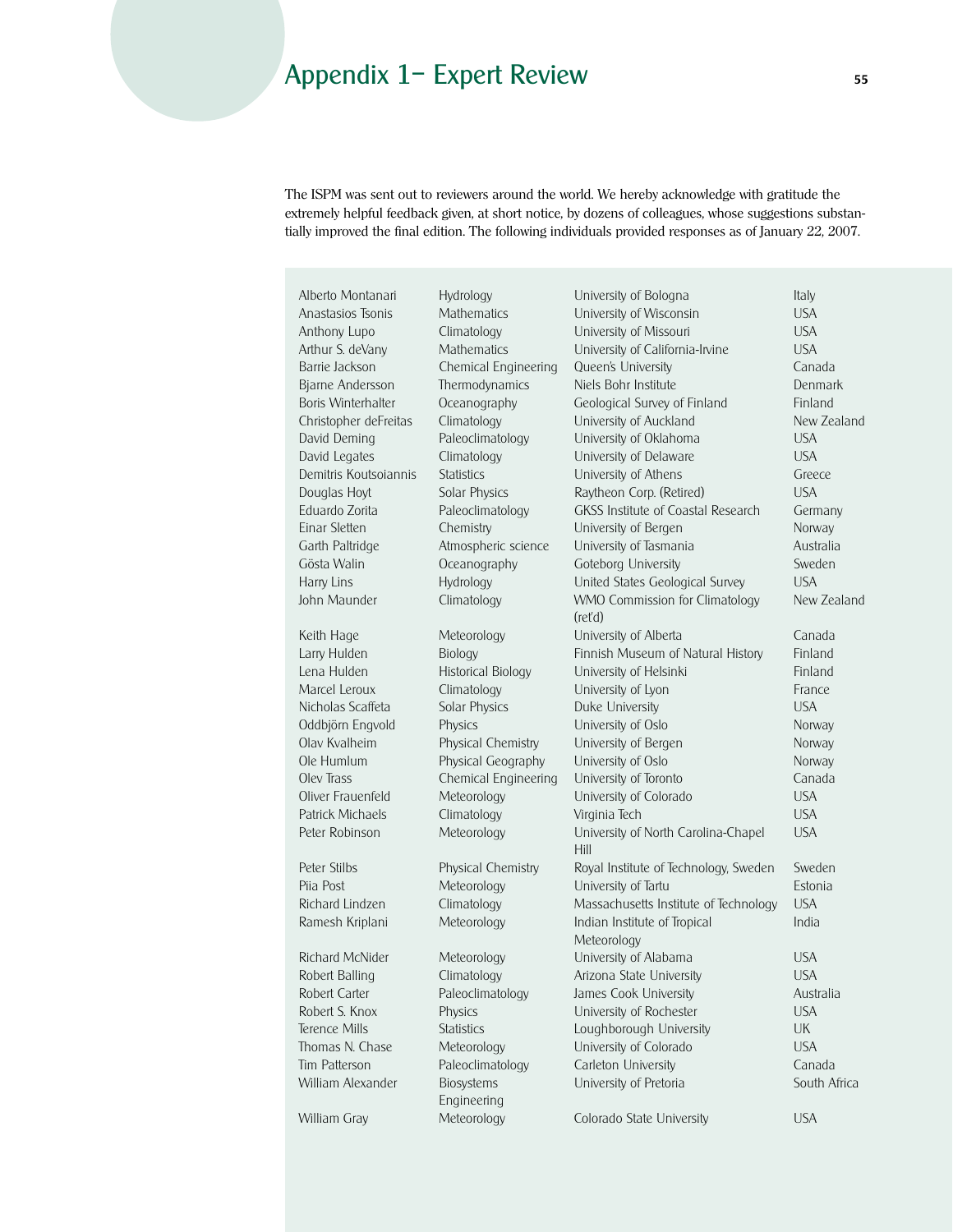In addition, 11 reviewers asked to remain anonymous.

Reviewers were asked to respond to the following questions on the indicated scale from 1-5. The scores given are based on 54 reviews received.

- 1. To what extent does the ISPM cover the range of topics you consider important for policy makers and other general readers who want to understand climate change?
	- 1 (Quite Inadequately)
	- 2 (Somewhat Inadequately)
	- 3 (Neutral)
	- 4 (Adequately) *Mean response = 4.2*
	- 5 (Quite Adequately)
- 2. To what extent do you consider the ISPM to convey the current uncertainties associated with the science of climate change?
	- 1 (Generally overstates the uncertainties)
	- 2 (In some cases overstates the uncertainties)
	- 3 (Is about right) *Mean response = 3.3*
	- 4 (In some cases understates the uncertainties)
	- 5 (Generally understates the uncertainties)
- 3. To what extent to you agree with the Overall Conclusions?
	- 1 (Strongly disagree)
	- 2 (Disagree)
	- 3 (Neutral)
	- 4 (Agree) *Mean response = 4.4*
	- 5 (Strongly Agree)
- 4. Do you support the publication of the ISPM as a means of communicating the current state of climate science to policy makers and other general readers?
	- 1 (No, strongly opposed)
	- 2 (No, somewhat opposed)
	- 3 (Neutral)
	- 4 (Yes, somewhat in support)
	- 5 (Yes, strongly in support) *Mean response = 4.7*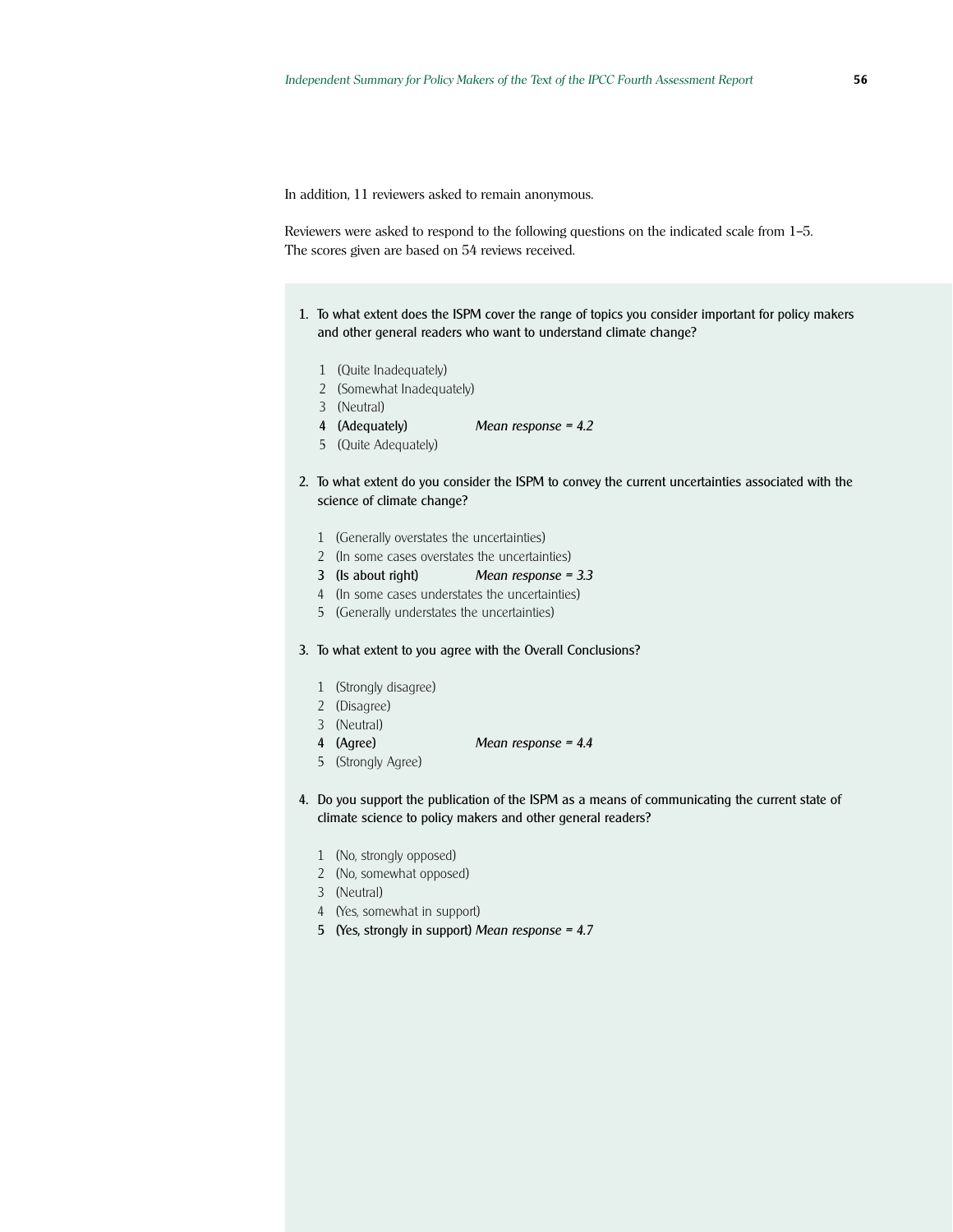### About the Authors **57**

**Coordinator Dr. Ross McKitrick** holds a BA in economics from Queen's University, and an MA and Ph.D. in economics from the University of British Columbia. He was appointed Assistant Professor in the Department of Economics at the University of Guelph in 1996 and Associate Professor in 2001. In the fall of 2002 he was appointed as a Senior Fellow of the Fraser Institute in Vancouver B.C. His research focuses on the relationship between economic growth and pollution; regulatory mechanism design; and various aspects of the climate change policy debate. He has published numerous scholarly articles in both economics and science journals. His coauthored book *Taken By Storm: The Troubled Science, Policy and Politics of Global Warming* was awarded a prestigious Donner Prize for Best Book on Canadian Public Policy. Professor McKitrickís research has been discussed in such places as *Nature, Science, The Economist, Natuurwetenschap&Techniek, The National Post, The Globe and Mail* and in a front page article in the *The Wall Street Journal* (Feb 14 2005). He has made invited academic presentations in Canada, the US and Europe, as well as professional briefings to the Canadian Parliamentary Finance and Environment Committees, to government staff at the US Congress and Senate and to the US National Research Council.

**Writing Team Joseph S. DíAleo** has over three decades of experience as a meteorologist and climatologist. He holds BS and MS degrees in Meteorology from The University of Wisconsin and was in the doctoral program at New York University. Mr. DíAleo was a Professor of Meteorology at the college level for over 8 years (6 years at Lyndon State College in Vermont) and was a co-founder and the first Director of Meteorology at the cable TV Weather Channel. From 1989 to 2004, D'Aleo was Chief Meteorologist at WSI and Senior Editor for WSIís popular Intellicast.com web site. Mr. DíAleo is a Certified Consultant Meteorologist and was elected a Fellow and Councilor of the American Meteorological Society. He has served as member and chairman of the American Meteorological Societyís Committee on Weather Analysis and Forecasting. He has authored and/or presented numerous papers focused on advanced applications enabled by new technologies, and the role of natural solar and ocean cycles on weather and climate. His published works include a resource guide for Greenwood Publishing on El Niño and La Nina. He is currently Executive Director for ICECAP, an organization and international web site that will bring together the worldís best climate scientists to shed light on the true complex nature of climate change.

> **Dr. Madhav L. Khandekar** holds a B.Sc. in Mathematics and Physics, an M.Sc. in Statistics from Pune University, India, and both M.S. and Ph.D. degrees in Meteorology from Florida State University. Khandekar has worked in the fields of climatology, meteorology and oceanography for almost 49 years and has published well over 100 papers, reports, book reviews and scientific commentaries as well as a book on Ocean Surface Wave Analysis and Modeling, published by Springer-Verlag in 1989. Khandekar spent 25 years as a Research Scientist with Environment Canada (now retired) and has previously taught meteorology and related subjects at the University of Alberta in Edmonton (1971-74) and for two United Nations training programs: Barbados, West Indies (1975-77, World Meteorological Organization lecturer in meteorology) and Qatar, Arabian Gulf (1980-82, ICAO expert in aeronautical meteorology). He has published research on surface waves, arctic sea ice, ENSO/monsoon and global weather, numerical weather prediction, boundary-layer meteorology, and tropical cyclones. He presently serves on the editorial board of the international Journal, *Natural Hazards* (Kluwer, Netherlands) and was an editor of *Climate Research* (Germany) from 2003-2005. Khandekar acted as a guest editor for a special issue of the journal *Natural Hazards* on global warming and extreme weather, published in June 2003. Khandekar has been a member of the American Meteorological Society since 1966, the Canadian Meteorological and Oceanographic Society since 1970, and the American Geophysical Union since 1986.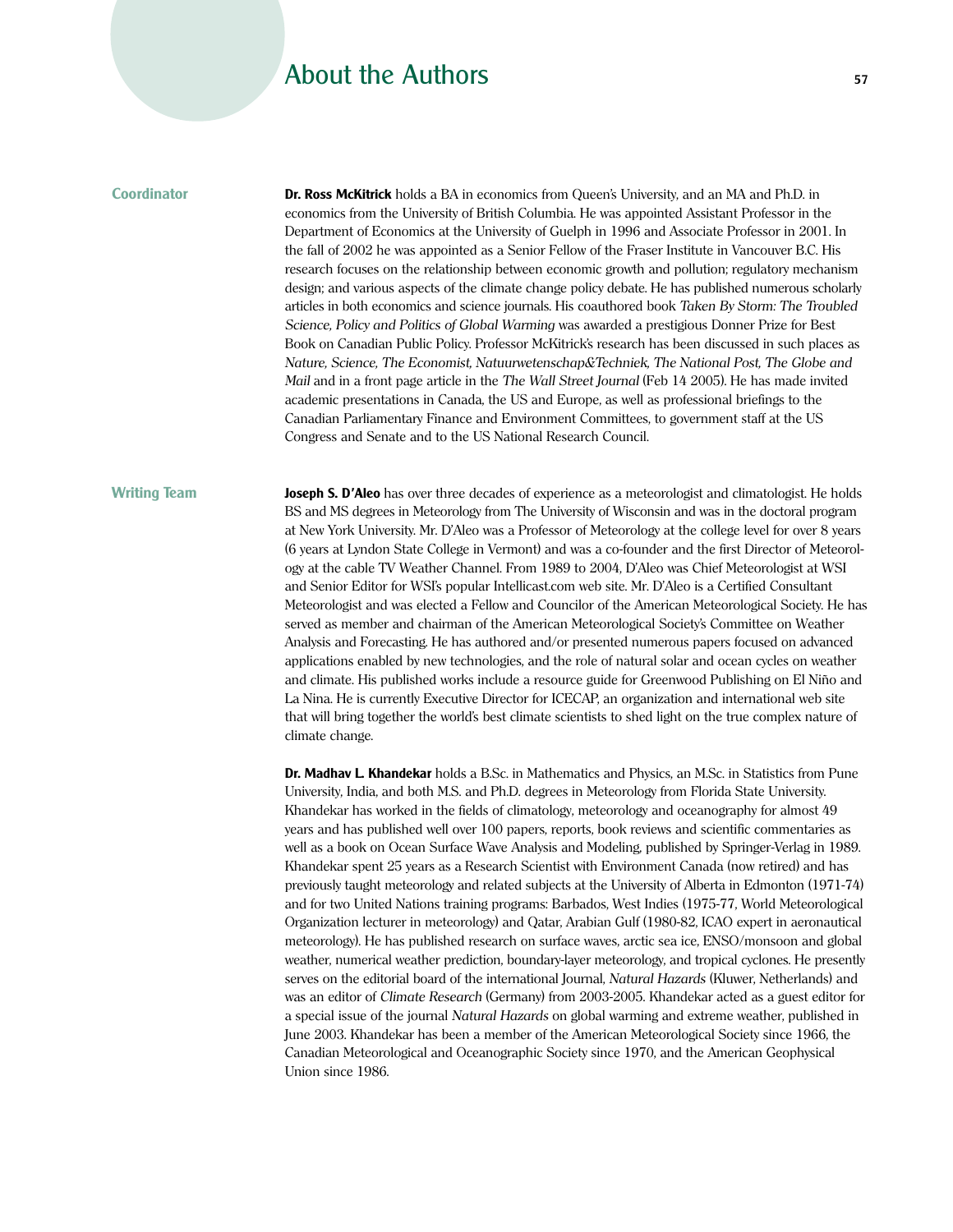**Mr. William Kininmonth** has a B.Sc. from the University of Western Australia, an M.Sc from Colorado State University, and an M.Admin from Monash University. He is a consulting climatologist, and worked with the Australian Bureau of Meteorology for 38 years in weather forecasting, research and applied studies. For 12 years until 1998 he was head of its National Climate Centre. William Kininmonth was Project Manager of an Australian Government project of assistance to the Meteorology and Environmental Protection Administration of Saudi Arabia, based in Jeddah (1982-85). Mr. Kininmonth was Australian delegate to the World Meteorological Organizationís Commission for Climatology (1982- 1998) and served two periods on its Advisory Working Group (1985-89 and 1993-97). He participated in Expert Working Groups of the Commission and carried out regional training activities in relation to climate data management and climate monitoring. Between 1998 and 2002 he consulted to the Commission, including coordinating an international review of the 1997-98 El Niño event and preparation of a WMO publication, *Climate into the 21st Century* (Cambridge). He was a member of Australiaís delegations to the preparatory meetings for the Ministerial Declaration of the Second World Climate Conference (1990) and to the United Nations Intergovernmental Negotiating Committee for a Framework Convention on Climate Change (1991-92). William Kininmonth is author of the book, *Climate Change: A Natural Hazard* (Multi-Science Publishing Co, UK - 2004)

**Dr. Christopher Essex** Christopher Essex is a full Professor of Applied Mathematics at the University of Western Ontario, where he is Director of the Program in Theoretical Physics. He holds a B.Sc (hon.), from the University of Western Ontario, an M.S. from Rice University and a Ph.D. from York University. He was an NSERC Postdoctoral Fellow at the Canadian Climate Centre and held a Humboldt Research Fellowship at the University of Frankfurt in Germany, and was recently a visiting scientist at the Niels Bohr Institute in Denmark. Dr. Essex specializes in the underlying mathematics, physics and computation of complex dynamical processes such as climate. His research, including discoveries in statistical physics, has been published in leading scientific journals, and he is a frequently invited speaker at professional international science symposia. He is a recipient of the \$10,000 Donner Prize (2002) for his book on global warming and is a life member of the Canadian Industrial and Applied Mathematics Society. In 2006 he was appointed by the Governor General of Canada to the Natural Sciences and Engineering Research Council.

**Dr. Wibjörn Karlén** received a Masters degree at the University of Maine in 1972. The focus of his thesis was the pattern and possible cause of Holocene climatic variations. A few years later he defended a Ph.D. at the Department of Physical Geography at Stockholm University. He has during the following years maintained his interest in the climate of the Holocene. He has collected field data in a number of areas around the world, including Scandinavia, Svalbard, Alaska, Kenya and Antarctica. Between 1984 and 2004 he was appointed professor at Stockholm University, and between 1985 and 1995 was in charge of the Tarfala Research Station, where research focuses on glaciology. After retirement he is now the editor of an international scientific journal, *Geografiska Annaler*. Since 1992 he has been a member of the Royal Swedish Academy of Sciences.

**Dr. Olavi Kärner** studied mathematics at the University of Tartu, Estonia before receiving his Ph.D. in Atmospheric Physics from the Leningrad Hydrometeorological Institute in 1974. In 1966, Dr. Kärner joined the Tartu Observatory in Tõravere, Estonia, and since 1977 has held the position of Senior Research Associate, Atmospheric Sensing Group. His scientific interests include time series analysis for climate studies, and the development of satellite cloud classification methods for radiation budget calculations. In 1993, Dr. Kärner and co-author, Dr. Sirje Keevallik, published *Effective Cloud Cover Variations* (A. Deepak Publishing)**.** He was born in 1942 in Tartu, Estonia, and is married with three children.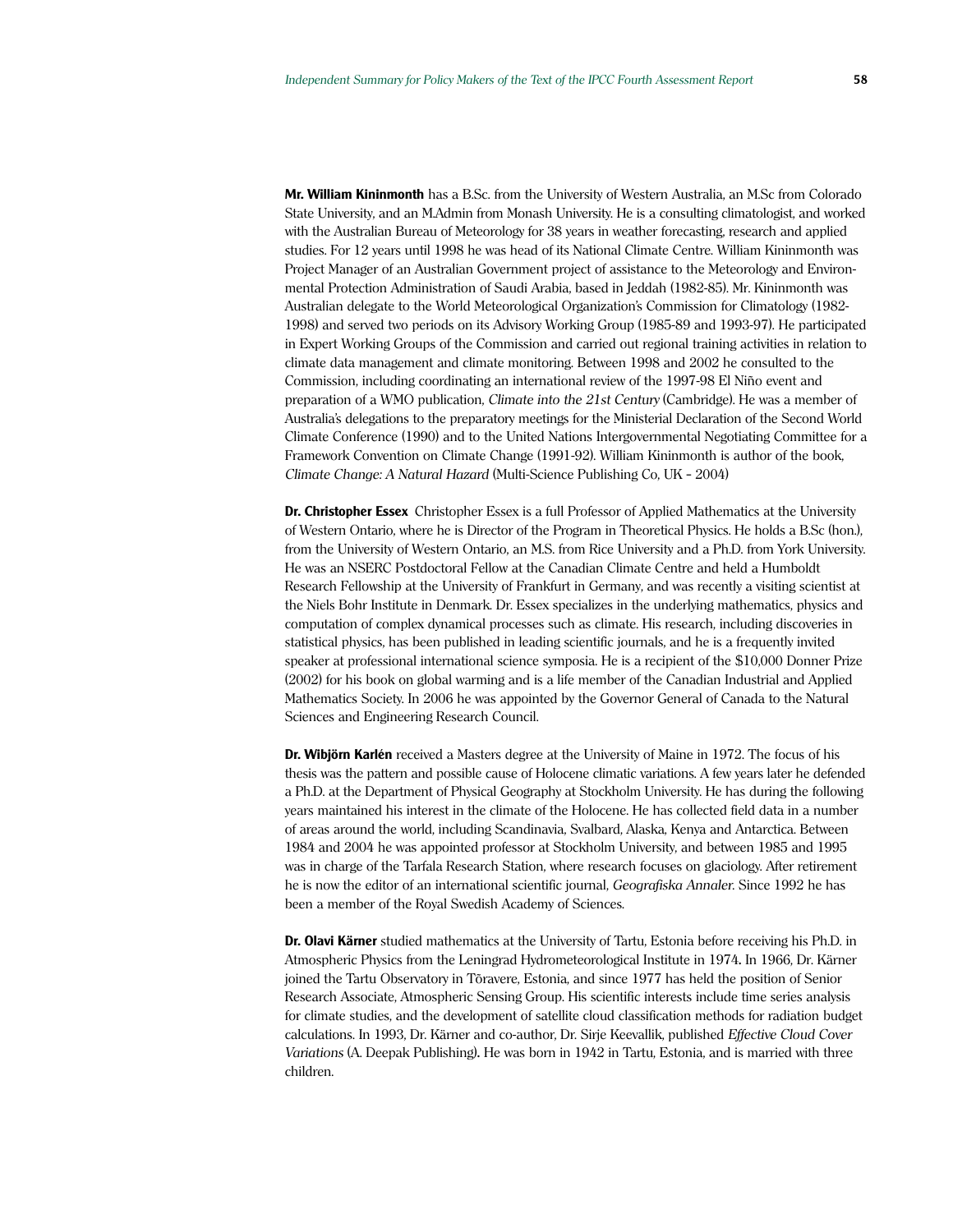**Dr. Ian Clark** holds a B.Sc. and M.Sc. in Earth Sciences from the University of Waterloo, and a Ph.D. Sciences de la Terre from the Université de Paris-Sud. Dr. Clark is a Professor in the Department of Earth Sciences at the University of Ottawa. He conducts research on past climates and environmental change in the Arctic since the last ice age. Current programs involve field work with students in the Yukon Territory and on the Mars environment analogue site on Devon Island in Nunavut, which is supported by the Canadian Space Agency. He teaches courses on Quaternary Geology and Climate Change and on Groundwater Geochemistry. Dr. Clark is director of the G.G. Hatch Isotope Laboratory, an internationally-renown facility supporting research in Earth and environmental science.

**Dr. Tad Murty** completed his early education in India and later received an M.S. and Ph.D. in Meteorology and Oceanography from the University of Chicago. Dr. Murty was a Senior Research Scientist with the Canadian Department of Fisheries and Oceans for 27 years and a Professor of Earth Sciences at Flinders University, Adelaide, Australia. Murty has also served as the Director of Australiaís National Tidal Facility, and as a Senior Scientist with Baird & Associates Coastal Engineers in Ottawa, Canada. Dr. Murty retired in 2004 and is now an Adjunct Professor in the Departments of Earth Sciences and Civil Engineering at the University of Ottawa. Dr. Murty has authored, co-authored and edited 18 books and monographs and more than 250 papers in peer reviewed scientific journals. He has served on various national and international committees, and received several awards for original and outstanding research on mathematical modelling of marine hazards. At present, he is the leader of a World Meteorological Organization group preparing a manual on storm surges from Hurricanes and extra-tropical cyclones. Dr. Murty is also the Editor of *Natural Hazards* published by Springer Associate, and the Editor of *Marine Geodesy* published by Taylor& Francis.

**Dr. James J. O'Brien** Dr. James J. O'Brien is the Robert 0. Lawton Distinguished Professor, Meteorology & Oceanography, and the Director of the Center for Ocean-Atmospheric Prediction Studies at Florida State University. After receiving his Ph.D. in meteorology from Texas A&M University in 1966, O'Brien has published more than 115 scientific publications, and has significantly contributed to the advancement of the science of atmospheric and ocean modeling. O'Brien is a Fellow of the American Meteorological Society, the American Geophysical Union, the Royal Meteorological Society, and the American Association for the Advancement of Science. He is also a Member of the Norwegian Academy of Science and Letters, and a Foreign Fellow of the Russian Academy of Natural Science. He has been the Editor of the *Journal of Geophysical Research:Oceans*, and the Associate Editor of *Monthly Weather Review*, and *Continental Shelf Research.* He is currently an Associate Editor of the *International Journal of Math and Computer Modeling*. A member of Florida State Universityís Faculty for more than 35 years, he is perhaps best known for his early, basic research into El Niño. Since 1999, O'Brien has been the Florida State Climatologist, and in 2006 he received the prestigious Uda Prize from the Japanese Oceanographic Society.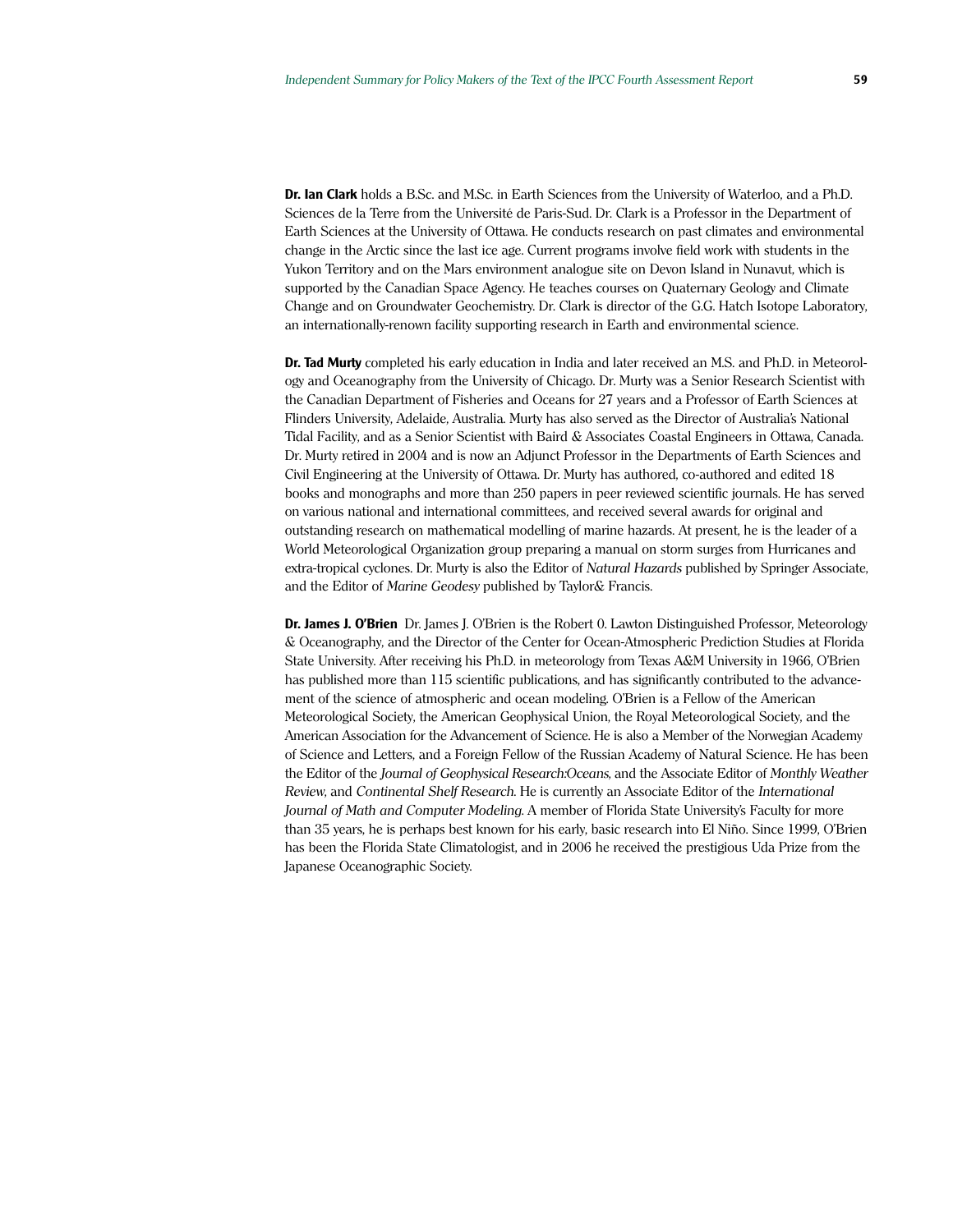# Glossary 60

| <b>Accumulated Cyclone</b><br>Energy (ACE) | a measure used by the National Oceanic and Atmospheric<br>Administration (NOAA) to express the activity of Atlantic hurricane<br>seasons                                                                                                                                                   |
|--------------------------------------------|--------------------------------------------------------------------------------------------------------------------------------------------------------------------------------------------------------------------------------------------------------------------------------------------|
| Acidity                                    | the level of hydrogen ion concentration in a solution measured on the<br>pH scale such that the majority of readings range from<br>1 (very high acidity) to 14 (very high alkalinity)                                                                                                      |
| Aerosols                                   | tiny solid particles or liquid droplets that remain suspended in the<br>atmosphere for at least several hours. Aerosols include volcanic dust,<br>sea spray and its particulate products, wind generated dust, smoke from<br>natural forest fires, and particles emitted during combustion |
| Albedo                                     | the extent to which an object reflects light; the ratio of scattered to<br>incident electromagnetic radiation power. For example, snow covered<br>surfaces have a high albedo, and dark bare ground has a low albedo.                                                                      |
| Altimetry                                  | the measurement of altitude                                                                                                                                                                                                                                                                |
| Altitude                                   | the elevation of an object above a known level; commonly, the elevation<br>of an object above mean sea level                                                                                                                                                                               |
| Anthropogenic                              | resulting from or produced by human beings                                                                                                                                                                                                                                                 |
| Areal                                      | the adjective of area; relating to or involving an area. For example,<br>average rainfall over an area could be referred to as the areal average                                                                                                                                           |
| Aspect                                     | in geography, aspect refers to the direction a slope is facing                                                                                                                                                                                                                             |
| Atlantic Multidecadal<br>Oscillation (AMO) | an ongoing series of long-duration changes in the sea surface<br>temperature of the North Atlantic Ocean, with cool and warm phases<br>that may last for 20-40 years at a time; these changes are natural and<br>have been occurring for at least the last 1,000 years                     |
| <b>Biosphere</b>                           | the outer part of the Earth (including the land, air, and water) in which<br>life occurs                                                                                                                                                                                                   |
| Biota                                      | the flora (plant) and fauna (animal) of a region or time period                                                                                                                                                                                                                            |
| Black carbon                               | a term describing a group of compounds consists mainly of soot,<br>charcoal, and possible light-absorbing organic matter.                                                                                                                                                                  |
| Carbonate concentration                    | the number of molecules of a carbonate (a compound containing<br>carbon and oxygen such as calcium carbonate, which is limestone) in a<br>given volume                                                                                                                                     |
| Chlorofluorocarbons (CFC)                  | a family of chemical compounds composed of carbon, fluorine, chlorine<br>and hydrogen that were used extensively as propellants, refrigerants,<br>and solvents.                                                                                                                            |
| Conservation of mass                       | a law of physics that states that matter cannot be created or destroyed<br>only changed in form.                                                                                                                                                                                           |
| Climate                                    | The IPCC defines climate in a narrow sense as the "average weather",<br>or more rigorously as the statistical description in terms of the mean<br>and variability of relevant quantities over a period of time ranging from<br>months to thousands or millions of years                    |
| Carbon Dioxide $(CO2)$                     | a molecule consisting of one carbon atom bonded to two oxygen<br>atoms. At room temperature it is a colourless and odourless gas                                                                                                                                                           |
| Coral series                               | coral growth is influenced by temperature (but not temperature alone),<br>and can be used much like tree-ring widths to make inferences about<br>the climate in historical times. A coral series generally refers to a coral<br>sample(s) that is used to estimate past climate changes    |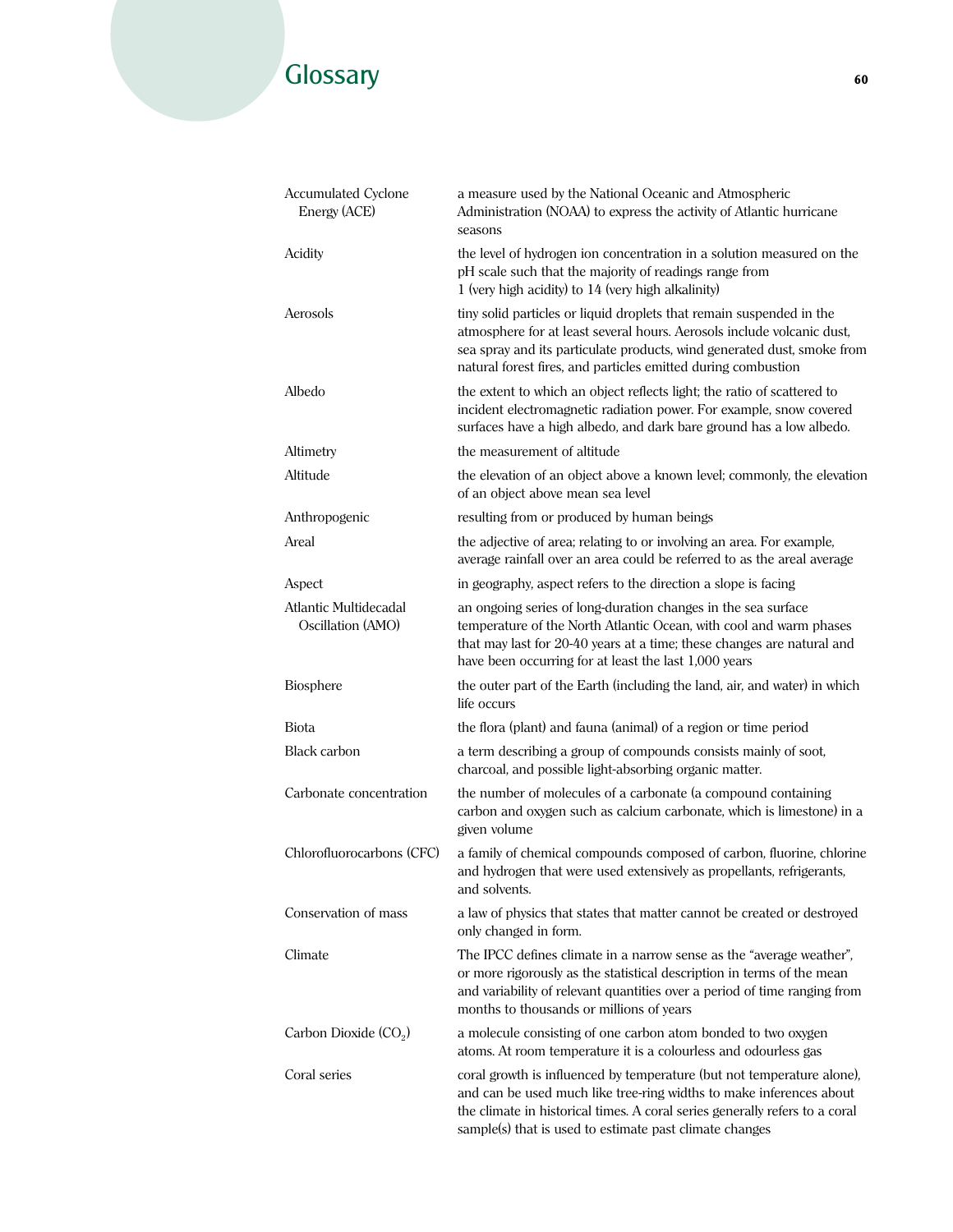| Cryosphere                                | refers to the portions of the Earth's surface where water is in solid<br>(frozen) form, and includes snow, ice, and frozen ground (including<br>permafrost)                                                                                                                                                                                                |  |  |  |
|-------------------------------------------|------------------------------------------------------------------------------------------------------------------------------------------------------------------------------------------------------------------------------------------------------------------------------------------------------------------------------------------------------------|--|--|--|
| Diurnal temperature range<br>(DTR)        | the difference between the maximum and minimum temperature in a<br>day                                                                                                                                                                                                                                                                                     |  |  |  |
| Downscaling                               | a method for obtaining high-resolution climate or climate change<br>information from relatively coarse-resolution global climate models<br>(GCMs). Typically, GCMs have a resolution of 150-300 km by 150-300<br>km, but many models require information at scales of 50 km or less, so<br>some method is needed to estimate the smaller-scale information |  |  |  |
| Dynamical downscaling                     | a method for obtaining high-resolution climate data from relatively<br>coarse-resolution global climate models which uses a limited-area, high-<br>resolution model (a regional climate model, RCM) driven by boundary<br>conditions from a GCM to derive smaller-scale information; used<br>whenever models require small-scale data                      |  |  |  |
| El Niño                                   | otherwise known as the El Niño-Southern Oscillation (ENSO) is a<br>coupled air-sea phenomenon that has its origins in the Pacific Ocean<br>but affects climate globally                                                                                                                                                                                    |  |  |  |
| Emissions                                 | in the climate change context, emissions refers to the release of a<br>greenhouse gas or its precursors into the atmosphere                                                                                                                                                                                                                                |  |  |  |
| <b>ENSO</b>                               | see El Niño                                                                                                                                                                                                                                                                                                                                                |  |  |  |
| Equilibrium climate<br>sensitivity        | the change in surface air temperature following a unit change in<br>radiative forcing                                                                                                                                                                                                                                                                      |  |  |  |
| Extratropical                             | The extratropics refer to an area outside of the tropics. Extratropical is<br>often used to describe storms or cyclones that originate outside of the<br>tropics                                                                                                                                                                                           |  |  |  |
| Firn                                      | A type of snow that has survived at least one season and has become<br>granular and dense, almost an ice. It is often found under snow that<br>accumulates at the head of glaciers                                                                                                                                                                         |  |  |  |
| Fossil fuel                               | refers generally to fuels such as coal, oil, and natural gas that were<br>formed from decayed plants and animals by exposure to heat and<br>pressure over hundreds of millions of years in the Earth's crust                                                                                                                                               |  |  |  |
| <b>General Circulation Model</b><br>(GCM) | a time-dependent, numerical, three-dimensional computer model of the<br>climate system, representing the effects of such factors as reflective and<br>absorptive properties of atmospheric water vapor, greenhouse gas<br>concentrations, clouds, annual and daily solar heating, ocean tempera-<br>tures and ice boundaries                               |  |  |  |
| Glacial Isostatic Adjustment<br>(GIA)     | the process whereby the earth's shape and gravitational field are<br>modified in response to large scale changes in surface mass load<br>related to glaciation and deglaciation                                                                                                                                                                            |  |  |  |
| Greenhouse gas                            | any gas that absorbs infra-red radiation in the atmosphere. Greenhouse<br>gases include water vapor, carbon dioxide $(CO_2)$ , methane $(CH_4)$ ,<br>nitrous oxide $(N_2O)$ , halogenated fluorocarbons (HCFCs), ozone $(O_3)$ ,<br>perfluorinated carbons (PFCs), and hydrofluorocarbons (HFCs)                                                           |  |  |  |
| <b>Gulf Stream</b>                        | a warm, swift, relatively narrow ocean current that flows along the east<br>coast of the United States                                                                                                                                                                                                                                                     |  |  |  |
| Heat island                               | an urban area that is significantly warmer than the surrounding<br>countryside; otherwise called an Urban Heat Island (UHI) or the 'urban<br>heat island effect'.                                                                                                                                                                                          |  |  |  |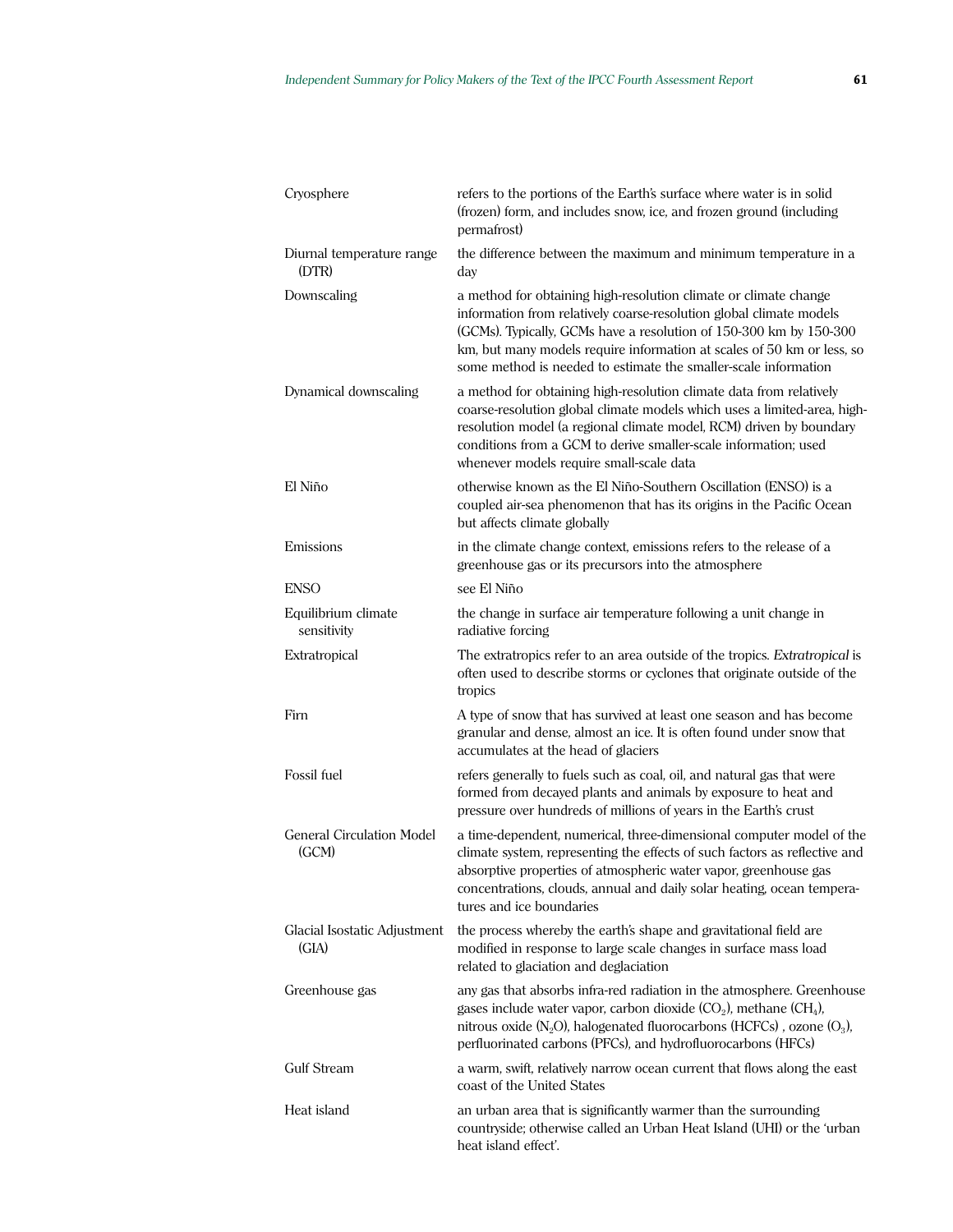| Heinrich events                             | sudden intense cold and dry phases which are the most extreme of a<br>spectrum of abrupt, brief cold events which seem to have occurred very<br>frequently over the last 115,000 years                                                                                                                       |
|---------------------------------------------|--------------------------------------------------------------------------------------------------------------------------------------------------------------------------------------------------------------------------------------------------------------------------------------------------------------|
| Holocene                                    | the post-glacial period, between the present and 10,000 years before<br>present                                                                                                                                                                                                                              |
| Ice cores                                   | a cylinder of ice removed from an ice sheet containing layers of<br>compacted ice useful for the reconstruction of past environments                                                                                                                                                                         |
| Irradiance                                  | a measure of the amount of light energy incident on a unit area per<br>unit wavelength interval (Watts per meter square per nanometer, for<br>example) from all directions                                                                                                                                   |
| kelvin                                      | the base unit of temperature in the International System of Units. Zero<br>kelvin $(0 K)$ is defined as absolute zero $-$ the lowest possible tempera-<br>ture where no heat energy remains in a substance. A temperature<br>change of one kelvin is equal to a temperature change of one degree<br>Celsius. |
| Lacustrine                                  | pertaining to or living in lakes or ponds                                                                                                                                                                                                                                                                    |
| Last Interglacial (LIG)                     | the most recent time $(115\ 000\ to\ 125\ 000\ years\ ago)$ during which<br>global temperatures were as high as or higher than in the postglacial,<br>when continental glaciers were limited to the Arctic and Antarctic, and<br>sea levels were near current positions                                      |
| Meltback                                    | a periodic melting of a glacier                                                                                                                                                                                                                                                                              |
| Meridional Overturning<br>Circulation (MOC) | sinking and spreading of cold water; for instance, the Atlantic meridional<br>overturning circulation carries warm upper waters into far-northern<br>latitudes and returns cold deep waters southward across the Equator                                                                                     |
| Monsoon                                     | a thermally driven wind arising from differential heating between a land<br>mass and the adjacent ocean that reverses its direction seasonally                                                                                                                                                               |
| Nonstationarity                             | see Stationarity                                                                                                                                                                                                                                                                                             |
| Northern Annular Mode                       | large-scale modes of climate variability in the Northern Hemisphere<br>also known as the Arctic Oscillation or the North Atlantic Oscillation.                                                                                                                                                               |
| Ozone                                       | a molecule made up of three atoms of oxygen that occurs naturally in<br>the stratosphere and filters out much of the sun's ultraviolet radiation;<br>ozone builds up in the lower atmosphere as smog pollution                                                                                               |
| Pacific Decadal Oscillation                 | a pattern of climate and ocean conditions occurring in the north Pacific<br>Ocean that results in shifts in sea surface temperatures and plankton<br>abundance on a decades-long time scale                                                                                                                  |
| Paleohydrology                              | the study of hydrologic processes and events using proxy measures that<br>occurred before the beginning of the systematic collection of hydrologic<br>data                                                                                                                                                   |
| Paleolithic                                 | the Old Stone Age; the archaeological period before c.10,000 BC,<br>characterized by the earliest known stone tool manufacture                                                                                                                                                                               |
| Parameterization                            | the representation of physical effects as simplified parameters in a<br>dynamic model; for instance, cloud formation is calculated from<br>quantities like water vapor, depending on the exact parameterization<br>scheme employed                                                                           |
| pH                                          | a measure of the acidity or alkalinity of a solution; pH scale typically<br>ranges from 0 to 14 such that 7 indicates neutral solutions, small<br>numbers indicating greater acidity and large numbers indicating greater<br>alkalinity                                                                      |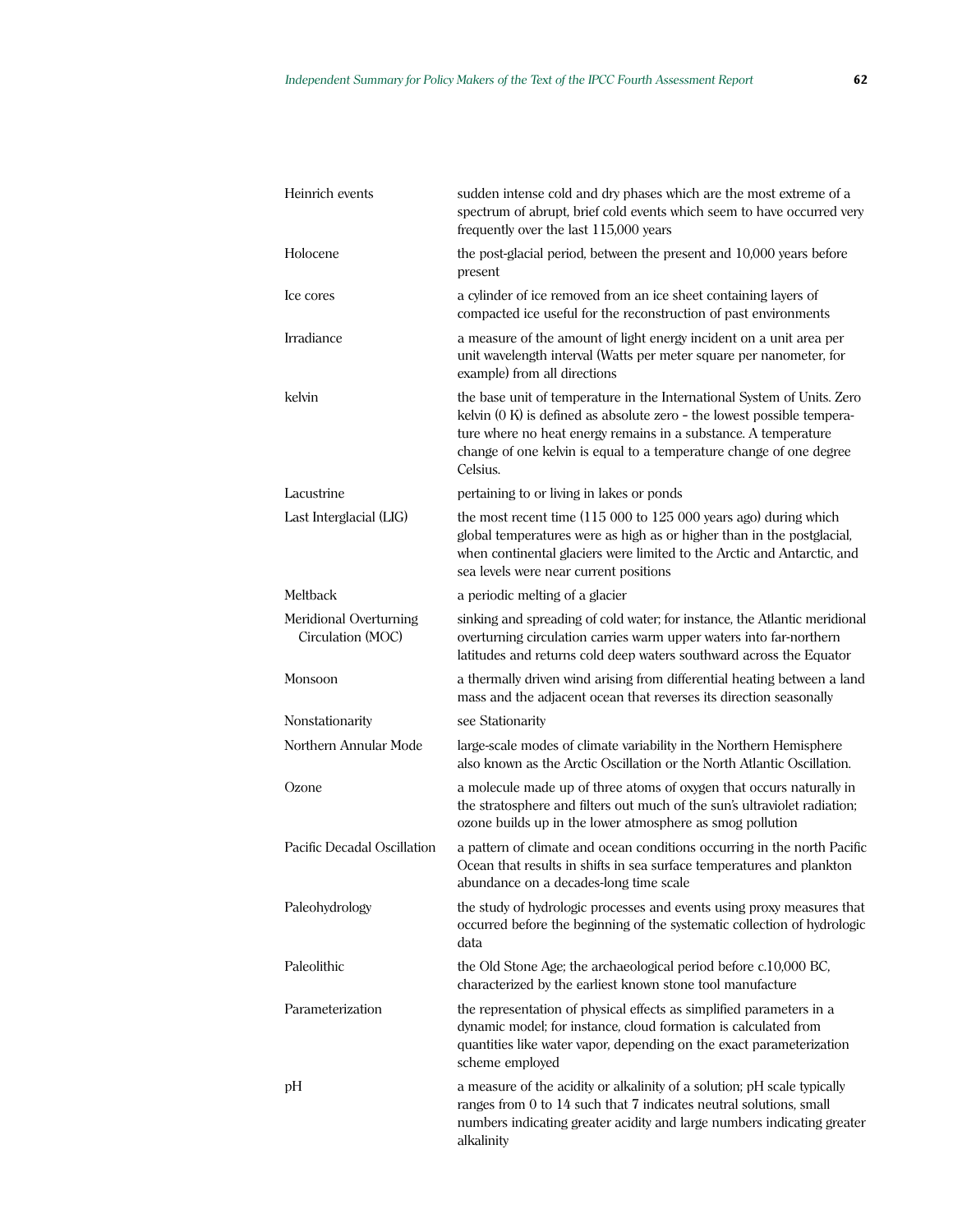| Power Dissipation Index<br>(PDI) | for a tropical cyclone PDI is defined as the sum of the maximum one-<br>minute sustained wind speed cubed, at six-hourly intervals, for all<br>periods when the cyclone is at least tropical storm strength; The PDI<br>takes into account the frequency, strength, and duration of tropical<br>cyclones                                |
|----------------------------------|-----------------------------------------------------------------------------------------------------------------------------------------------------------------------------------------------------------------------------------------------------------------------------------------------------------------------------------------|
| Proxy record                     | a substitute measure when direct measurement is not possible                                                                                                                                                                                                                                                                            |
| Radiation                        | energy that comes from a source and travels through some material or<br>through space; light, heat and sound are types of radiation.                                                                                                                                                                                                    |
| Radiation budget                 | the balance between incoming energy from the Sun and outgoing<br>thermal (longwave) and reflected (shortwave) energy from the earth                                                                                                                                                                                                     |
| Radiosonde                       | a measuring device attached to weather balloons that directly records<br>various atmospheric parameters                                                                                                                                                                                                                                 |
| Radiative Forcing (RF)           | the net flux of radiation into or out of a system such that there must be<br>some change to the non-radiative energy states of the system such as a<br>change in its temperature                                                                                                                                                        |
| Sea level                        | the position of the boundary between the air and the sea; serves as the<br>reference point from which all land elevations and water depths are<br>measured. The sea level at any location changes constantly with tide,<br>atmospheric pressure, and wind conditions and is therefore commonly<br>defined as mean sea level (msl)       |
| Sink strength                    | the degree to which a process capable of removing energy or a sub-<br>stance from the atmosphere; a sink provides storage for a substance;<br>for example, plants act as sinks through photosynthesis, as they<br>transform carbon dioxide in the air into organic matter which either<br>stays in the plants or is stored in the soils |
| Stationarity                     | a condition of time series data in which both the mean and variance<br>are finite and constant with respect to time, and the covariance across<br>fixed intervals is constant across time.                                                                                                                                              |
| Statistical downscaling          | a method for obtaining high-resolution climate data from relatively<br>coarse-resolution global climate models which derives statistical<br>relationships between observed small-scale (often station level) vari-<br>ables and larger (GCM) scale variables, using regression analysis or<br>neural network methods                    |
| Stratosphere                     | the atmosphere is categorized into layers; the stratosphere is the layer<br>above the troposphere and below the mesosphere; it is generally<br>defined as beginning at 10km above the earth's surface and ending at<br>50km above the earth's surface and is characterized by an increase in<br>temperature with height                 |
| Sublimation                      | a phase change of a substance from solid directly to gas                                                                                                                                                                                                                                                                                |
| Subsidence                       | the sinking or downward settling of the Earth's surface                                                                                                                                                                                                                                                                                 |
| Surface thermometer<br>network   | an interconnected system of temperature-measuring devices                                                                                                                                                                                                                                                                               |
| Thermohaline Circulation         | the flow of ocean water caused by changes in density, which depends<br>on both temperature (thermo) and salinity (haline)                                                                                                                                                                                                               |
| Top of the Atmosphere<br>(TOA)   | the upper limit of the atmosphere defined differently depending on the<br>application; in climatology, TOA is the altitude at which air becomes so<br>thin that atmospheric pressure or mass becomes negligible                                                                                                                         |